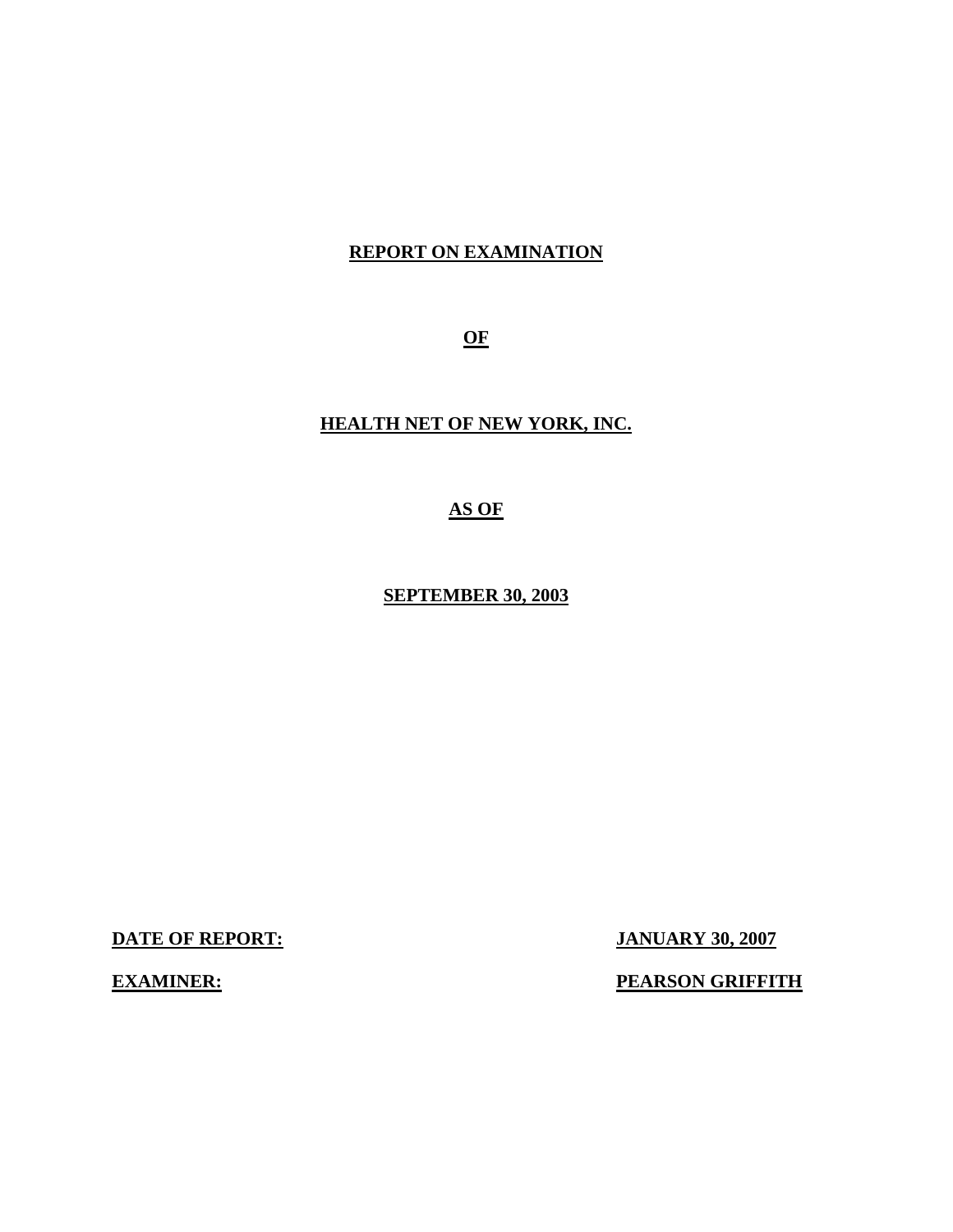# **TABLE OF CONTENTS**

### **ITEM NO. PAGE NO.**

| 1.               | Scope of examination                                                                                                                                                                                                                                                                                                                                                                                                         | 2                                                                                |  |
|------------------|------------------------------------------------------------------------------------------------------------------------------------------------------------------------------------------------------------------------------------------------------------------------------------------------------------------------------------------------------------------------------------------------------------------------------|----------------------------------------------------------------------------------|--|
| 2.               | Description of plan<br>Management and controls<br>A.<br><b>B.</b><br>Territory and plan of operation<br>C.<br>Provider agreements<br>D.<br>Capitation agreements<br>Ε.<br>Hospital agreements<br>$F_{\cdot}$<br>Enrollment<br>G.<br>Holding company system<br>H.<br>Administrative service agreement<br>I.<br>Reinsurance<br>J.<br>Conflict of interest policy<br>K.<br>Accounts and records<br>Abandoned property law<br>L. | 3<br>3<br>$\overline{7}$<br>7<br>7<br>8<br>9<br>10<br>15<br>18<br>20<br>21<br>23 |  |
|                  | Location of books and records<br>M.                                                                                                                                                                                                                                                                                                                                                                                          | 25                                                                               |  |
| 3.               | <b>Financial statements</b>                                                                                                                                                                                                                                                                                                                                                                                                  | 27                                                                               |  |
|                  | <b>Balance</b> sheet<br>A.<br><b>B.</b><br>Statement of revenue, expenses, and capital and<br>surplus                                                                                                                                                                                                                                                                                                                        | 27<br>29                                                                         |  |
| $\overline{4}$ . | Claims payable                                                                                                                                                                                                                                                                                                                                                                                                               | 30                                                                               |  |
| 5.               | Premium deficiency reserve                                                                                                                                                                                                                                                                                                                                                                                                   | 31                                                                               |  |
| 6.               | Market conduct                                                                                                                                                                                                                                                                                                                                                                                                               | 33                                                                               |  |
|                  | А.<br>Claims processing<br>Agents and brokers<br><b>B.</b><br>C.<br>Fraud prevention and detection                                                                                                                                                                                                                                                                                                                           | 33<br>36<br>37                                                                   |  |
| 7.               | Compliance with prior report on examination                                                                                                                                                                                                                                                                                                                                                                                  | 40                                                                               |  |
| 8.               | Summary of comments and recommendations                                                                                                                                                                                                                                                                                                                                                                                      |                                                                                  |  |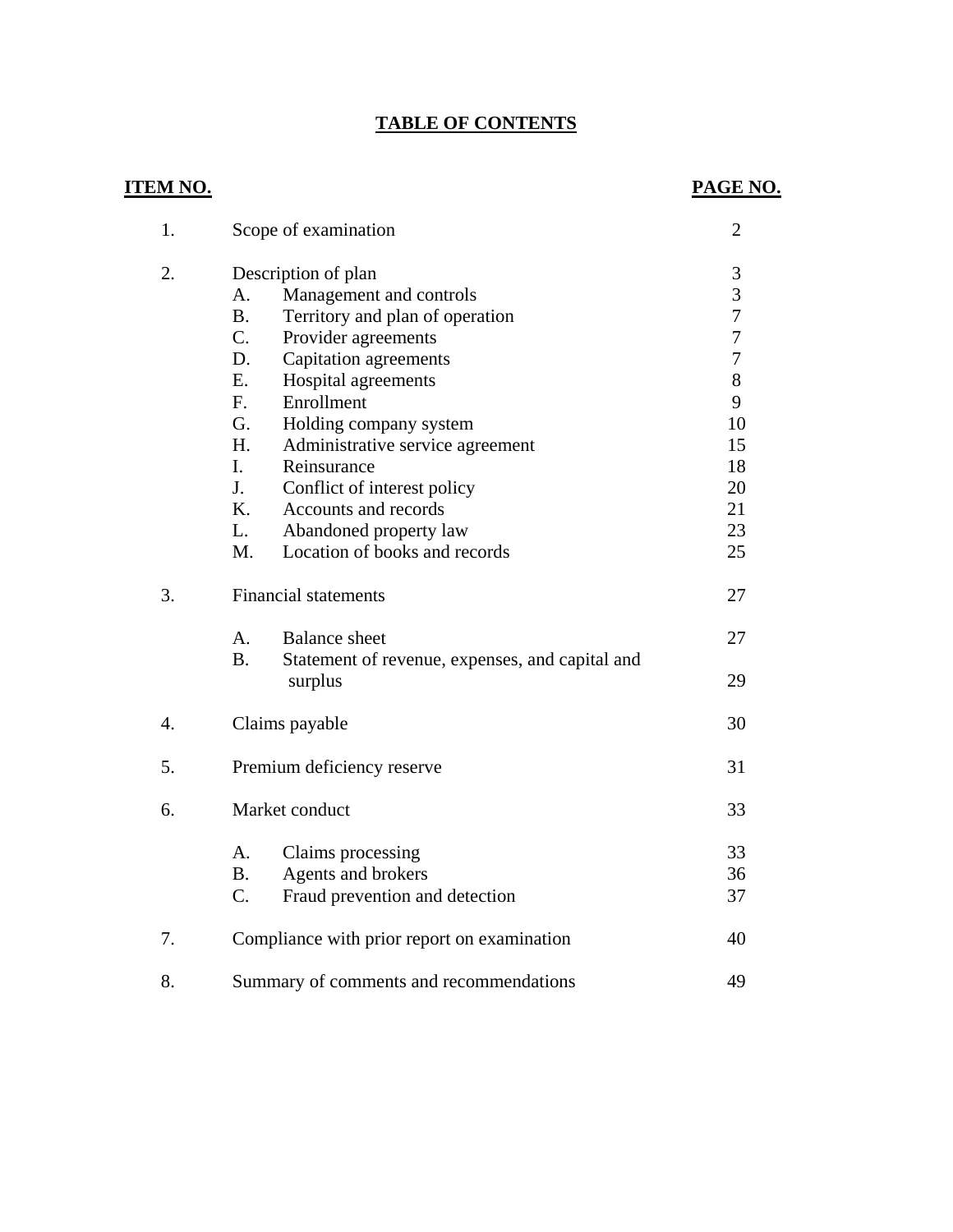

STATE OF NEW YORK INSURANCE DEPARTMENT 25 BEAVER STREET NEW YORK, NEW YORK 10004

Eliot Spitzer Governor

Eric R. Dinallo Acting Superintendent

January 30, 2007

Honorable Eric R. Dinallo Acting Superintendent of Insurance Albany, New York 12257

Sir:

Pursuant to the requirements of the New York Insurance Law, and acting in accordance with directions contained in Appointment Number 22105 dated November 6th 2003, and annexed hereto, I have made an examination into the condition and affairs of Health Net of New York, Inc. (HNNY), a for-profit independent practice association model health maintenance organization (HMO) licensed pursuant to the provisions of Article 44 of the Public Health Law. During the examination, the Company's statutory home office was located at 399 Knollwood Road, White Plains, New York 10603. However, the HMO notified the Department on July 14, 2006 that such office was relocated to 150 East  $42<sup>nd</sup>$  Street, New York, New York 10017. The primary location of the Company's books and records is 21650 Oxnard Street, Woodland Hills, California 91367. This examination was conducted at the Company's administrative office located at One Far Mill Crossing, Shelton, Connecticut 06484. The following report thereon as respectfully submitted deals with the findings concerning the manner in which HNNY conducts its business practices and fulfills its contractual obligations to policyholders and claimants.

Whenever the terms "Health Net," "HNNY," "Plan," "Company" or "HMO" appear herein without qualification, they should be understood to refer to Health Net of New York, Inc.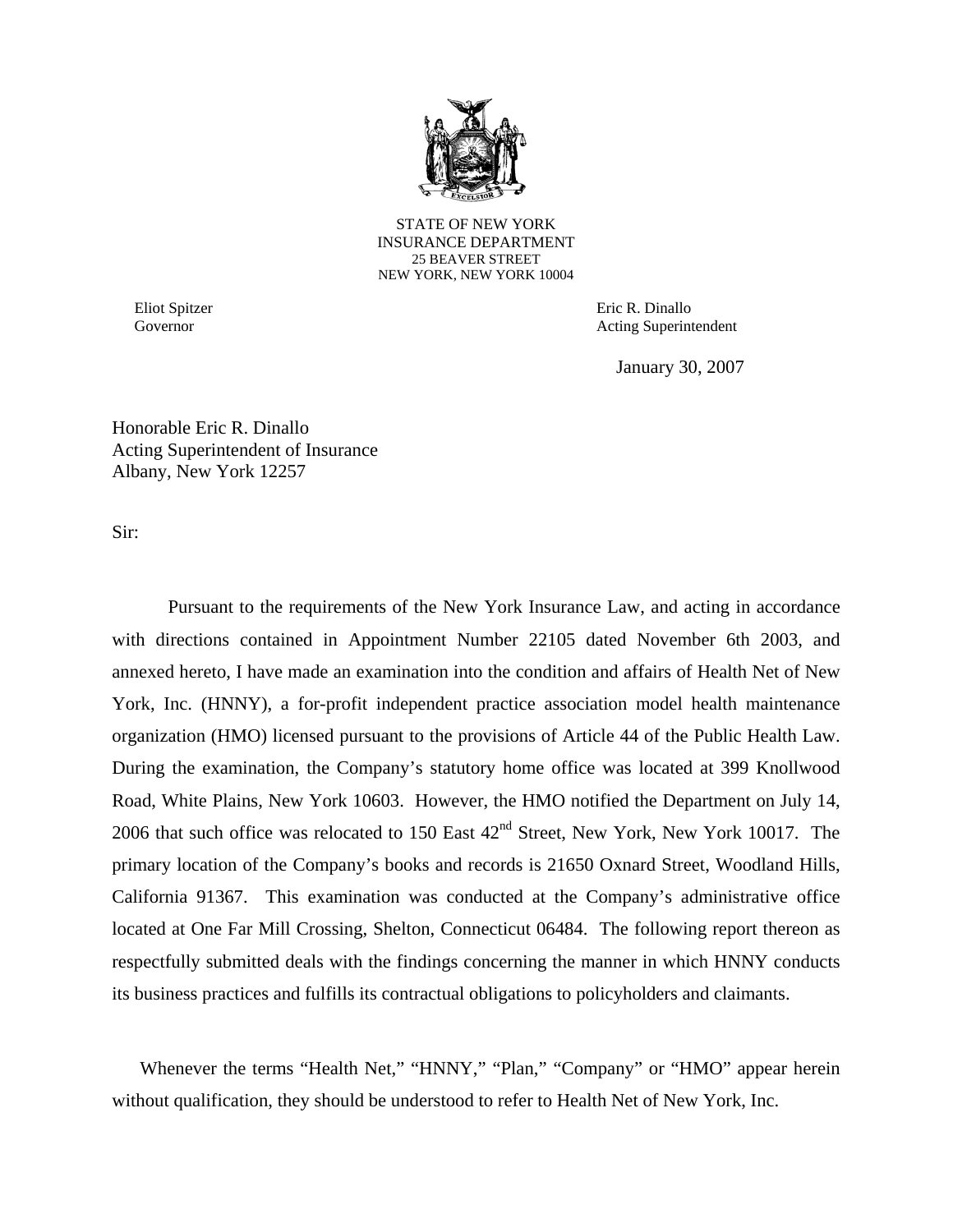#### 1. **SCOPE OF EXAMINATION**

The Plan was previously examined as of December 31, 1998. This examination covers the period from January 1, 1999 through September 30, 2003. Where deemed appropriate, transactions subsequent to the examination date were reviewed.

The examination comprised a complete verification of assets and liabilities as of September 30, 2003, in accordance with generally accepted accounting principles (GAAP). The examination included a review of income and disbursements deemed necessary to accomplish such verification, and utilized, to the extent considered appropriate, work performed by the Plan's independent certified public accountants. A review or audit was also made of the following items as called for in the Examiners Handbook of the National Association of Insurance Commissioners:

> History of the Plan Management and control Corporate records Fidelity bonds and other insurance Territory and plan of operation Growth of the Plan Accounts and records Market conduct activities

This report on examination is confined to the financial statements, and comments on those matters which involve departures from laws, regulations or rules, or which are deemed to require explanation or description.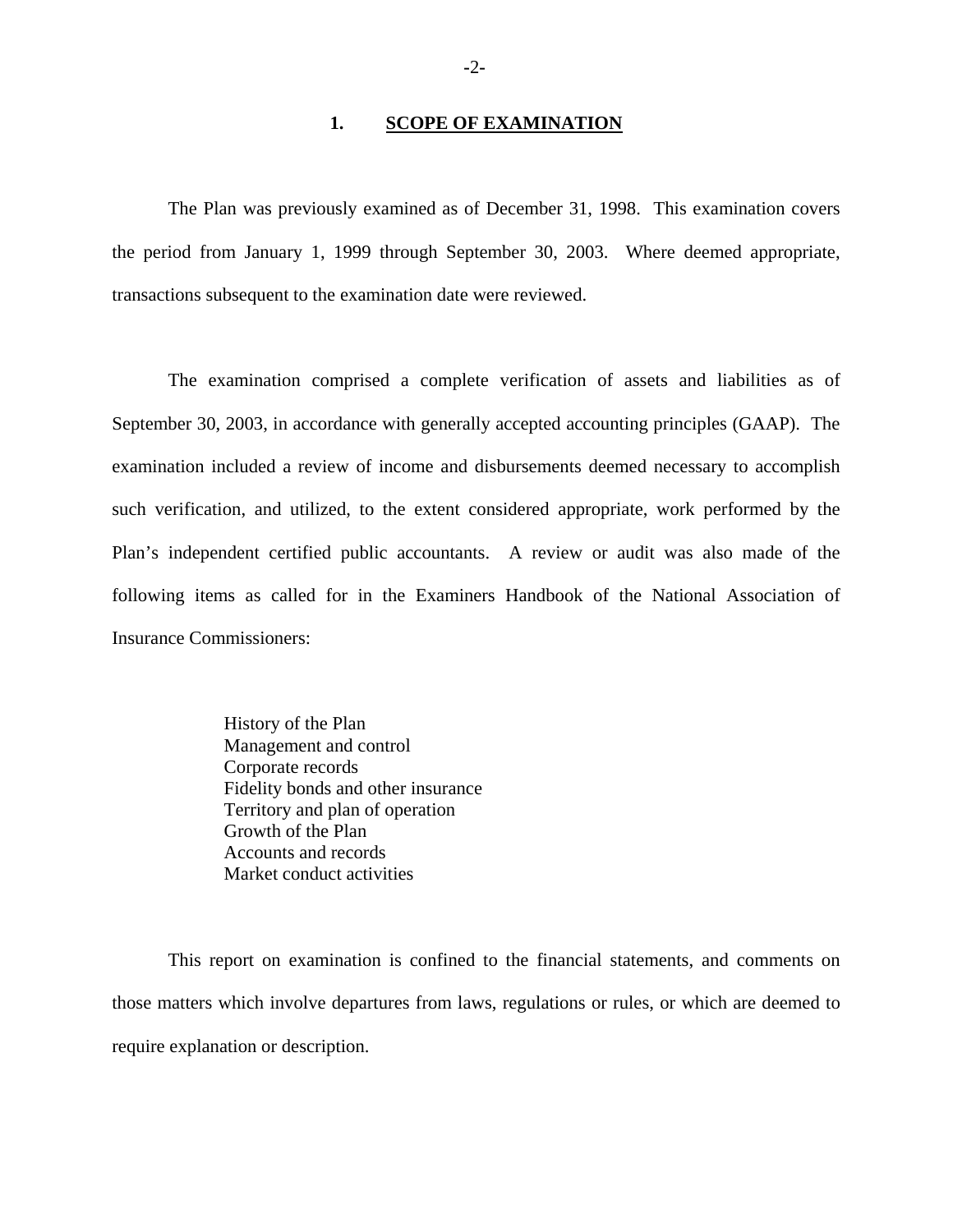#### **2. DESCRIPTION OF THE PLAN**

The Plan was incorporated under New York State Law on April 22, 1986 under the name of Physicians Health Services of New York, Inc., as a for-profit health maintenance organization ("HMO") to provide comprehensive health care services on a prepaid basis, and to establish a health care delivery system. It was originally granted a Certificate of Authority to operate as an Individual Practice Association (IPA) Model HMO under Article 44 of the New York State Public Health Law on June 30, 1987, and began operations on that date. The Plan was granted a revised Certificate of Authority, effective October 17, 2001, to change the name to Health Net of New York, Inc.

On October 21, 1987, the HMO attained federal qualification under Title XIII of the Public Health Service Act.

Health Net's authorized capital consists of 2,000,000 shares of \$0.01 par value common stock, of which 1,450,000 shares are issued and outstanding. The Plan has no preferred capital stock issued or outstanding.

#### **A. Management and controls**

The by-laws of the Plan provide that its affairs shall be managed by a board of directors consisting of not less than six (6) or more than nine (9) members, with each member to be elected for a term of three (3) years. The by-laws also provide that at least one fifth (1/5) of the directors shall be comprised of enrollees of the Plan, provided however, that no group covered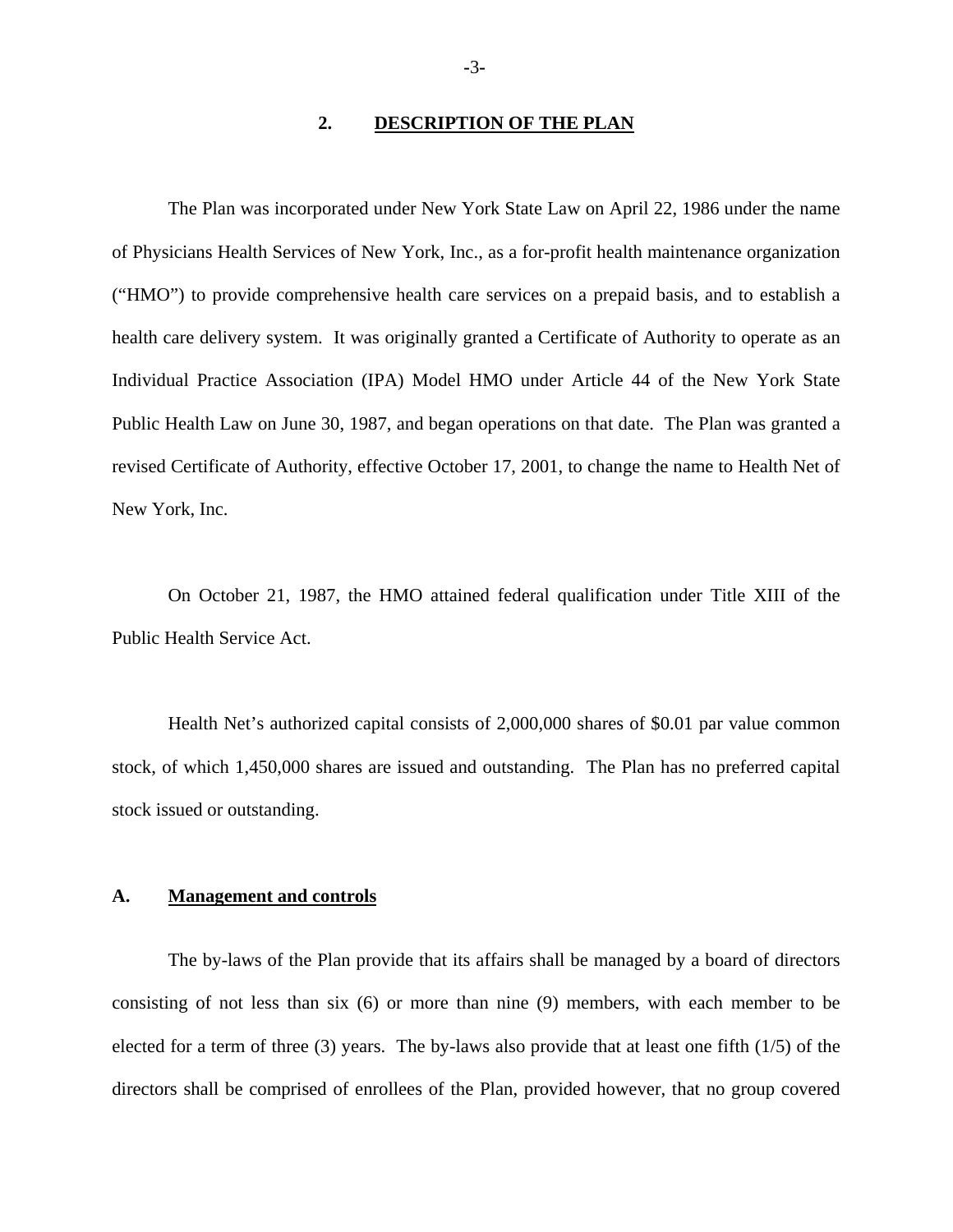by any group contract issued by the Plan shall be represented among such directors by more than one (1) such director. In addition, the by-laws provide that at least one third (1/3) of the directors shall be physicians elected from among nominees chosen by the individual practice associations, which are parties to agreements to provide services to enrollees of the Plan, at the time of their election. Furthermore, at least one third  $(1/3)$  of the directors shall be elected from among nominees chosen by Health Net, Inc., provided, however, that at least two (2) of such directors shall be physicians.

As of September 30, 2003, the board of directors consisted of the following seven members:

| <b>Name and Residence</b>              | <b>Principal Business Affiliation</b>                        |
|----------------------------------------|--------------------------------------------------------------|
| Julie Auster *<br>Briarcliff Manor, NY | Director of Human Resources<br>Sarah Lawrence College        |
| Scott Breidbart, MD<br>Mount Kisco, NY | <b>Medical Director</b><br>Health Net Northeast, Inc.        |
| Mark Jarrett, MD<br>Staten Island, NY  | Physician                                                    |
| Martin Jenis *<br>Larchmont, NY        | Agent/Broker<br>Martin L. Jenis & Associates                 |
| Michael Perskin, MD<br>New York, NY    | Physician<br>NYU/Concorde Medical Group                      |
| Anju Sikka, MD<br>North Brunswick, NJ  | <b>Senior Medical Director</b><br>Health Net Northeast, Inc. |
| Adam Stracher, MD<br>New York, NY      | Physician<br><b>Cornell Medical Associates</b>               |
| * - Enrollee Representative            |                                                              |

The board of directors of Health Net of New York met eighteen (18) times during the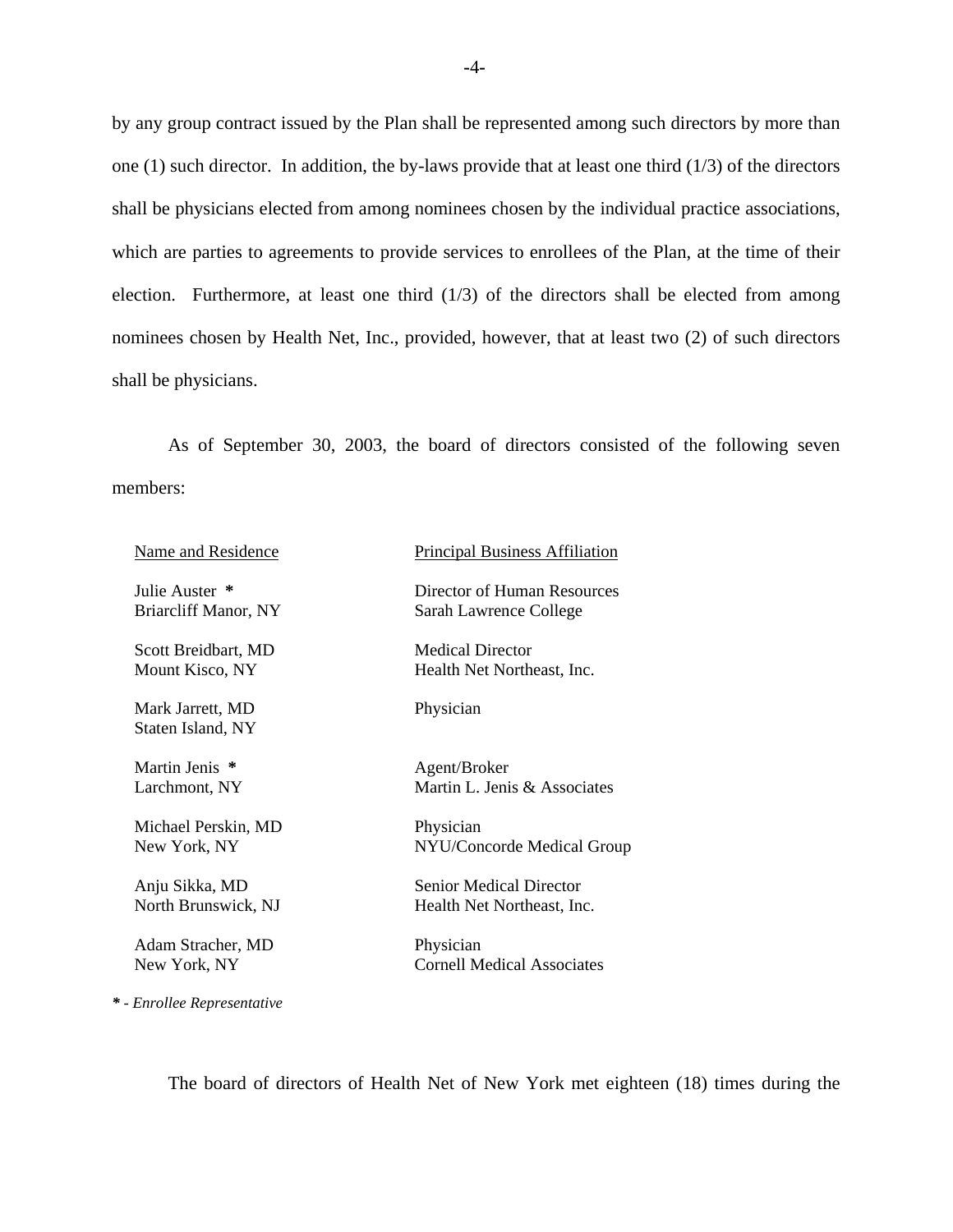the meetings they were eligible to attend. The Company replaced three (3) of those directors period covered by this examination. A review of the minutes of the board of directors' meetings and committees thereof indicated that four (4) directors attended less than fifty percent (50%) of who voluntarily resigned from the board. Additionally, board member Mark Jarrett, MD, attended or participated in only seven (7) of the eighteen (18) board meetings he was eligible to attend.

Members of the board have a fiduciary responsibility and must evince an ongoing interest in the affairs of the insurer. It is essential that board members attend meetings consistently and set forth their views on relevant matters so that appropriate policy decisions may be reached by the board. Individuals, who fail to attend at least one-half of the board's regular meetings, unless appropriately excused, do not fulfill such criteria. Board members who are unable or unwilling to attend meetings consistently should resign or be replaced.

It is recommended that board members who are unable or unwilling to attend at least onehalf (1/2) of the regular board meetings should resign or be replaced. A similar recommendation was made in the prior report on examination.

During the period December 17, 2001 through June 16, 2003, the examiners noted that only one (1) member of the Plan's board of directors was an eligible enrollee representative of the Plan.

The provisions of Part 98-1.11(f) of the Health Department's Administrative Rules and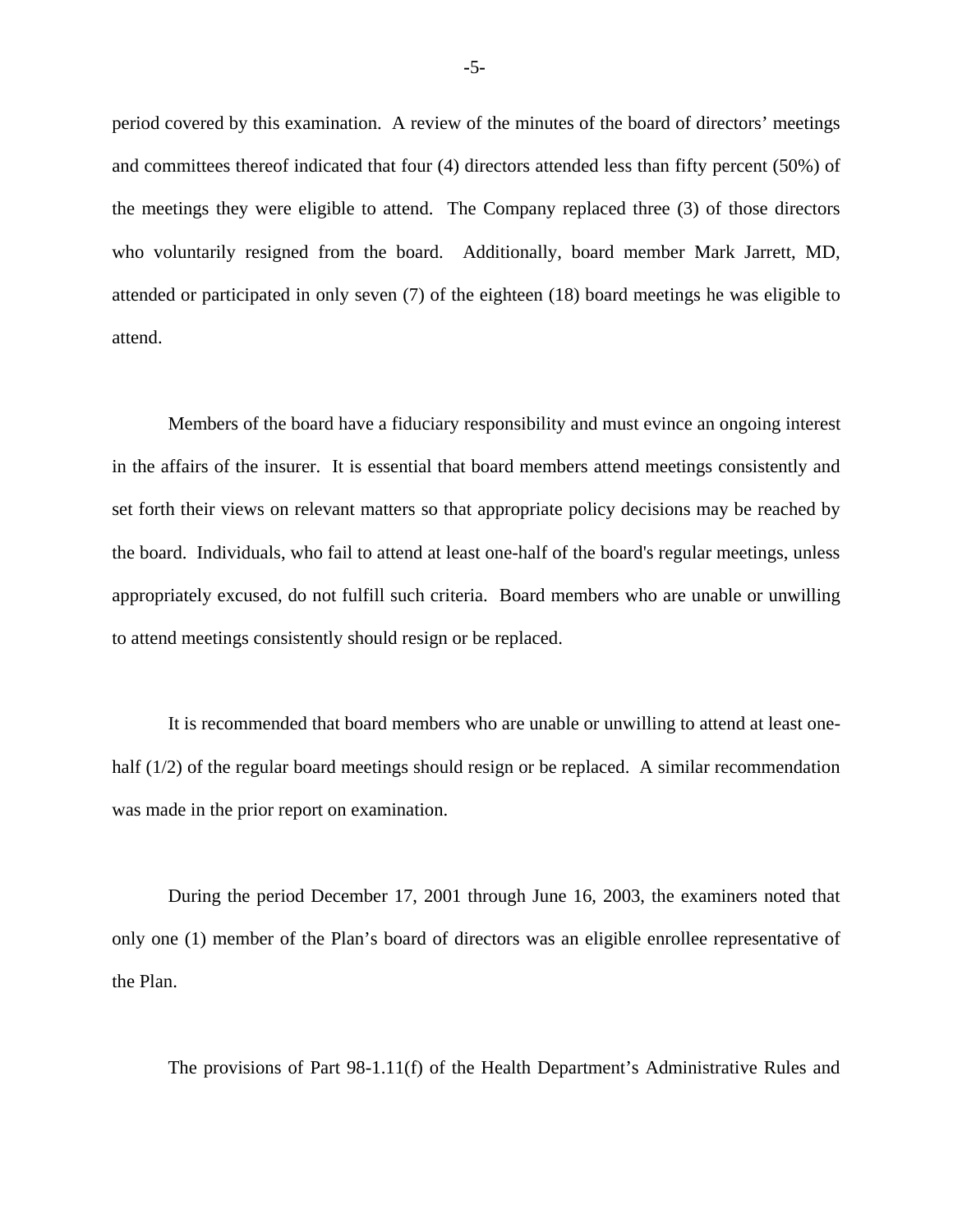Regulations Department (10 NYCRR 98-1) require that:

*"...Within one year of the HMO receiving a certificate of authority, no less than 20 percent of the members of the governing authority shall be enrollees of the HMO. Employees of the HMO or providers of health services may not serve as enrollee representatives."* 

It is imperative that the Plan seek to fill vacancies of its enrollee members of the board of directors in a timely manner in order to be in compliance with its by-laws and Part 98-1.11(f) of the Administrative Rules and Regulations of the Health Department (10 NYCRR 98-1). The presence of enrollee representatives is critical to the establishment and oversight of the Plan's policies, management and overall operations. The Plan, in its actions taken or proposed as regards the prior report on examination represented that it *"…will act expeditiously to replace such representatives as they resign their positions."* 

It is recommended that the Plan comply with the provisions of Part 98-1.11(f) of the Administrative Rules and Regulations of the Health Department, and its own by-laws, by seeking to fill vacancies of its enrollee members of the board of directors in a timely manner. A similar recommendation was made in the prior report on examination.

The principal officers of the Plan as of September 30, 2003 were as follows:

| Name                    | Title     |
|-------------------------|-----------|
| Anju Sikka, MD          | President |
| Joseph Kempf, Jr.       | Secretary |
| <b>Pennell Hamilton</b> | Treasurer |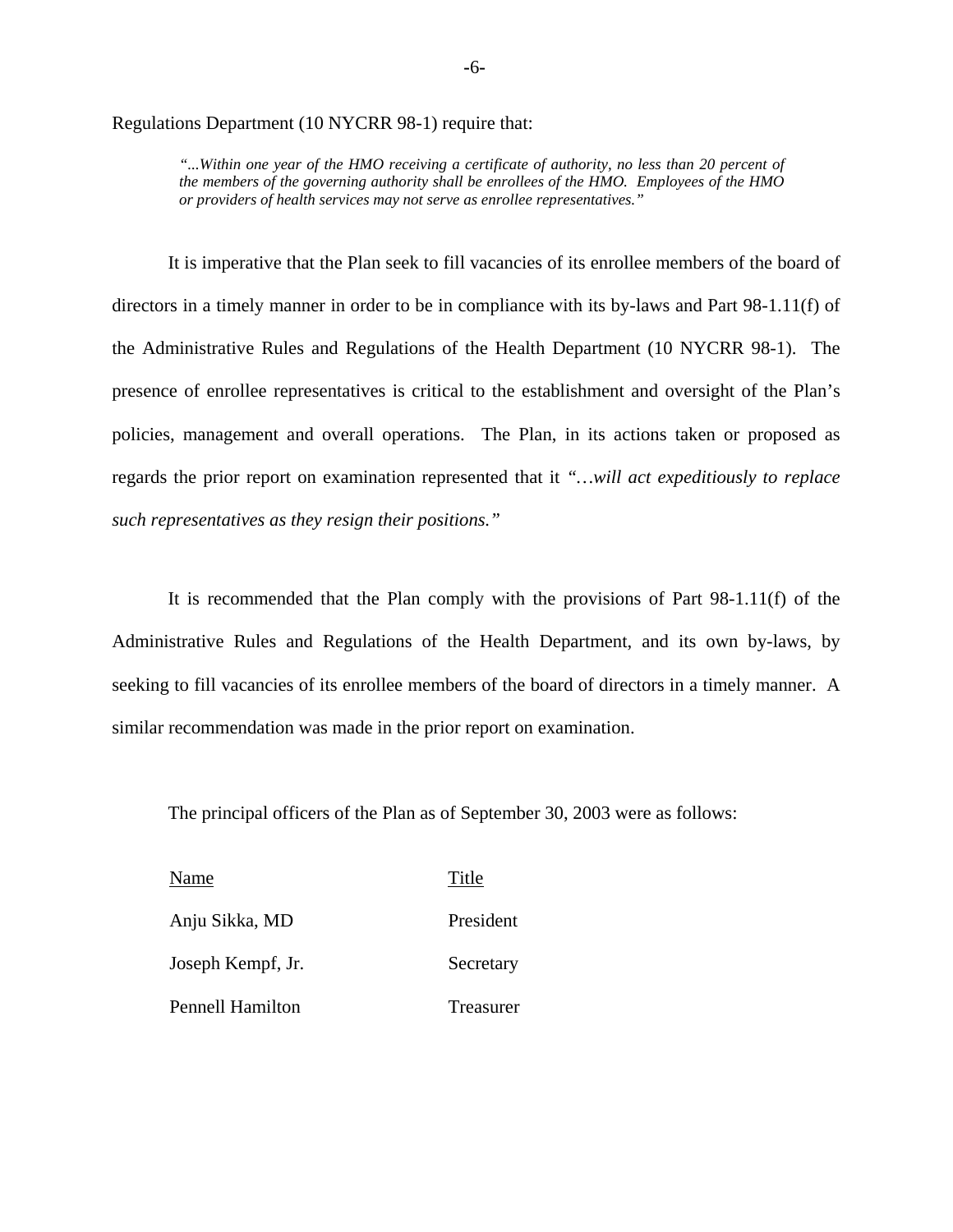#### **B**. **Territory and Plan of Operation**

Health Net's service area includes Bronx, Dutchess, Kings, Nassau, New York, Orange, Putnam, Queens, Richmond, Rockland, Suffolk and Westchester Counties.

#### **C. Provider Agreements**

During the period covered by this examination, the Plan's network was comprised of hospitals, primary care physicians, specialists and other professionals who were members of certain contracted independent practice associations (IPAs), physician hospital organizations (PHOs), individual physicians, and other medical professionals. Physicians and specialists under contract provide a defined range of health care services, including primary and specialty care throughout Westchester, Rockland, Putnam, Dutchess and Orange Counties, as well as the New York City and Long Island area. The Plan's agreements with providers include discounted feefor-service agreements as well as capitated group agreements, in which the contracting group assumes a significant amount of the risk of over utilization. The benefits offered under the Plan's traditional products include all primary care and most specialty care, subject to various co-payments. The Plan maintains capitated reimbursement agreements for the provision of mental health, home care, laboratory and chiropractic services.

#### **D. Capitation Agreements**

The Plan's contracts with IPAs and PHOs consist of discounted fee-for-service agreements, as well as capitation agreements. Monthly capitation amounts are owed to the IPAs or PHOs based upon either a contractual percentage of the premium related to members that elect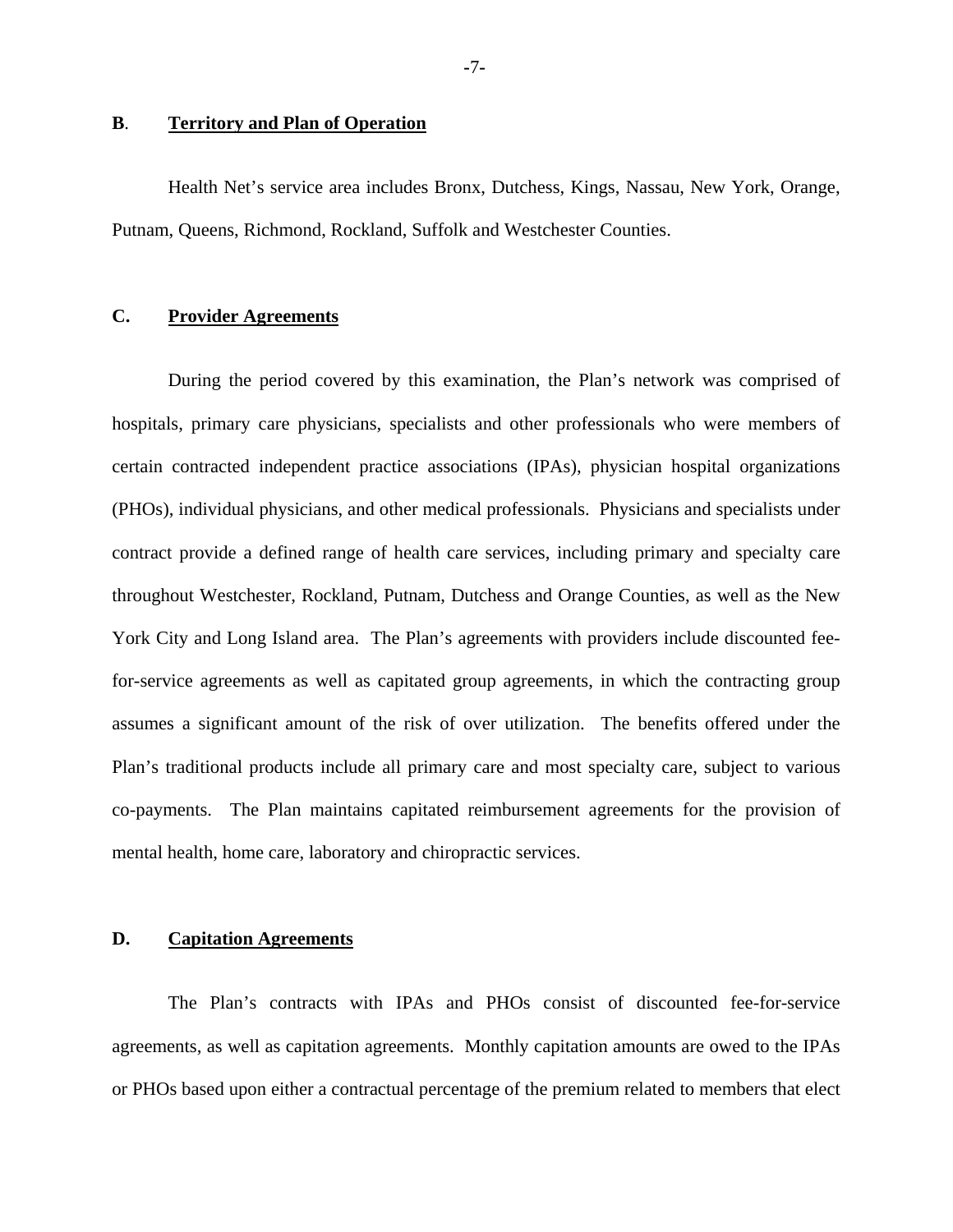a primary care physician from that IPA or PHO, or a contractual per member per month amount. The capitation agreements are designed to cover not only the professional medical services (including ancillary tests and services) rendered by the physicians and other providers associated with that IPA or PHO, but the agreements also include payments for certain other services rendered to the enrollee by providers who are not members of the IPA or PHO. Services covered by the capitation agreements include, among other things, virtually all physician claims (whether inpatient or outpatient, including authorized out-of-plan care) and care rendered by other professionals such as physical therapists and psychologists. The capitation agreements, in effect, shift all or a portion of the risk of over utilization, depending upon the IPA or PHO and type of care (physician or hospital), to the IPA or PHO. Agreements that shift only a portion of the risk to the IPA or PHO require the Plan to establish an estimated medical expense target. If the actual medical expenses incurred by the members of the IPA or PHO are less than the estimated medical expense target, the IPA or PHO will receive an additional payment equal to an agreed upon percentage of the difference between the estimated medical expense target and actual expenses. If actual medical expenses incurred by the participating providers of the IPA or PHO exceed the estimated medical expense target, the IPA or PHO will owe the Plan an agreed upon percentage of the excess of the actual expenses over the estimated targeted expenses.

#### **E. Hospital Agreements**

 from the hospital's billed charges. There are also agreements involving all-inclusive case rates. The Plan generally negotiates contracts with hospitals that include compensation at a daily rate, without regard to the scope of services actually provided. Other methods of compensation with hospitals include charge-based discounts, which are negotiated discounts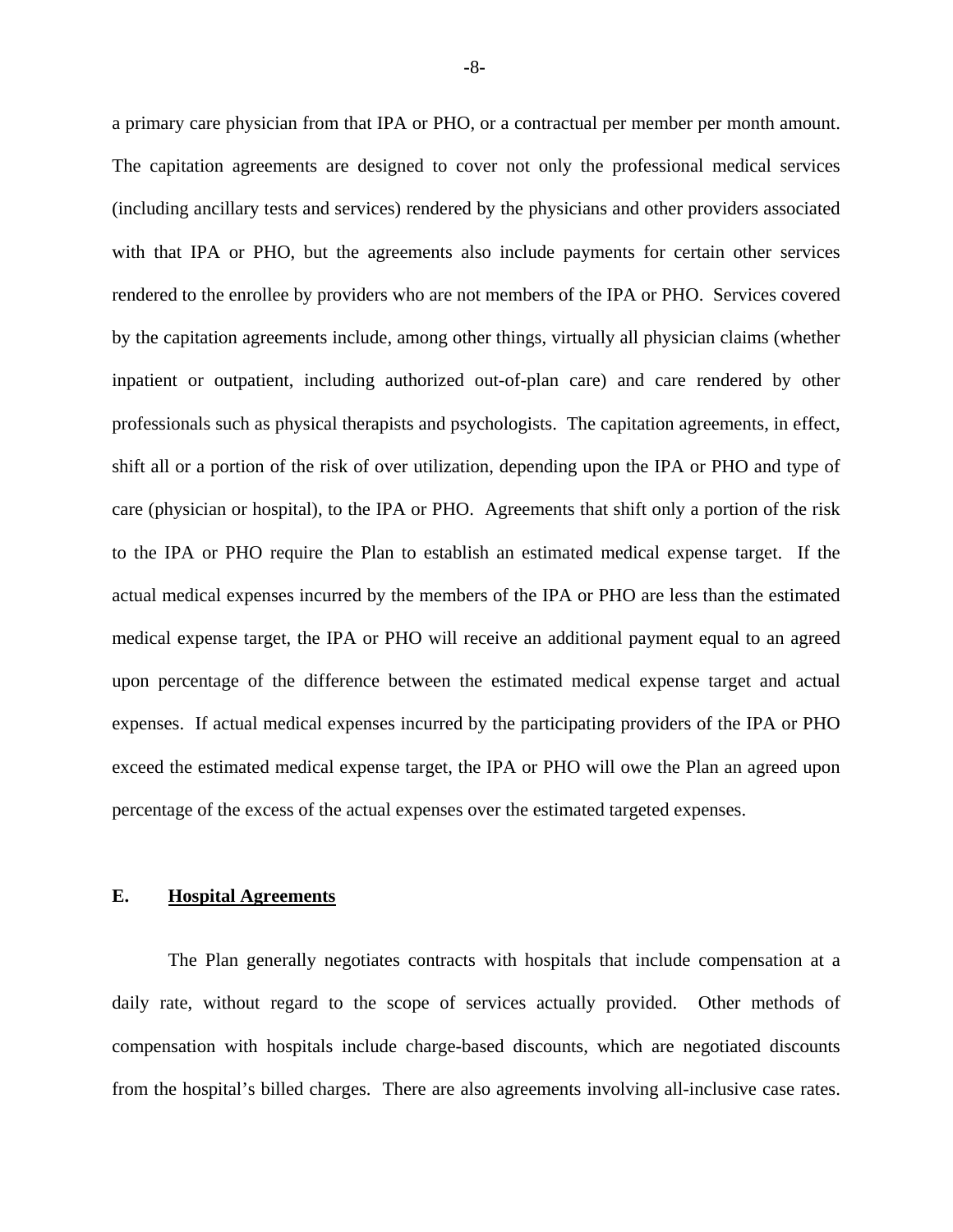In the case of non-participating hospitals, the Plan pays either hospital-billed charges or negotiated discounted charges. Additionally, some hospital contracts include per case, allinclusive payment arrangements for select procedures such as maternity care.

The control of the use of hospital and other medical services by a member is largely the responsibility of the member's primary care physician. The Plan requires pre-admission notification of non-emergency hospital admissions and stays, pre-certification of selected inpatient and outpatient procedures, and retrospective review of ambulatory health services. The Plan also maintains nurse coordinators who are assigned to certain participating hospitals to conduct concurrent reviews of hospital admissions.

The Plan maintains either fully contracted affiliations or letters of understanding with hospitals in its network. In case of an emergency where care is provided out of the service area, or in a non-participating hospital, Health Net reimburses the subscriber or the provider for a reasonable cost, as determined by contract.

#### **F. Enrollment**

The Plan offers its products to small groups and individuals on a community-rated basis. Coverage is offered to large groups on an experience rated basis. The small group market is marketed through the Plan's alliance with Guardian Life Insurance Company. Group enrollment is available to employer groups with two or more employees. There is no minimum percentage of employees who must choose Health Net of New York.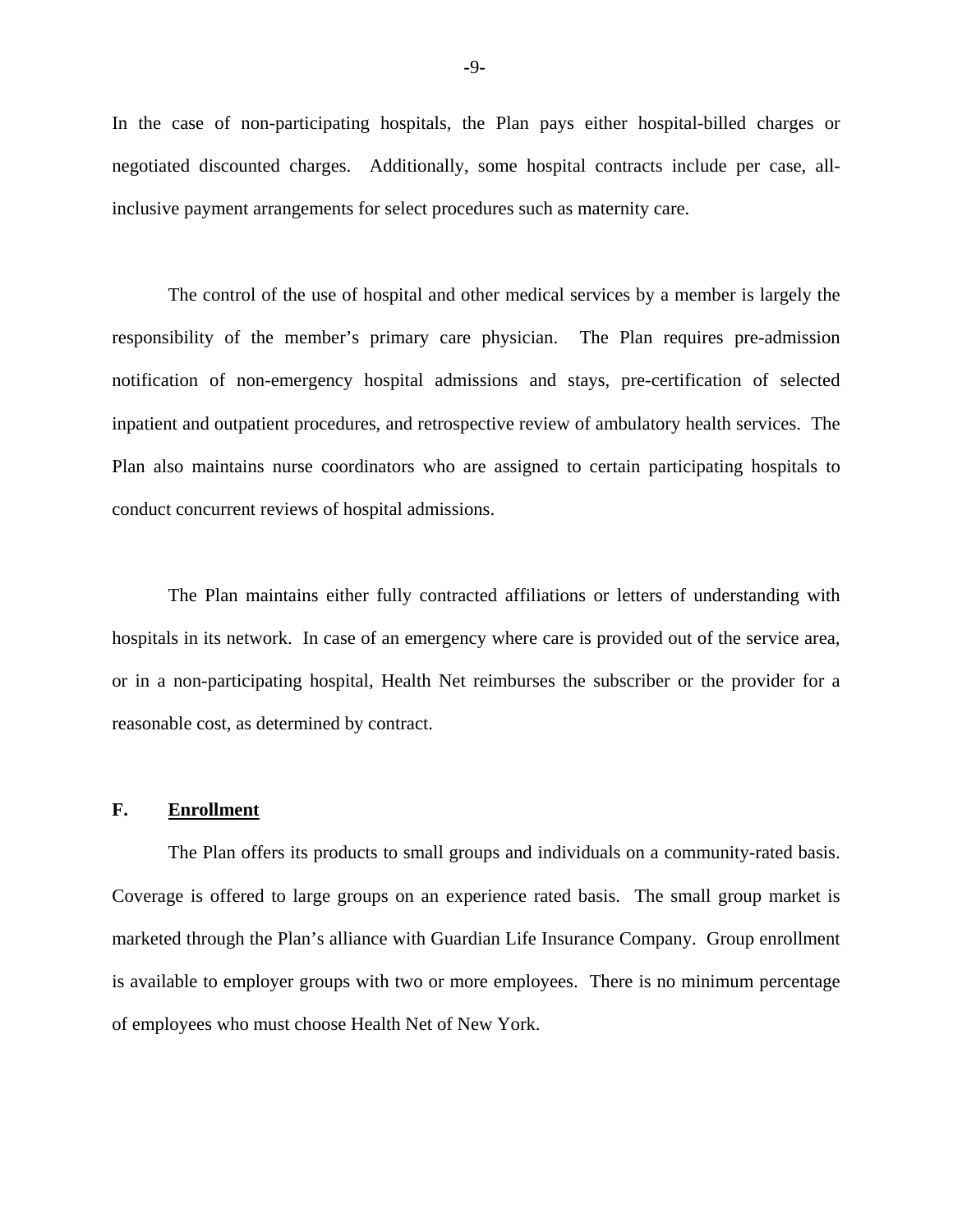Health Net of New York coverage can be obtained during specific group transfer or enrollment periods for existing group subscribers. However, new groups or individuals may request enrollment at any time subject to a mutually agreed specific period allowed for employees in such groups to choose the Plan as their health insurer. Direct pay conversion is available to subscribers who terminate their group coverage.

The net result of enrollment activity for the years under examination is as follows:

|                            | 12/31/1999 | 12/31/2000 | 12/31/2001 | 12/31/2002 | 09/30/2003 |
|----------------------------|------------|------------|------------|------------|------------|
|                            |            |            |            |            |            |
| Total enrollment           | 231,236    | 217,146    | 213,318    | 199.412    | 216,203    |
| Current year member months | 2,594,946  | 2,528,478  | 2,576,511  | 2,384,791  | 1,864,645  |

#### **G. Holding Company System**

The Plan is a wholly owned subsidiary of Health Net of the Northeast, Inc. (formerly known as Physicians Health Services, Inc.,) which is itself a wholly owned subsidiary of Health Net, Inc. (formerly known as Foundation Health Systems, Inc.) The Plan filed all holding Company documents pursuant to the provisions of Part 98-1.16(e) of the Administrative Rules and Regulations of the Health Department (10 NYCRR 98-1). A review of the Plan's affairs within the holding company system for the years covered by this examination indicated the following violations of Part 98 of the Administrative Rules and Regulations of the Health Department (10 NYCRR 98-1):

The Plan received periodic capital contributions from its Parent company amounting to \$47,000,000 during 2000 and 2001 detailed as follows: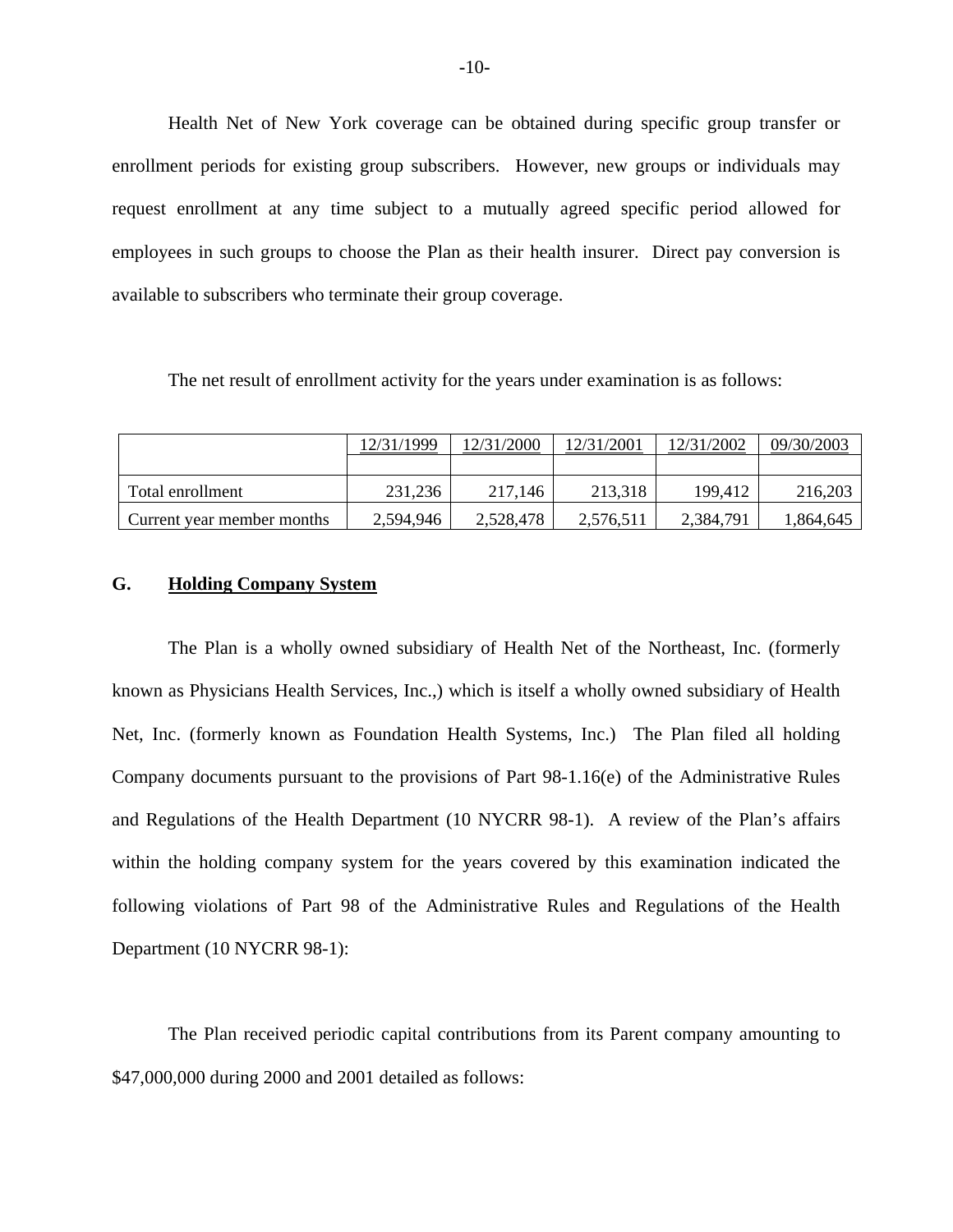| <b>Statement Date</b> | <b>Amount Received</b> |
|-----------------------|------------------------|
| March 2000            | 3,000,000<br>\$        |
| <b>June 2000</b>      | 2,000,000              |
| December 2000         | 4,000,000              |
| March 2001            | 15,000,000             |
| June 2001             | 8,000,000              |
| September 2001        | 5,000,000              |
| December 2001         | 10,000,000             |
|                       | 47,000,000             |

In addition, during 1999 and 2000 Health Net's capital and surplus reported in its filed annual and quarterly statements indicated impairments of its required contingency reserves.

It appears that the capital contributions were applied to gross paid-in and contributed surplus to correct these impairments. A review of the minutes of the board of directors' meetings held during 2000 and 2001 noted that none of the capital contributions was acknowledged therein.

The capital contributions detailed above were in violation of the provisions of Part 98- 1.10(c) (10 NYCRR 98-1) and Part 98-1.11(b) (10 NYCRR 98-1) of the Administrative Rules and Regulations of the Health Department, inasmuch as the aggregate capital contributions exceeded ten percent  $(10%)$  of the HMO's admitted assets at last year end. Part 98-1.10(c) states:

*"The commissioner's and superintendent's prior approval shall be required for the following transactions between a controlled HMO and any person in its holding company system: sales, purchases, exchanges, investments or rendering of services on a regular or systematic basis the aggregate of which involves 10 percent or more of the HMO's admitted assets at last year-end. Notice shall be required for such transactions of five percent or more."* 

In addition, Part 98-1.11(b) states: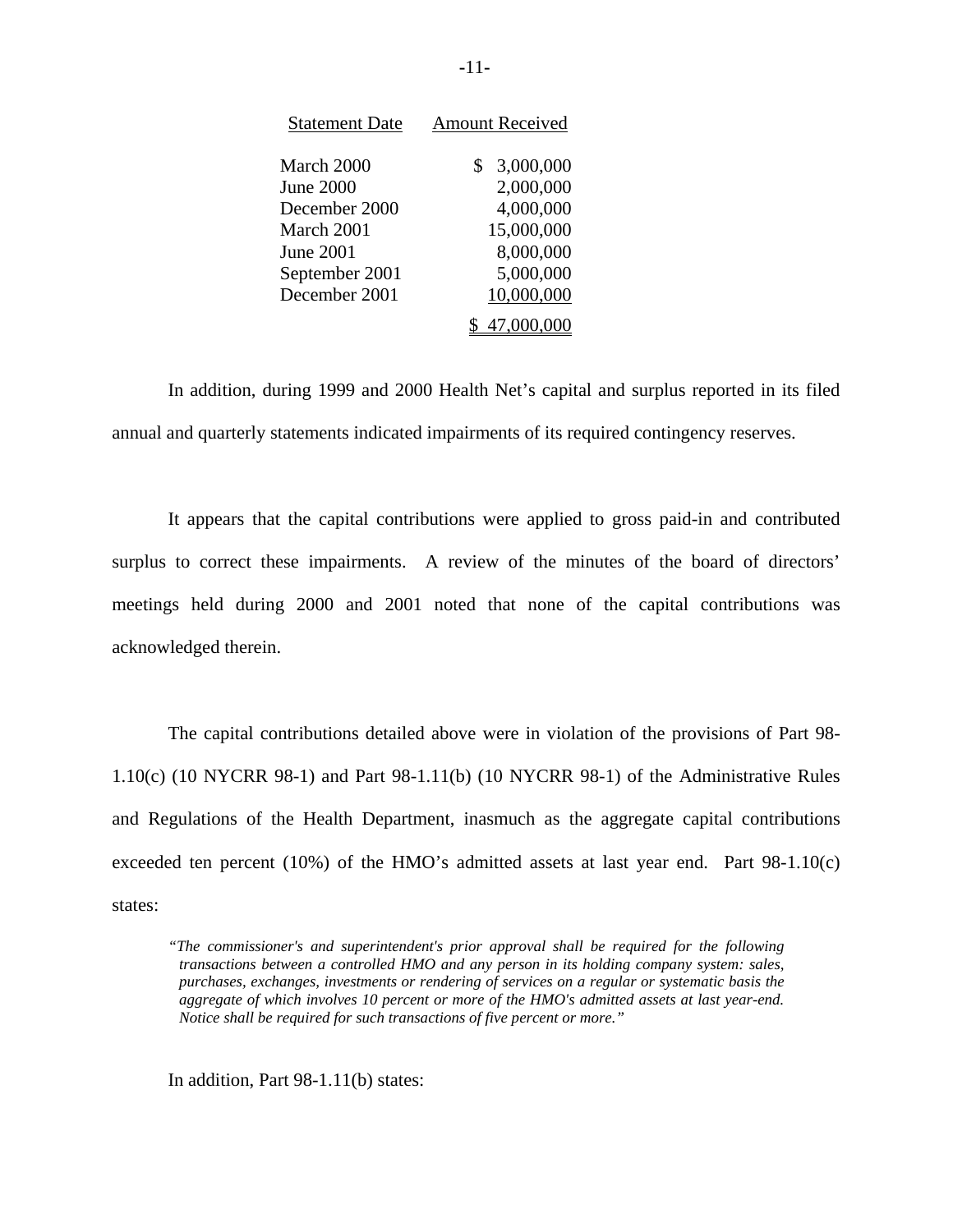*"No funds the aggregate of which involves 10 percent of the HMO's admitted assets at last yearend shall be transferred or loaned from the HMO line of business to any other line of business, function or contractor of the HMO, or within a holding company system, without the prior approval of the superintendent and commissioner; and notice shall be required for transfers or loans involving five percent or more of the HMO's admitted assets at last year-end. Repayment of any such approved loans shall be made in accordance with schedules approved by the superintendent and commissioner."* 

When this violation was brought to management's attention, the Company stated that Health Net, Inc., the ultimate parent, was committed to providing financial support to the Plan in the event of impairment or insolvency. However, there was no document or recorded action by the Plan's board of directors that formalized such commitment.

It is recommended that the Plan comply with the provisions of Part 98-1.10(c) (10 NYCRR 98-1) and Part 98-1.11(b) (10 NYCRR 98-1) of the Administrative Rules and Regulations of the Health Department as regards the aggregate capital contributions which exceeded ten percent of the HMO's admitted assets at last year end. A similar recommendation was made in the prior report on examination.

It is also recommended that the minutes of the meetings of the Plan's board of directors formally acknowledge and document capital contributions made by Health Net, Inc., its ultimate parent. A similar recommendation was made in the prior report on examination.

It is further recommended that the commitment to provide financial support to the Plan in the event of impairment or insolvency be formalized in writing and submitted to the Departments of Health and Insurance, for review and approval pursuant to Part 98-1.10(c) of the Administrative Rules and Regulations of the Health Department (10 NYCRR 98-1). A similar recommendation was made in the prior report on examination.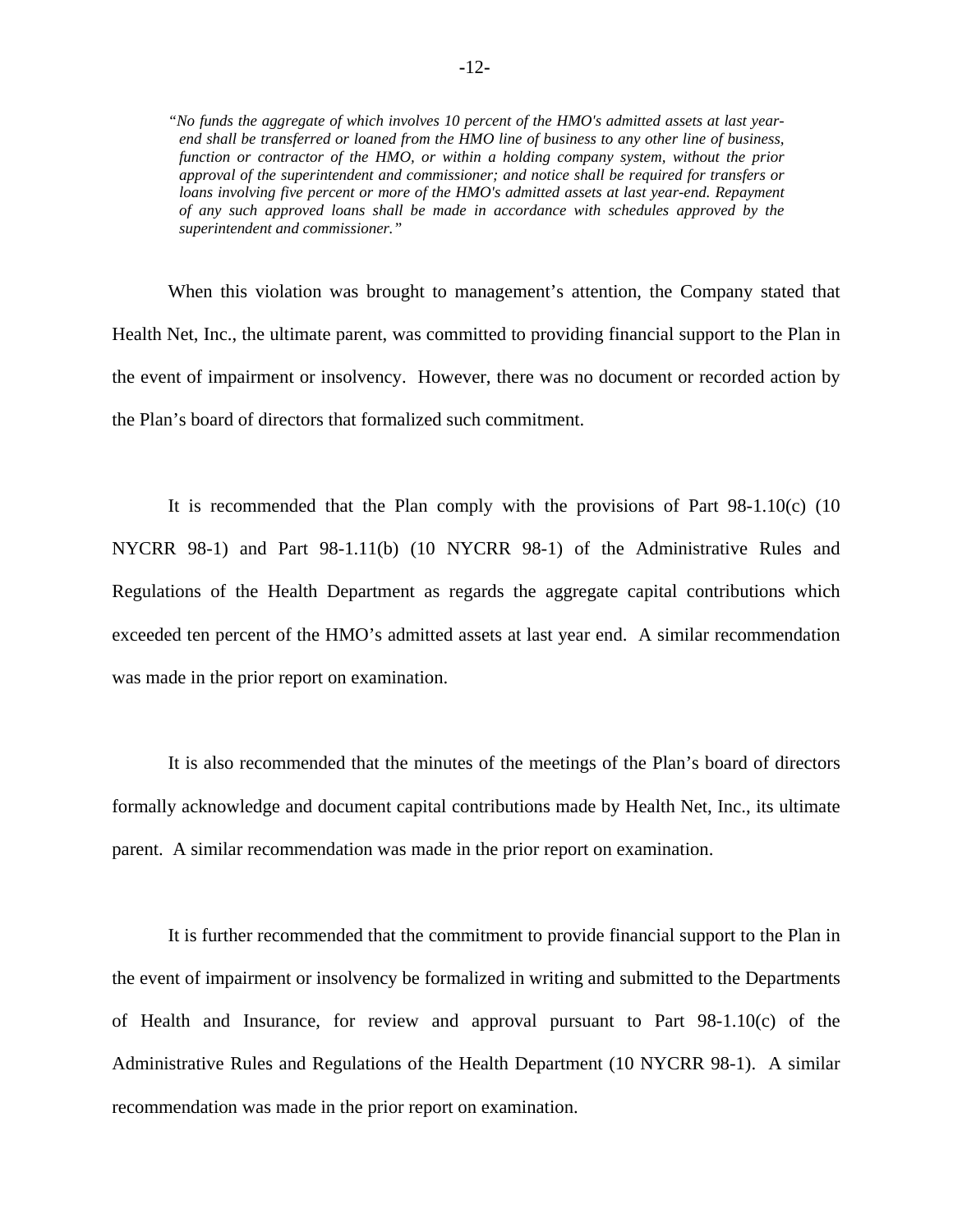The following is a chart of the HMO's holding company system as of September 30, 2003: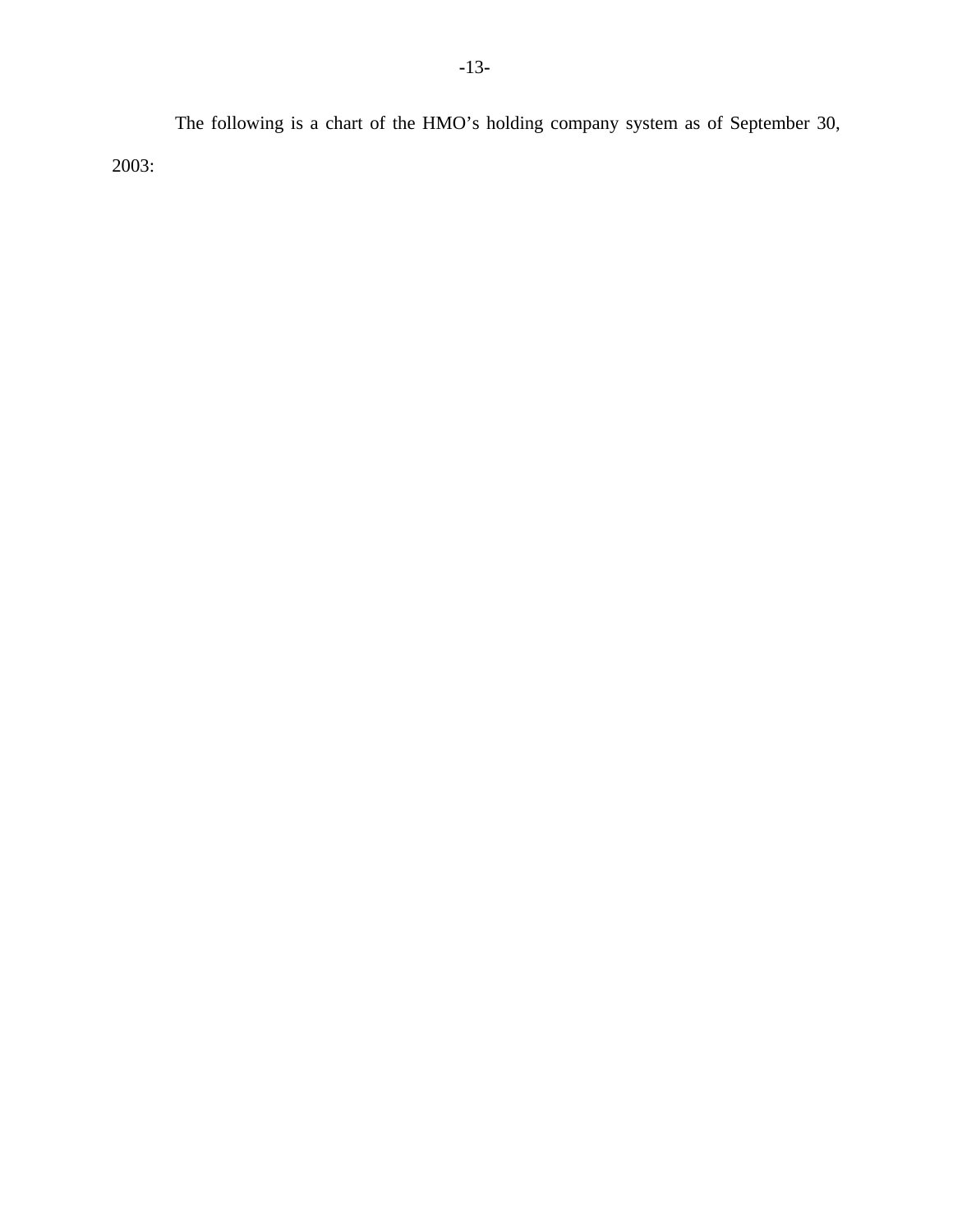**As of 9/30/03** 



**-**14**-**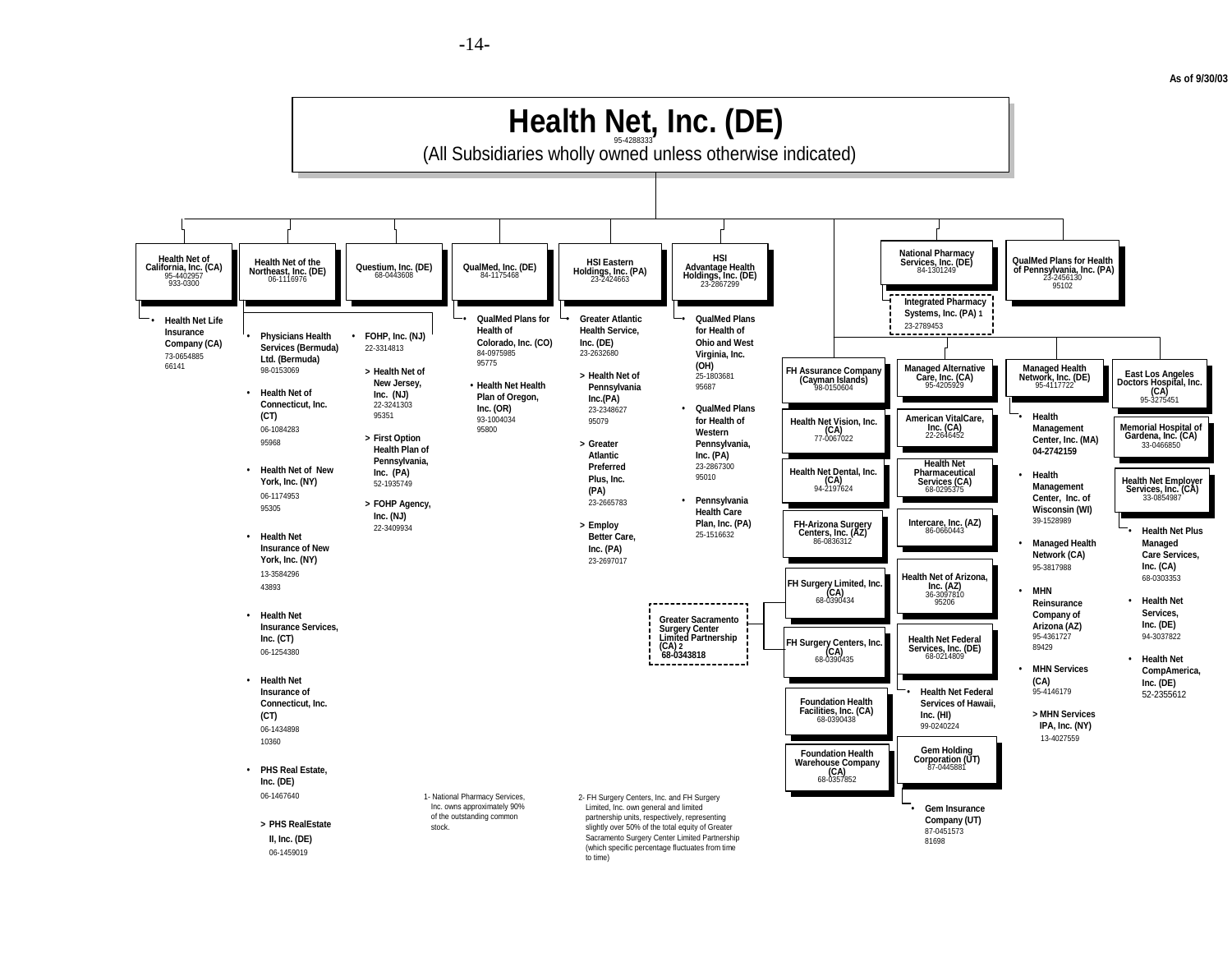#### **H. Administrative Service Agreement**

During the period under examination, the Plan operated under three different Administrative Service Agreements, only one of which was approved by the Department. During the period January 1, 1999 to December 31 2000, the Plan utilized an agreement with an effective date of January 1, 1996 referred to as "the 1996 Agreement." An examination review of this agreement indicated that it was approved by the Insurance Department on February 5, 1996.

During the period January 1, 2001 to December 31, 2002, the Plan utilized an agreement that was entered into with Health Net of the Northeast, Inc. (HNNE), its immediate parent, effective January 1, 2001. Health Net did not seek or obtain the prior approval of the Department for this agreement.

Since January 1, 2003 to present, the Plan has been operating under a second agreement that was entered into with HNNE. This agreement was submitted to the Department in December 2003.

The Department's initial review of the Administrative Service Agreement as submitted in December 2003 indicated that the proposed method of allocating selling, general and administrative expenses was not fair and equitable to the Plan in accordance with the provisions of Part 98-1.10(a) of the Administrative Rules and Regulations of the Health Department (10 NYCRR 98-1). The agreement that was submitted originally and put into use by the Plan, employed a set of *"cost drivers"* as the basis for allocating actual costs that were accumulated in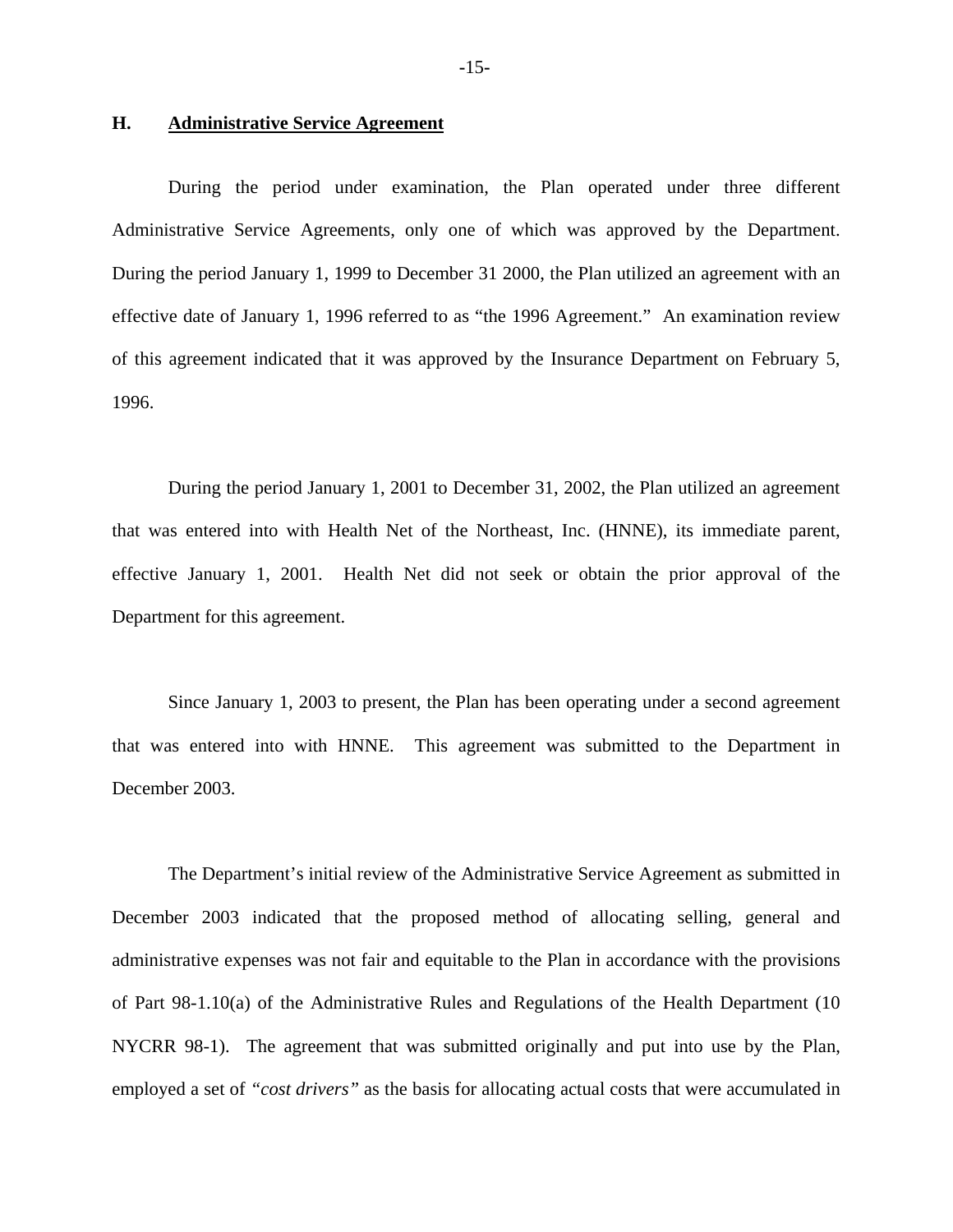separate cost centers maintained by Health Net, Inc., (the Ultimate Parent), and each region or business unit (Health Net of the Northeast, Inc.). The corporate cost centers consisted of all corporate expenses, information technology, organizational effectiveness, facilities, finance, health plan operations, pharmacy, facilities distribution services, and business consolidation. The corporate overhead was then allocated to each region or business unit on a pro rata basis to be further allocated to each legal entity. Health Net of the Northeast, Inc. maintained approximately 150 such cost centers.

The *"cost drivers"* utilized by Health Net included premium revenue, claims volume, health care costs and membership. The proposed cost allocation method also provided for the weighting of these *"drivers"* by splitting cost centers and/or by applying a unique combination of factors arrayed by entity, segment, product, funding, and State, if necessary. Part 98-1.10(a) Administrative Rules and Regulations of the Health Department states:

*"Transactions within a holding company system to which a controlled HMO is a party shall be subject to the following guidelines:* 

- *(1) the terms of the financial transaction shall be fair and equitable to the HMO at the time of the transaction;*
- *(2) charges or fees for services performed shall be reasonable; and*
- *(3) expenses incurred and payments received shall be allocated to the HMO on an equitable basis in conformity with customary accounting practices consistently applied."*

The Plan was notified of the Department's concerns that the allocation methodology set forth in the Administrative Service Agreement did not comply with the provisions of Part 98- 1.10(a) Administrative Rules and Regulations of the Health Department and that the use of premium revenue, claims volume, and health care costs as the bases for allocating expenses was not fair and equitable to the Plan. In addition, the Department stated that the provisions of the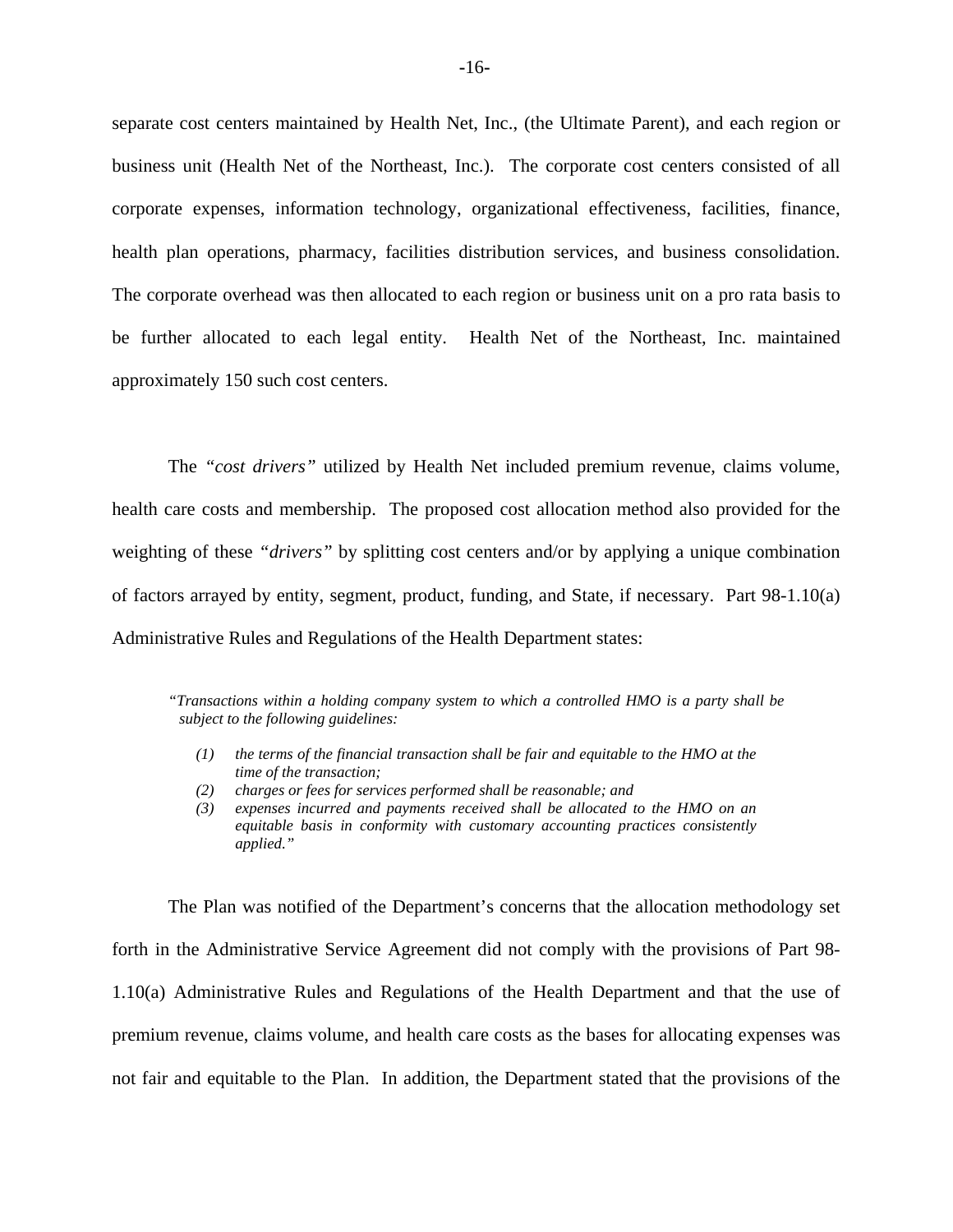agreement should explicitly delineate the services that Health Net, Inc. and Health Net of the Northeast would provide each New York Company. The Department further stated that the agreement should indicate that each company will directly reimburse Health Net, Inc. and HNNE for services provided.

Over the course of the twenty (20) months since the agreement was first submitted to the Department, the Plan provided several modifications and clarifications of its terms and conditions. As of the date of this report, the agreement has not been approved by the Department.

Notwithstanding the fact that the Plan submitted the Administrative Service Agreement in December 2003, it has continued to employ this agreement in violation of Part  $98-1.10(c)$  of the Administrative Rules and Regulations of the Health Department (10 NYCRR 98-1) which states:

*"The commissioner's and superintendent's prior approval shall be required for the following transactions between a controlled HMO and any person in its holding company system: sales, purchases, exchanges, investments or rendering of services on a regular or systematic basis the aggregate of which involves 10 percent or more of the HMO's admitted assets at last year-end. Notice shall be required for such transactions of five percent or more."* 

It was noted that except for 2000, the rendering of administrative services in the aggregate exceeded the ten (10%) percent threshold of the Plan's admitted assets at the prior year-ends as detailed in the table shown below:

|                                                   | 1999                        | 2000        | 2001                                                                | 2002        | 9/30/2003   |
|---------------------------------------------------|-----------------------------|-------------|---------------------------------------------------------------------|-------------|-------------|
| Administrative Expenses<br><b>Admitted Assets</b> | \$ 32,239214<br>135,096,033 | 186.359.219 | $$820.126$ $$24.259.316$ $$45.994.750$ $$57.651.408$<br>125.221.906 | 122,043,494 | 174.924.520 |
| 10% of Admitted Assets                            | 13.509.603                  | 18.635.922  | 12.522.191                                                          | 12.204.349  | 17.492.452  |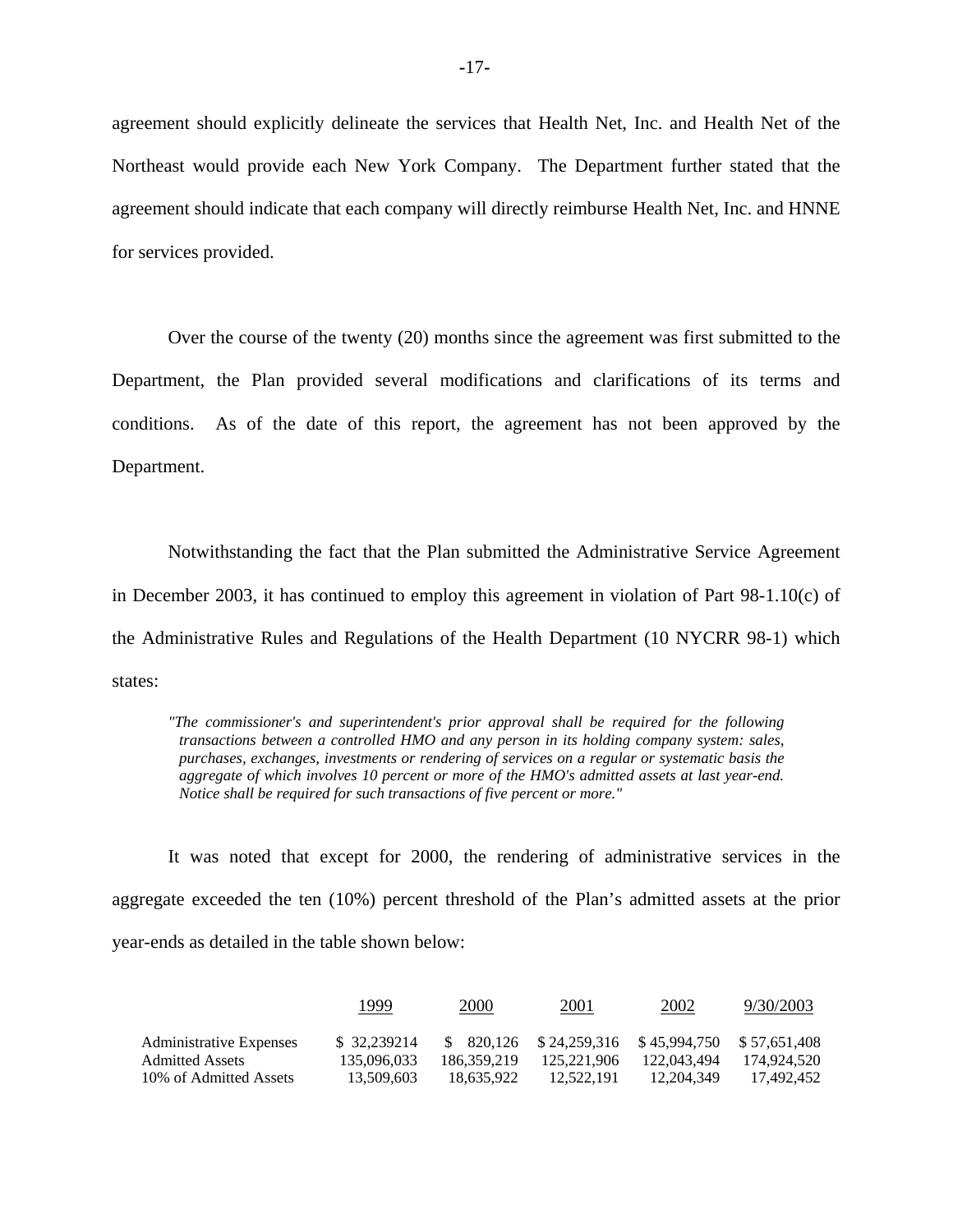It is recommended that Health Net comply with the provisions of Part 98-1.10(a) of the Administrative Rules and Regulations of the Health Department by ensuring that the terms of the financial transactions of its Administrative Service Agreement are fair and equitable at the time of the transactions, charges or fees for services performed are reasonable, and expenses incurred and payments received are allocated on an equitable basis in conformity with customary accounting practices consistently applied.

It is also recommended that the Plan comply with the provisions of Part 98-1.10(c) of the Administrative Rules and Regulations of the Health Department by seeking and obtaining the Commissioner's and Superintendent's prior approval for the Administrative Service Agreement entered into with Health Net of the Northeast, Inc.

#### **I. Reinsurance**

The Plan did not have a reinsurance agreement to provide excess of loss coverage for the period under examination. The Plan stated that based on its historical data, Health Net of New York, Inc. had sufficient resources to absorb any catastrophic loss. The Plan, however, does have a quota share reinsurance agreement with Guardian Life Insurance Company ("Guardian") wherein the products involved are jointly developed managed care and indemnity products. These products are marketed under the trade name "Healthcare Solutions." This item is discussed further in this section under the caption, "Guardian Reinsurance Agreement."

Although the Insurance Department does not require the Plan to maintain reinsurance coverage, the Department views reinsurance as an additional layer of protection for the Plan's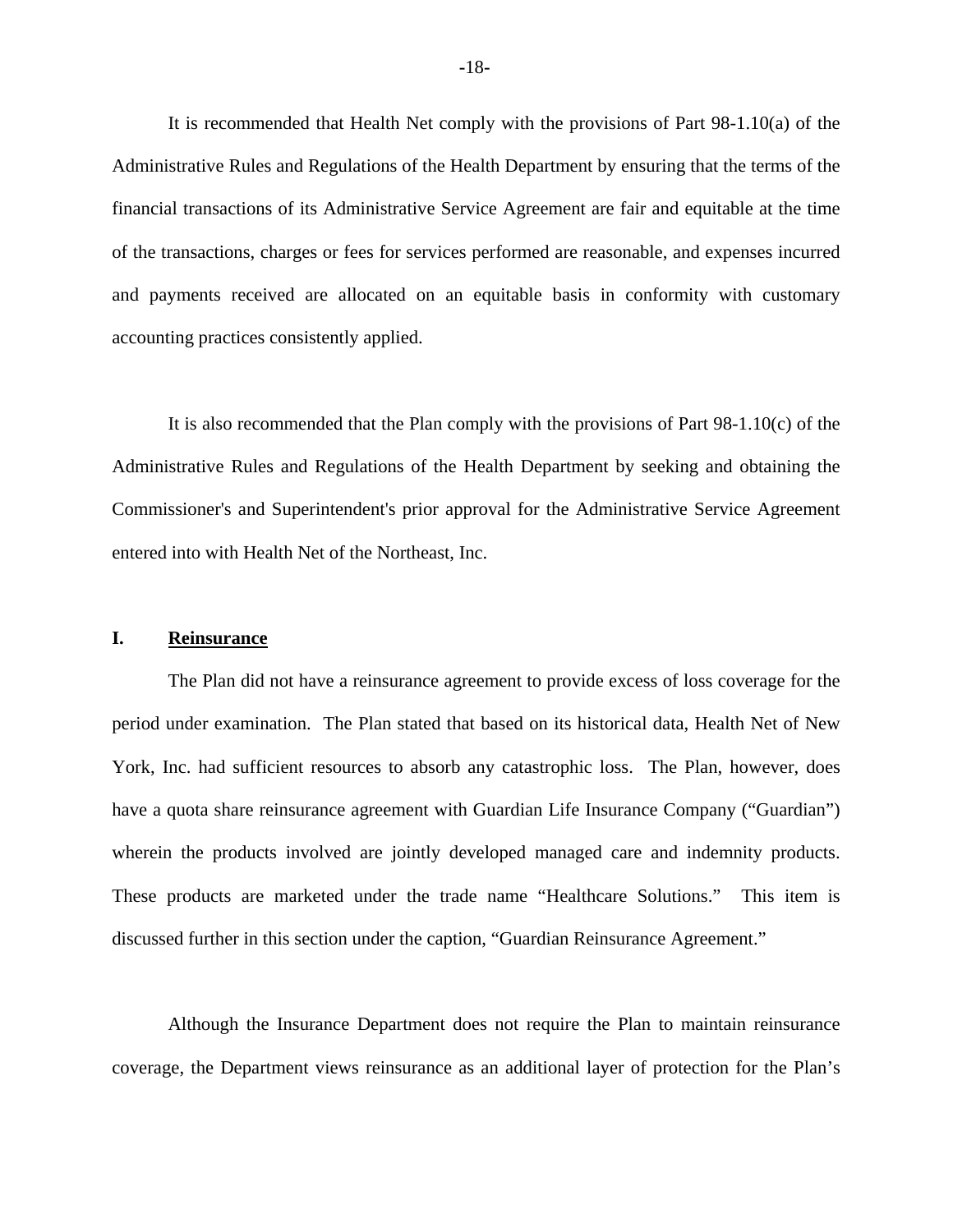members against impairment or insolvency. Such contracts are approved during the initial certification of an HMO pursuant to Part 98-1.5(b)(7) of the Administrative Rules and Regulations of the Health Department (10 NYCRR98-1) and contain required provisions relative to insolvency protection and continuation of coverage.

Furthermore, Part 98-1.8(b) requires the prior approval of the Superintendent and the Commissioner for changes in risk sharing with insurers (i.e. reinsurance contracts). This matter was also commented on in the prior report on examination. The Plan in its response thereon stated that *"it will take this recommendation into consideration for any further changes to the reinsurance contracts."* 

#### **Guardian Reinsurance Agreement**

In 1995, the Plan entered into a quota share reinsurance agreement with Guardian Life Insurance Company ("Guardian.") The products involved are jointly developed managed care and indemnity products, which are marketed under the trade name "Healthcare Solutions." The products were distributed through the brokerage community utilizing a joint marketing arrangement with Guardian. The Plan wrote one hundred percent (100%) of the In-Network HMO and POS business, and under the terms of the quota share reinsurance agreement ceded fifty percent (50%) to Guardian. Profits and losses, after provisions for related expenses, as defined in the agreement, were equally shared. As part of the arrangement, Health Net recovers from Guardian a specified portion of the administrative expenses related to "Healthcare Solutions" activity. In addition, the direct costs for marketing the "Healthcare Solutions" products were equally shared.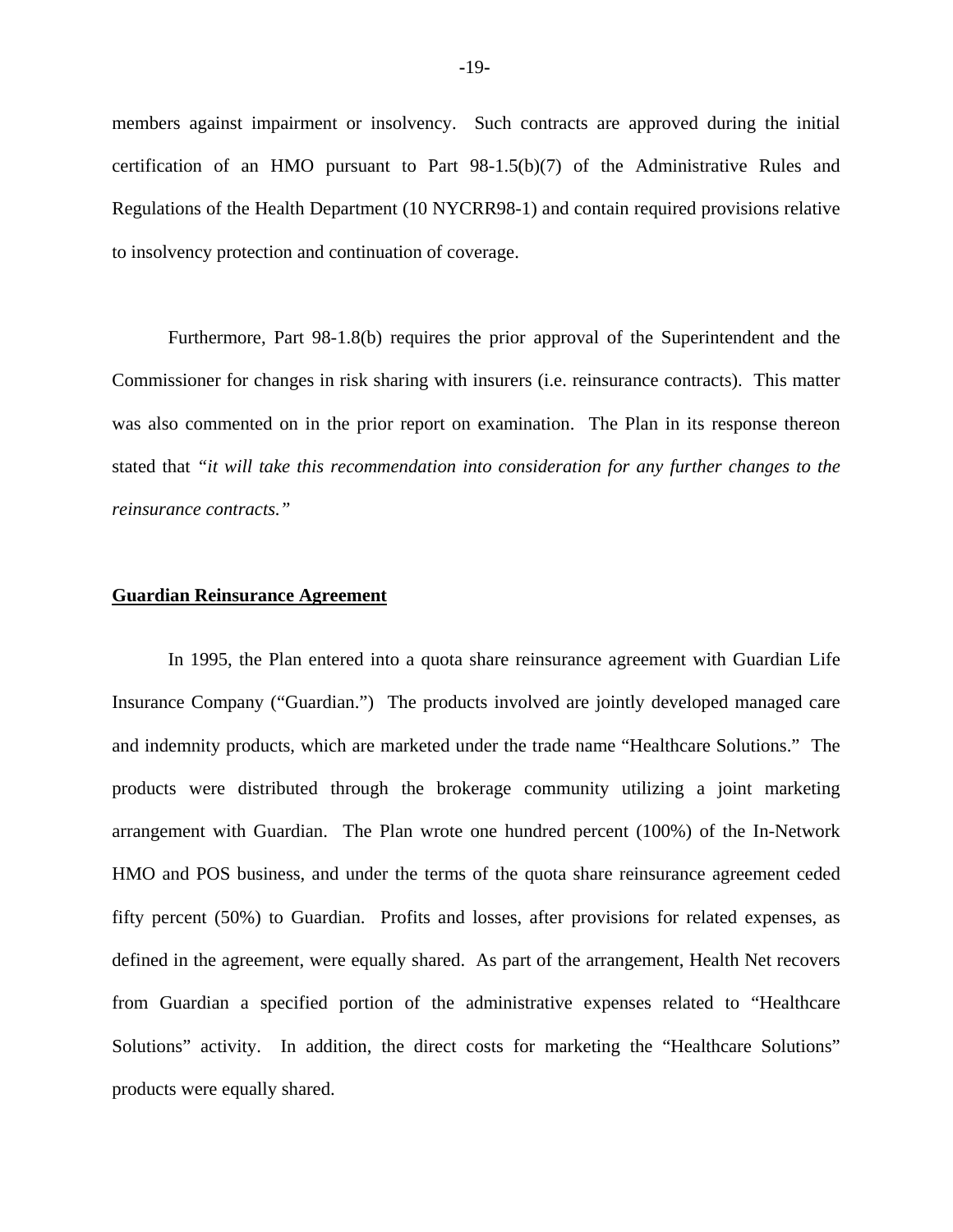The joint marketing arrangements with Guardian are for an unlimited term, but can be terminated by either party with or without cause, subject to potentially significant payments upon termination without cause, by the party electing to terminate; and in the event of certain cause terminations, by the party breaching an agreement.

The out-of-network portion of the Healthcare Solutions POS product was written by Guardian and ceded fifty percent (50%) to Physicians Health Services (Bermuda), Ltd., now known as Health Net Services (Bermuda), Ltd., an affiliate of the Plan. Health Net does not participate in the out-of-network business.

#### **J. Conflict of Interest Policy**

The Plan includes conflict of interest guidelines in its employment manuals. The Company answered "yes" to the general interrogatories in the annual statement that asked whether the Plan has an established procedure for annual disclosure to its board of directors of any material interest and affiliation on the part of any of its officers and directors. However, the Plan did not maintain signed conflict of interest statements from any individual for the years of the examination. The Plan has a fiduciary responsibility to its policyholders to ensure that its directors, officers and responsible employees do not use their official positions to promote an interest which is in conflict with that of the Plan.

It is recommended that all officers and directors submit signed conflict of interest statements during each calendar year and that the Plan establish a procedure for enforcing such policy.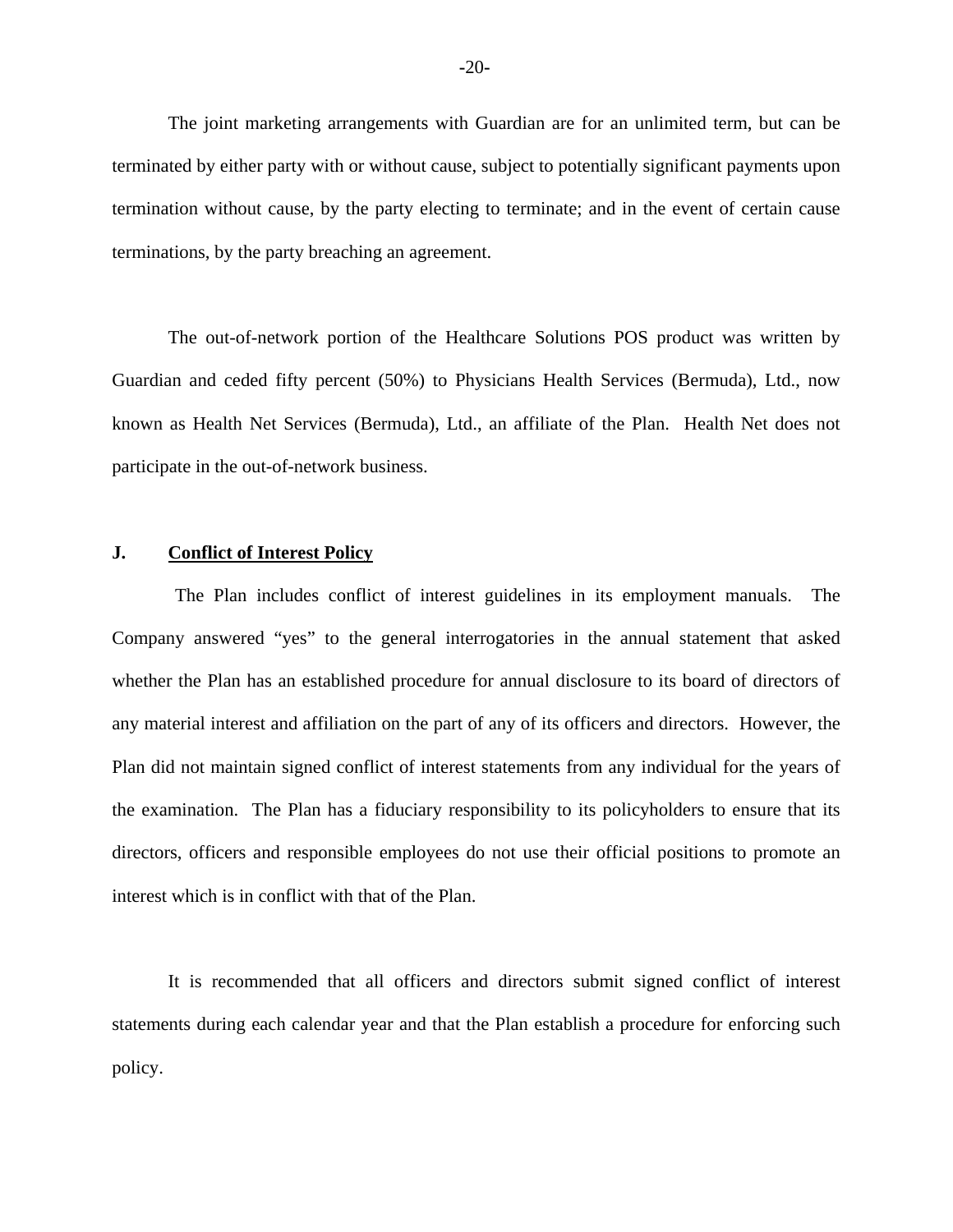It is also recommended the board of directors adhere to its fiduciary responsibility by properly overseeing and handling any conflicts disclosed.

#### **K. Accounts and Records**

#### Investments

A review of the Plan's investment transactions and the minutes of meetings of its board of directors indicated that there was no supporting evidentiary material to indicate that actions taken by the Plan's management were authorized or approved by the board of directors. In addition, the Plan answered "yes" to General Interrogatories in all its filed Annual Statements for the period under examination as to whether the Plan's purchase and sale of all investments are passed upon by either its board of directors or a subordinate committee thereof. It was noted that the Plan in its response to the comments and recommendations of the prior report on examination indicated that it has *"formally adopted Health Net, Inc.'s (formerly known as Foundation Health System, Inc.) investment policy."* Section 1411(a) of the New York Insurance Law states in part:

 *or loan. The committee's minutes shall be recorded and a report submitted to the board of "No domestic insurer shall make any loan or investment... unless authorized or approved by its*  board of directors or a committee thereof responsible for supervising or making such investment *directors at its next meeting."* 

When this matter was brought to management's attention, the examiners were informed that investments were approved in accordance with the ultimate parent's (Health Net Inc.) guidelines by its Investment Oversight Committee every quarter. Notwithstanding that the Plan's investments are reviewed and approved by the ultimate parent, it is incumbent on the Company's board of directors to comply with the provisions of Section 1411(a) of the New York Insurance Law.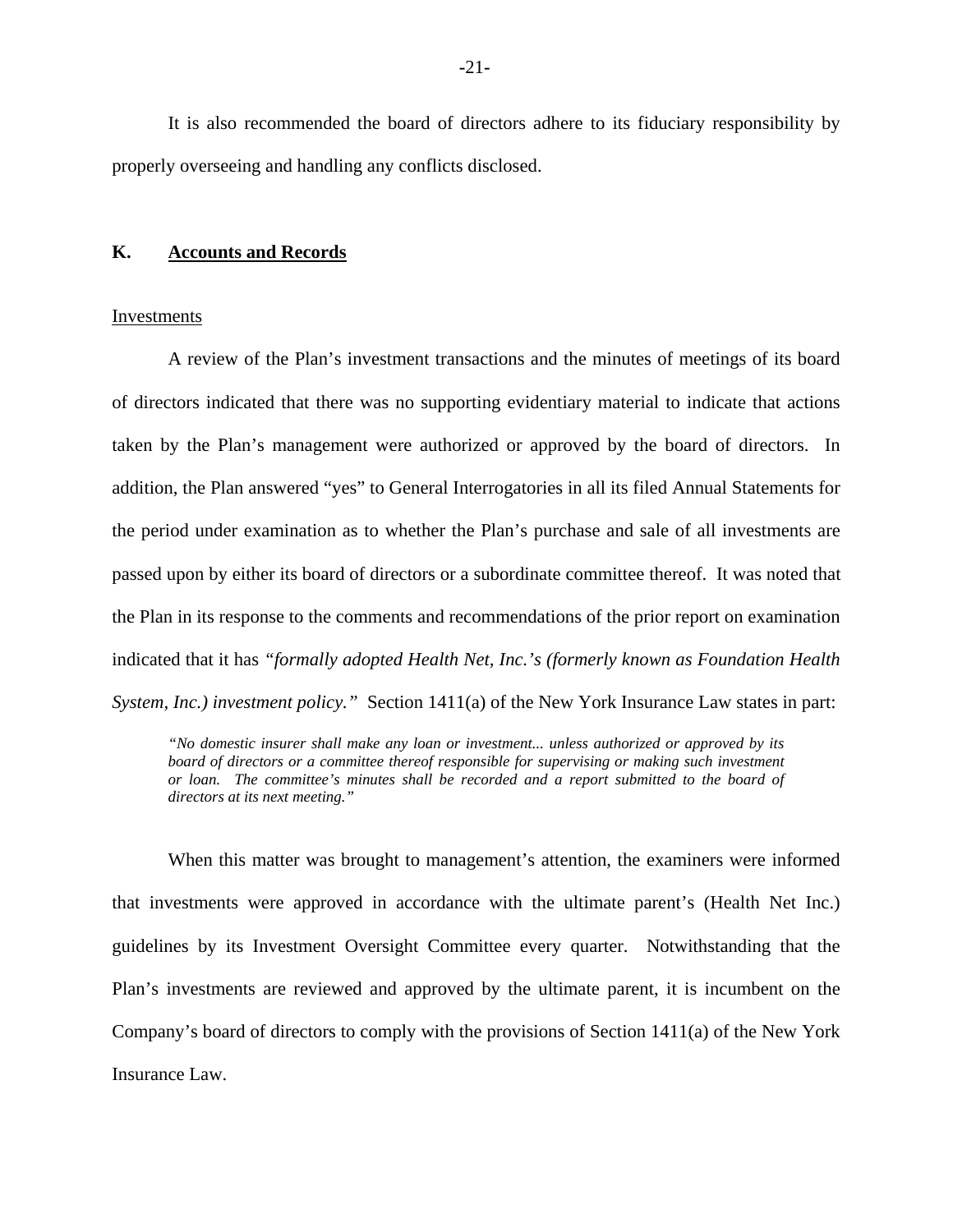It is recommended that the board of directors authorize and approve the Company's investment transactions in accordance with the provisions of Section  $1411(a)$  of the New York Insurance Law and that documentation supporting their actions be appended to the minutes of their meetings. A similar recommendation was made in the prior report on examination.

#### Custodial agreements

The Company maintains several custodial accounts with Fleet Bank. A review of the custodian agreements revealed that the agreements lacked certain safeguards and controls as set forth in the Department's Rules, and in the guidelines of the Financial Condition Examiners Handbook of the *National Association of Insurance Commissioners*. The rules and guidelines state in part:

- *otherwise require a stricter standard the bank or trust company shall not be so obligated to*  • *That the national bank, state bank, or trust company, as custodian is obligated to indemnify the insurance company for any insurance company's loss of securities in the custodian's custody, except that, unless domiciliary state law, regulation or administrative action the extent that such loss was caused by other than the negligence or dishonesty of the custodian;…*
- *That in the event of a loss of the securities for which the custodian is obligated to indemnify the insurance company, the securities shall be promptly replaced or the value of the securities and the value of any loss of rights or privileges resulting from said loss of securities shall be promptly replaced;…*
- That if the custodial agreement has been terminated or if 100 percent of the account assets in *any one custody account have been withdrawn, the custodian shall provide written notification, within three business days of termination or withdrawal, to the insurer's domiciliary commissioner;…*
- *to that effect from an authorized officer of the insurance company;…*  • *That during regular business hours, and upon reasonable notice, an officer or employee of the insurance company, an independent accountant selected by the insurance company and a representative of an appropriate regulatory body shall be entitled to examine, on the premises of the custodian, its records relating to securities, if the custodian is given written instructions*

It is recommended that the Plan amend its custodian agreements with Fleet Bank to include the requisite safeguards and controls as set forth in the Department's Rules, and in the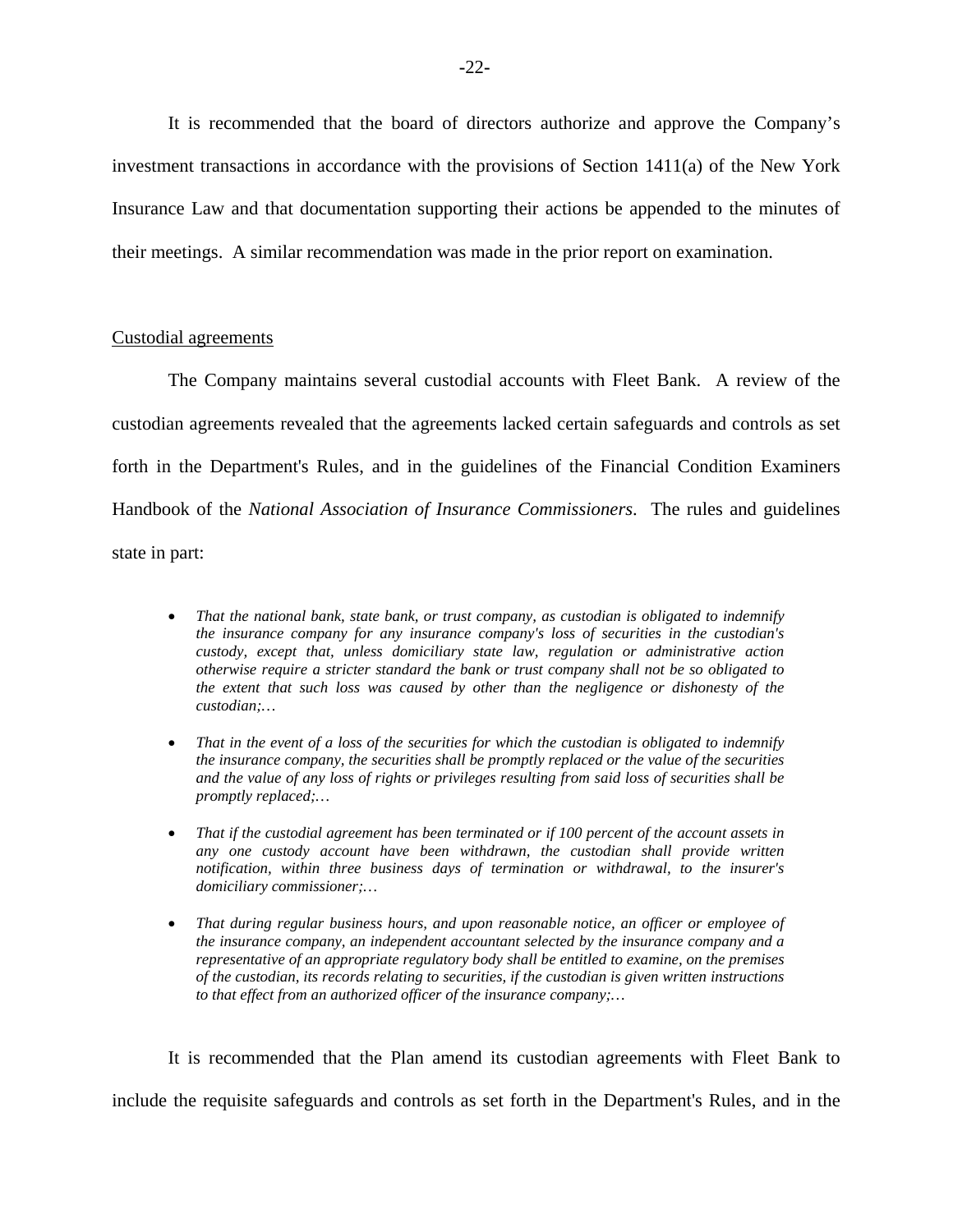guidelines of the Financial Condition Examiners Handbook of the *National Association of Insurance Commissioners*.

#### **L. Abandoned Property Law**

Section 1316 of the New York Abandoned Property Law requires that certain unclaimed insurance proceeds which are unclaimed for three (3) years be reported to the Office of the State Comptroller of the State of New York by April 1 of each year. Such reports comprise all abandoned property held by the Company at the close of business on January 1, of each year.

 State of New York by March 10 of each year. Such reports comprise all abandoned property Section 1315 of the New York Abandoned Property Law requires that certain unclaimed vendor payments, outstanding checks and escrow amounts, or gift certificates which are unclaimed for more than five (5) years be reported to the Office of the State Comptroller of the held by the Company at the close of business on December 31, each year.

The Company is also required pursuant to Section 1316 of the Abandoned Property Law to annually publish a list of names and last known addresses of persons appearing to be entitled to abandoned property and to file proof of such publication with the Office of the State Comptroller.

An examination review of the Plan's filed Abandoned Property Reports indicated that certain claim payments were incorrectly classified as unclaimed property pursuant to Section 1315 of the Abandoned Property Law. Such payments should have been properly reported as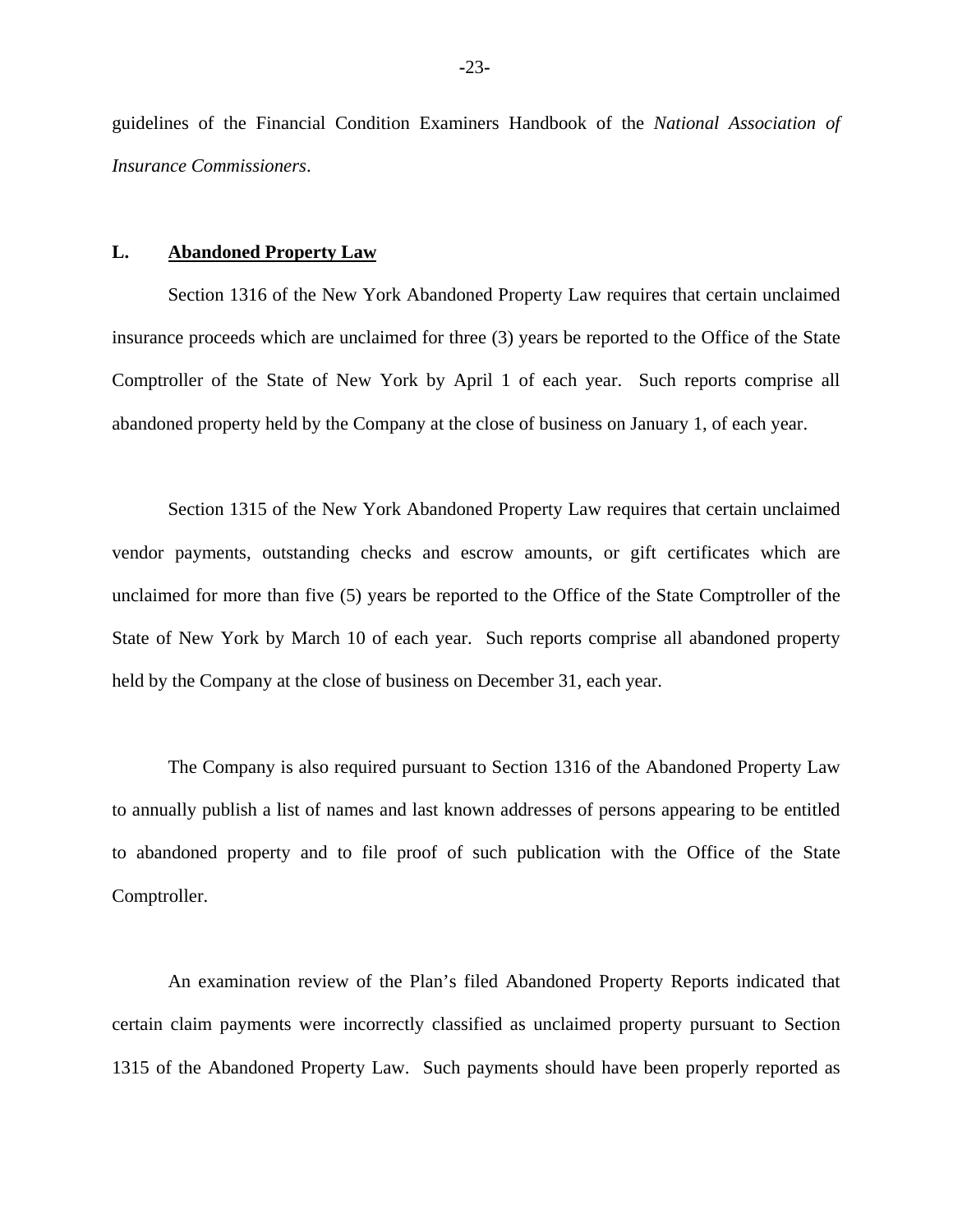unclaimed property pursuant to Section 1316 of the Abandoned Property Law. When this matter was brought to Management's attention, the examiners were informed by Management that Section 1316 of the Abandoned Property Law was not applicable to the HMO. It appears that Health Net did not properly segregate unclaimed claim payments and miscellaneous unclaimed property to comply with the provisions of Sections 1315 and 1316 of the New York Abandoned Property Law respectively. The Department determined that unclaimed claim payments pertaining to HMOs come within the purview of Section 1316 of the Abandoned Property Law because they were payments made on, or because of a policy of insurance.

It should be noted that the Company was also unable to provide the Reports of Abandoned Property for the Years Ended December 31, 1999 and December 31, 2000. Furthermore, the Company failed to provide documentation that it annually published a list of names and last known addresses of persons appearing to be entitled to abandoned cash amounts or provide proof that an affidavit of such publication was filed with the Office of the State Comptroller.

It is recommended that the Plan properly segregate unclaimed claim payments and miscellaneous unclaimed property to comply with the provisions of Sections 1316 and 1315 of the New York Abandoned Property Law respectively.

It is also recommended that the Plan file the required annual Reports of Abandoned Property with the Office of the State Comptroller to comply with the provisions of Sections 1315 and 1316 of the New York Abandoned Property Law.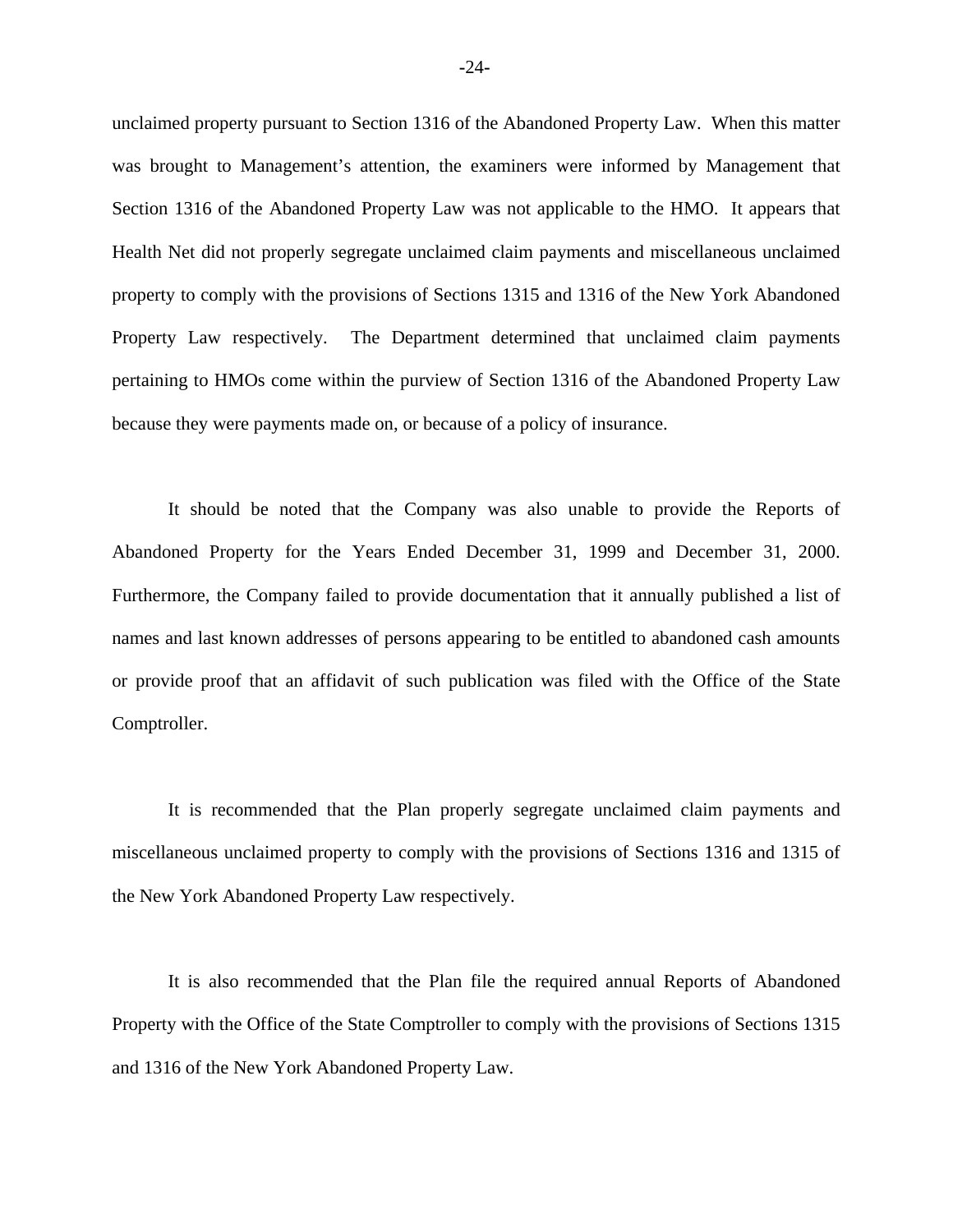It is further recommended that the Plan annually publish a list of names and last known addresses of persons appearing to be entitled to abandoned property and to file proof of such publication with the Office of the State Comptroller.

#### **M. Location of Books and Records**

During the period under examination, a review of the Plan's operations by the Department revealed that certain books of account were removed from its principal offices in the State of New York during 1999 through October 2002 without the Commissioner's or Superintendent's prior approval.

The provisions of Part 98-1.11(a) of the Health Department's Administrative Rules and Regulations Department (10 NYCRR 98-1) states in part:

*"…All records pertaining to the article 44 certified HMO shall be maintained in New York State."* 

Health Net in its response to a request from the Department for an itemization of the books of accounts that are kept and maintained at the pertinent locations of White Plains, New York; Shelton, Connecticut; and Woodland Hills, California stated that commencing in 2004 workpapers supporting the statutory financial statements for calendar years 1999 through 2003 for the Plan were moved to Woodland Hills, California. Health Net stated that prior to 2004 these workpapers were retained in Shelton, Connecticut. The Plan also stated that copies of its financial statements are kept in White Plains, New York; Shelton, Connecticut; and Woodland Hills, California. The Plan further stated that GAAP accounting functions were transferred to Woodland Hills, California in October 2002.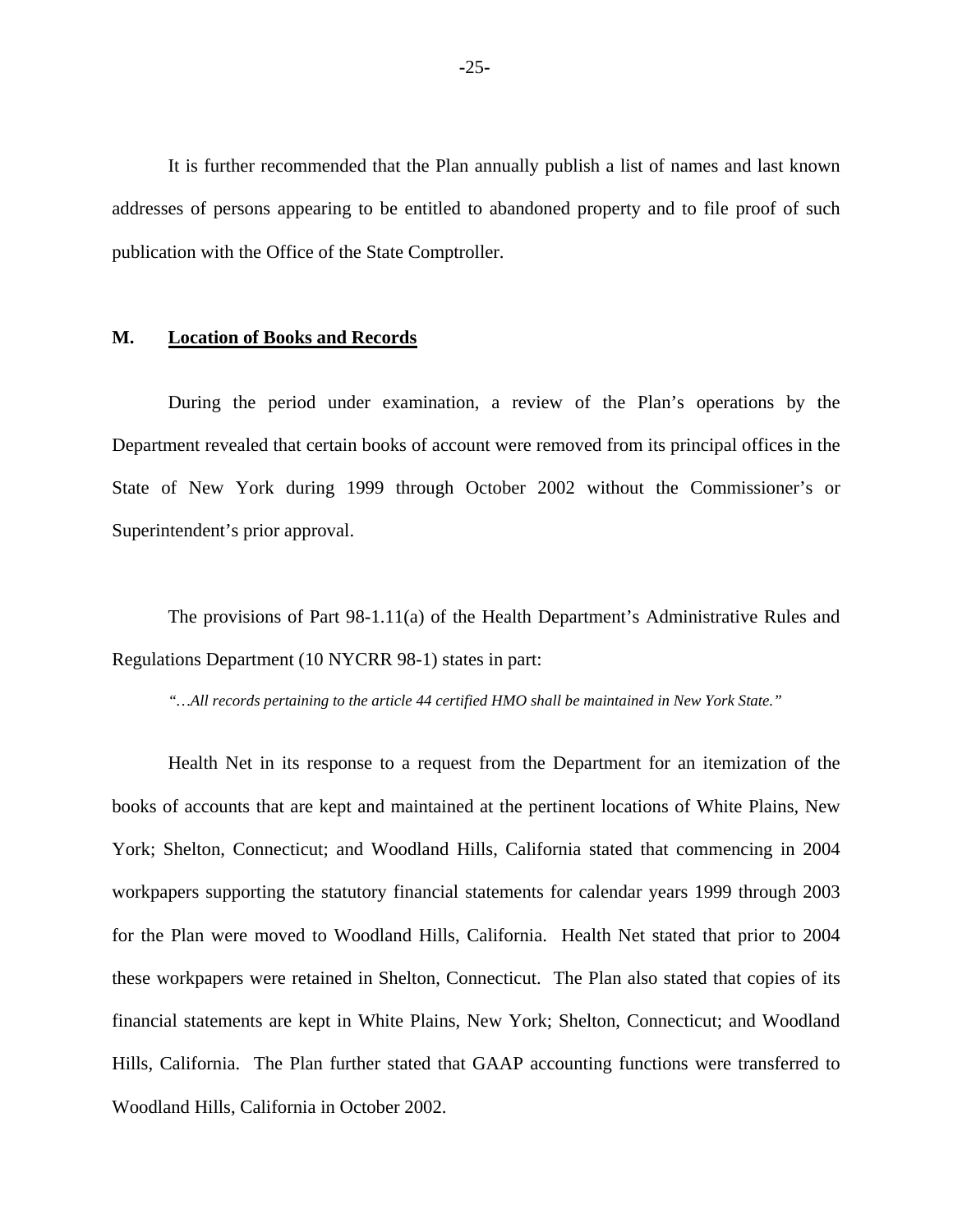The Company indicated that the "keeping and maintenance of books of accounts has been kept outside New York since 1999 (in Shelton, Connecticut) with suitable records retained in White Plains, New York with the Department's knowledge." The Company also indicated that it "remains committed to providing any and all personnel and materials to the Department at its Shelton, Connecticut offices for purposes of financial audits, as it has in past years."

Notwithstanding the fact that the Department may have had knowledge of the Company's transfer of its books of account in 1999 from White Plains, New York to Shelton, Connecticut, Health Net has neither sought nor received approval to such transfer from the Superintendent. In addition, an examination review of the minutes indicated that Health Net's board of directors had not adopted a plan to maintain suitable records at its principal office in New York. Furthermore, Health Net has not responded to a Department request for "a detailed plan of how Health Net's books and records that are located in Woodland Hills, California can be readily made available to Department employees engaged in field examinations of Health Net at either its White Plains, New York or Shelton, Connecticut office."

It is recommended that the Health Net's board of directors adopt a plan to maintain suitable records at its principal office in New York and submit such plan to the Superintendent for approval.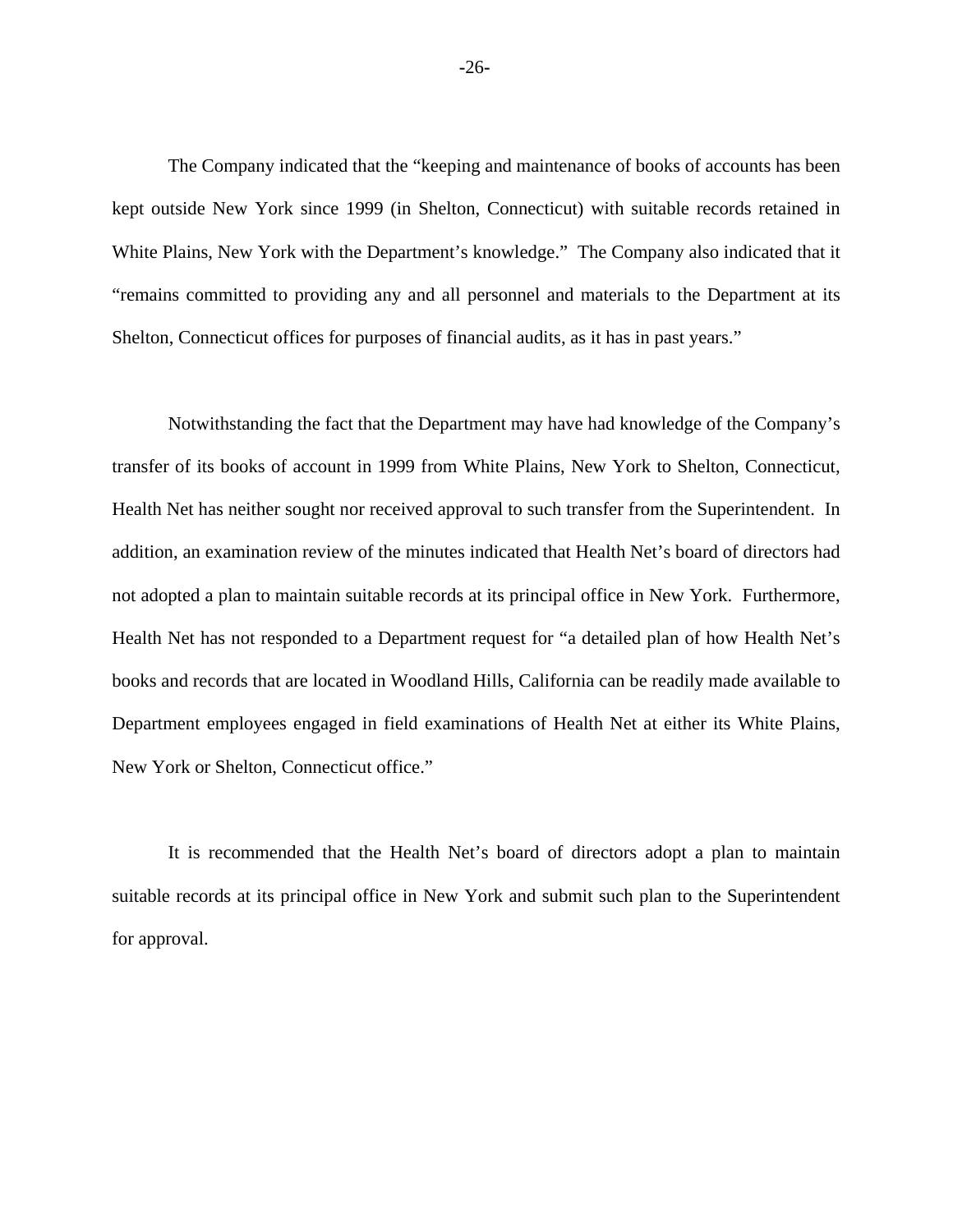# **3. FINANCIAL STATEMENTS**

# A. Balance Sheet

The following compares the assets, liabilities and surplus as determined by this examination with those reported by the Plan in its September 30, 2003 filed quarterly statement:

|    |            |              |            |                              | Surplus<br>Increase |
|----|------------|--------------|------------|------------------------------|---------------------|
|    | Plan       |              |            |                              | (Decrease)          |
| \$ | 82,632,331 | $\mathbb{S}$ | 82,632,331 |                              |                     |
|    | 2,000,000  |              | 2,000,000  |                              |                     |
|    | 40,089,044 |              | 40,089,044 |                              |                     |
|    | 559,671    |              | 559,671    |                              |                     |
|    |            |              |            |                              |                     |
|    | 11,937,466 |              | 11,937,466 |                              |                     |
|    | 85,516     |              | 85,516     |                              |                     |
|    |            |              |            |                              |                     |
|    | 6,220,145  |              | 6,220,145  |                              |                     |
|    | 258,889    |              | 258,889    |                              |                     |
|    |            |              |            |                              |                     |
|    | 16,077     |              | 16,077     |                              |                     |
|    |            |              |            |                              |                     |
|    | 7,133,467  |              | 7,133,467  |                              |                     |
| S. |            |              |            | \$                           | $\theta$            |
|    |            | 150,932,606  |            | Examination<br>\$150,932,606 |                     |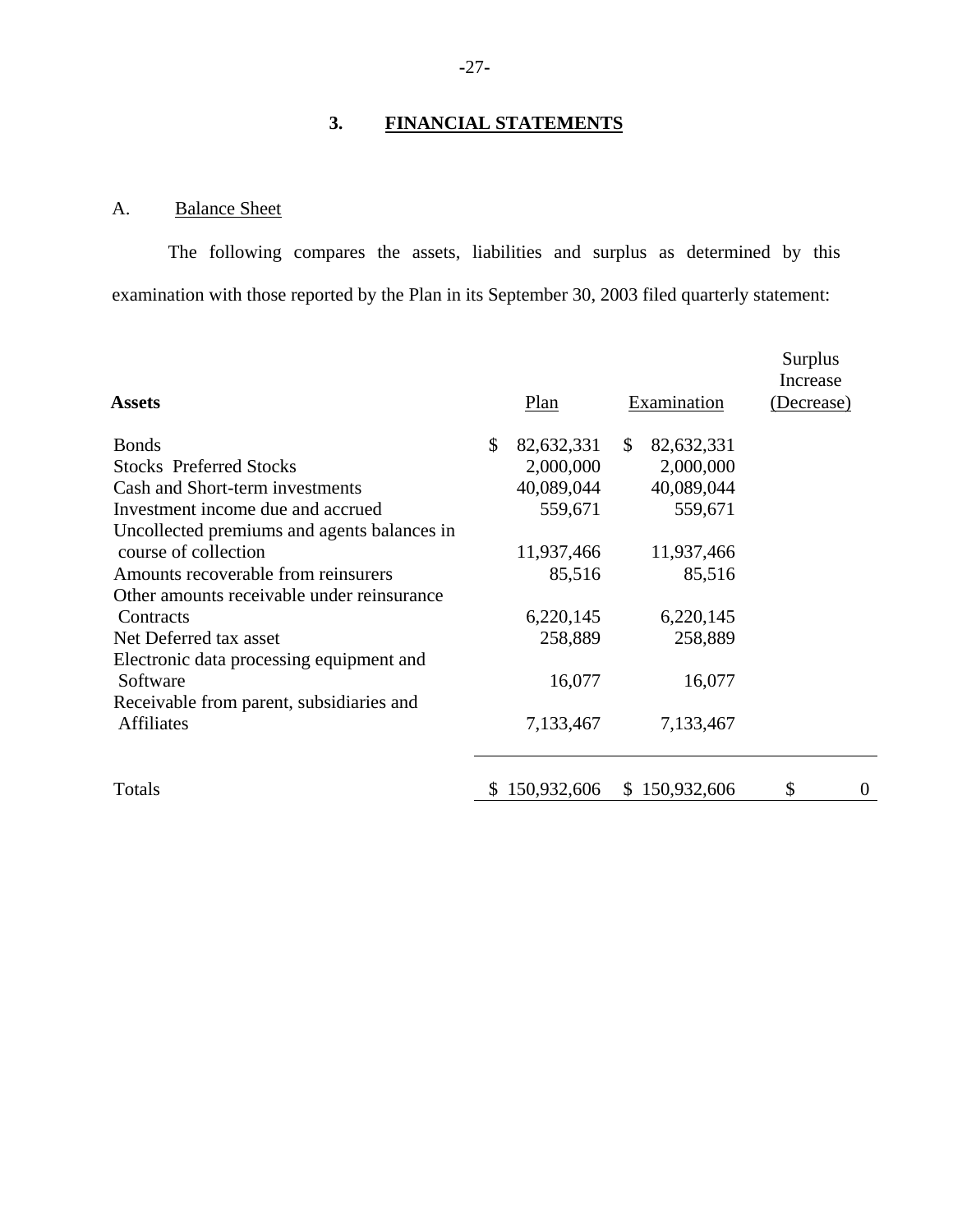| <b>Liabilities</b>                            | Plan             | Examination    | Surplus<br>Increase<br>(Decrease) |
|-----------------------------------------------|------------------|----------------|-----------------------------------|
| Claims unpaid                                 | \$<br>50,015,602 | \$54,315,602   | \$<br>(4,300,000)                 |
| Aggregate health policy reserves              | $\Omega$         | 9,900,000      | (9,900,000)                       |
| Unpaid claims adjustment expenses             | 683,094          | 683,094        |                                   |
| Premiums received in advance                  | 2,519,043        | 2,519,043      |                                   |
| General expenses, due or accrued              | 7,700,738        | 7,700,738      |                                   |
| Current federal and foreign income tax        |                  |                |                                   |
| payable and interest thereon                  | 8,605,265        | 8,605,265      |                                   |
| Amounts withheld or retained for the account  |                  |                |                                   |
| of others                                     | 9,185,078        | 9,185,078      |                                   |
| Remittances and items not allocated           | 258,625          | 258,625        |                                   |
| Amounts due to parent, subsidiaries and       |                  |                |                                   |
| affiliates                                    | 20,087,900       | 20,087,900     |                                   |
| Payable for securities                        | 1,000,000        | 1,000,000      |                                   |
| Liability for amounts held under uninsured    |                  |                |                                   |
| accident and health plans                     | 13,836           | 13,836         |                                   |
| Payable to providers                          | 1,260,016        | 1,260,016      |                                   |
| Other liabilities                             | 117,179          | 117,179        |                                   |
| <b>Total Liabilities</b>                      | \$101,446,376    | \$115,646,376  | \$<br>(14,200,000)                |
| <b>Capital and Surplus</b>                    |                  |                |                                   |
| Common capital stock                          | 14,500           | 14,500         |                                   |
| Gross paid in and contributed surplus         | 91,735,500       | 91,735,500     |                                   |
| Contingency reserve                           | 20,807,854       | 20,807,854     |                                   |
| Unassigned Funds Surplus/(Deficit)            | (63,071,624)     | (77, 271, 624) | (14,200,000)                      |
| <b>Total Capital and Surplus</b>              | 49,486,230       | 35,286,230     | (14,200,000)                      |
| <b>Total Liabilities, Capital and Surplus</b> | \$150,932,606    | \$150,932,606  |                                   |

 the Plan for tax years 2002 and 2003, as of the examination date, All material adjustments, if any, made subsequent to the date of the Note: The Internal Revenue Service completed its audits of the consolidated income tax returns filed on behalf of the Plan for tax years 1999 to 2001. In addition, the Internal Revenue Service has not commenced any audits of the consolidated income tax returns filed on behalf of examination and arising from said audits, are reflected in the financial statements included in this report. The examiner is unaware of any potential exposure of the Plan to any further tax assessment and no liability has been established herein relative to such contingency.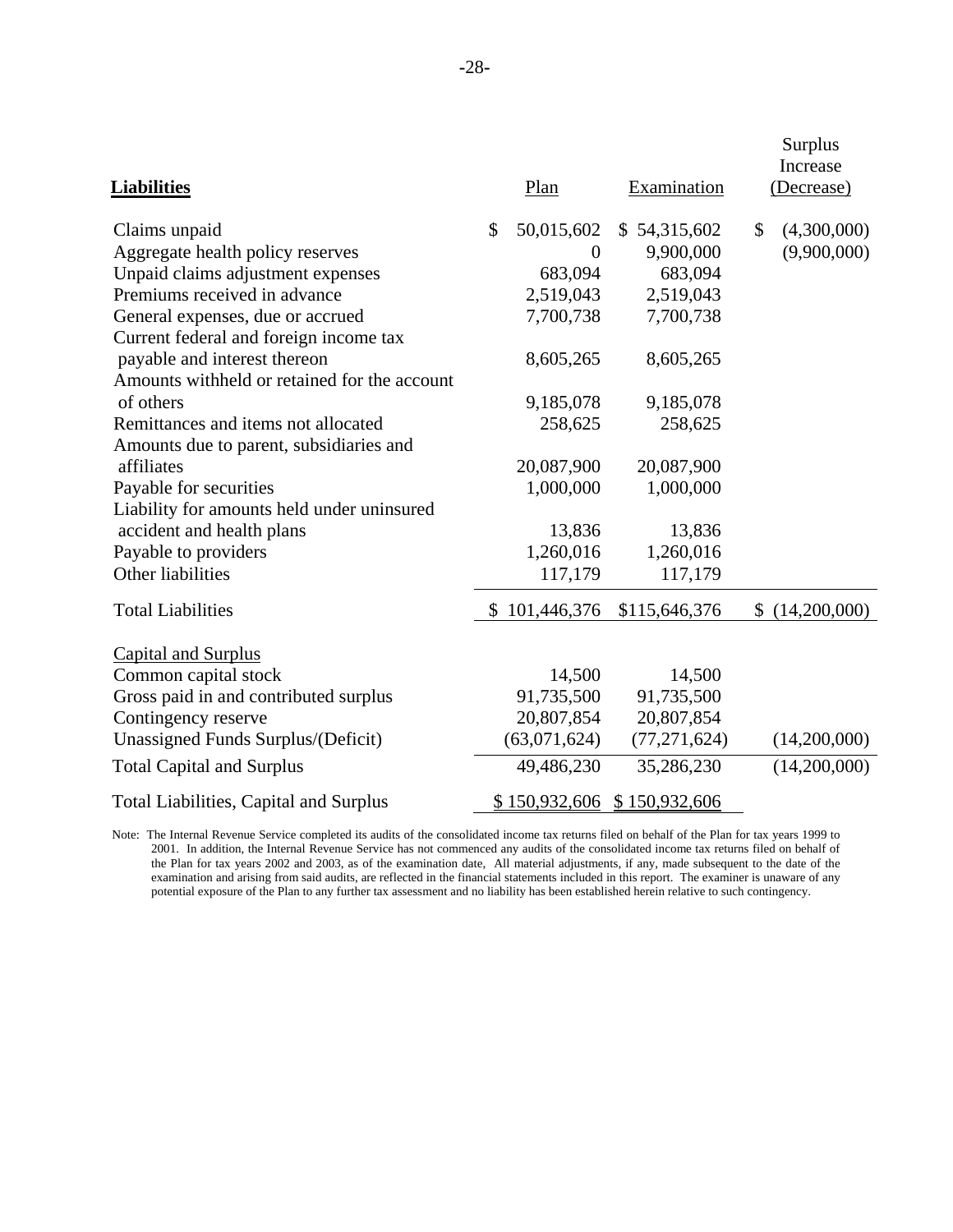# **B. Statement of Revenue, Expenses and Capital and Surplus**

Surplus and capital increased \$18,745,502 during the examination period, encompassing

January 1, 1999 to September 30, 2003, detailed as follows:

| Revenue                                                                                                                                                                                                                              |                                    |                                                     |                               |
|--------------------------------------------------------------------------------------------------------------------------------------------------------------------------------------------------------------------------------------|------------------------------------|-----------------------------------------------------|-------------------------------|
| Net premiums income<br>Net investment income<br>Other revenues                                                                                                                                                                       | \$1,962,287,262                    | 27,832,374<br>(918, 336)                            |                               |
| <b>Total revenues</b>                                                                                                                                                                                                                |                                    |                                                     | \$1,989,201,300               |
| <b>Expenses</b>                                                                                                                                                                                                                      |                                    |                                                     |                               |
| Medical and hospital<br>Reinsurance expenses net of recoveries<br>Administrative<br>Total expenses                                                                                                                                   | \$2,045,341,233                    | (250, 544, 729)<br>221,899,736                      | \$2,016,696,240               |
| Net income before federal and foreign income taxes<br>Federal and foreign income taxes incurred                                                                                                                                      |                                    |                                                     | (27, 494, 940)<br>(7,328,202) |
| Net loss                                                                                                                                                                                                                             |                                    |                                                     | (20, 166, 738)                |
| <b>Capital and surplus</b><br>Capital and surplus, per report on examination<br>as of December 31, 1998                                                                                                                              | Gains in Surplus Loss in Surplus   |                                                     | \$16,540,728                  |
| Net loss<br>Change in net deferred income tax<br>Change in non-admitted assets<br>Change in paid in surplus<br>Cumulative effect of changes in accounting<br>Principles<br>Adjustment for prior year taxes<br>Annual statement error | 47,000,000<br>2,052,942<br>289,707 | \$20,166,738<br>1,611,402<br>6,543,765<br>2,275,242 |                               |
|                                                                                                                                                                                                                                      | \$49,342,649                       | \$30,597,147                                        |                               |
| Net increase in capital and surplus<br>Capital and surplus, per report on examination                                                                                                                                                |                                    |                                                     | 18,745,502                    |
| as of September 30, 2003                                                                                                                                                                                                             |                                    |                                                     | \$ 35,286,230                 |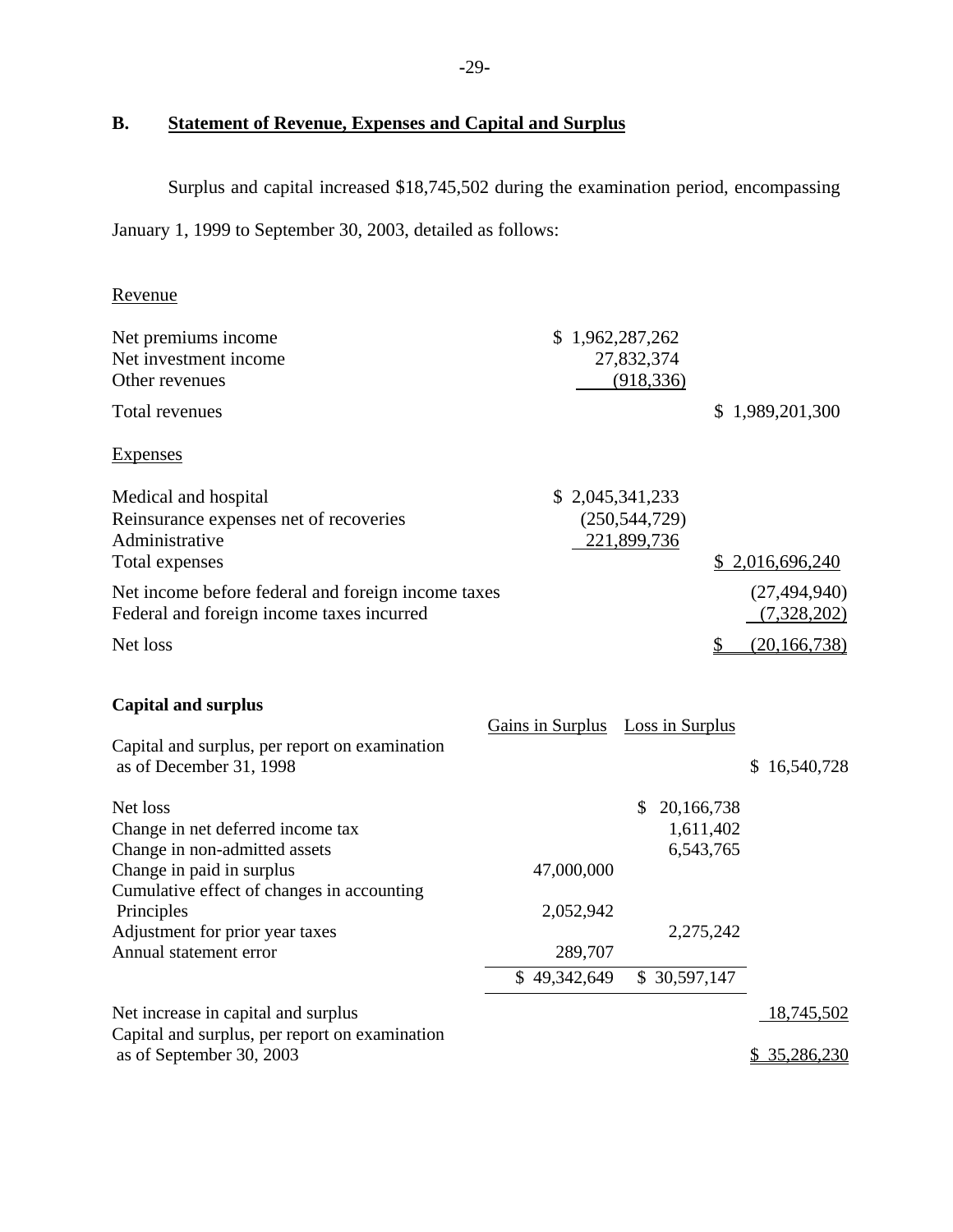#### **4 CLAIMS PAYABLE**

The examination liability of \$54,315,602 is \$4,300,000 more than the \$50,015,602 reported by the HMO in its filed September 30, 2003 quarterly statement. A Department actuarial analysis of claims payable was performed in accordance with generally accepted actuarial principles and practices.

The Department's claim reserves were determined based on statistical data relevant to claims experience for medical care benefits accumulated over an extended period of time as provided by the Plan. The Department's actuaries employed an actuarial methodology referred to as the *"Paid Loss Developmental Method"* that is commonly used by actuaries in the derivation of claim reserves for medical care services. It determined completion factors from past claims experience on months with complete data and applied such completion factors to incomplete paid claims on months of incurred claims with less than complete data. The completion factors represented estimates of the percentages of incurred claims paid after periods of one month, two months and beyond.

The Department's actuarial review indicated that, for calendar years 2003 and 2004, there were significant problems with the data reported in the Plan's filed Data Requirements, as illustrated on the following page by a comparison of the information on Loss ratios in the Data Requirements, with information in the Annual loss ratio reports required by Section 4308(h) of the New York Insurance Law.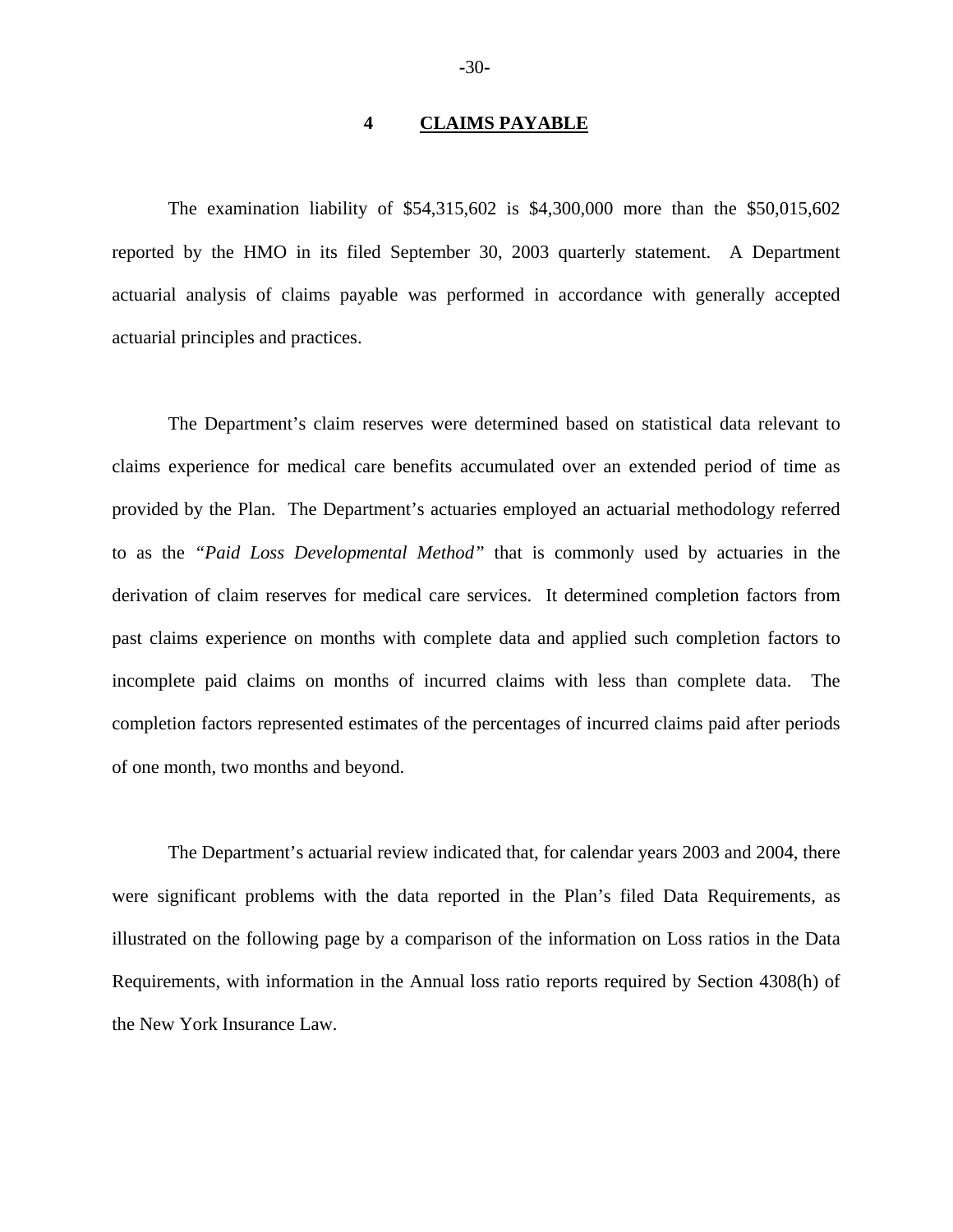|                         |                          | <b>NYIL Section</b> |                          | <b>NYIL Section</b> |
|-------------------------|--------------------------|---------------------|--------------------------|---------------------|
|                         | <b>NY Data</b>           | $4308(h)$ Report    | <b>NY Data</b>           | $4308(h)$ Report    |
| <b>Loss Ratios</b>      | <b>Requirements 2003</b> | 2003                | <b>Requirements 2004</b> | 2004                |
| Large Groups            | 92.00%                   | 85.13%              | 98.07%                   | 92.83%              |
| <b>Small Groups</b>     | 78.97%                   | 77.57%              | 78.50%                   | 80.82%              |
| Direct Pay Plans        | 35.88%                   | 86.91%              | 37.44%                   | 80.00%              |
| <b>Healthy NY Plans</b> | 131.38%                  | 79.31%              | 99.61%                   | 96.83%              |
| <b>Medicare Plans</b>   | 94.66%                   | 94.66%              | 96.52%                   | 96.52%              |
| <b>Grand Total</b>      | 85.54%                   | 83.22%              | 88.89%                   | 87.96%              |

The bolded percentages in the above table highlight the significant differences in loss ratios reported in the NY Data Requirements and the annual loss ratio reports pursuant to Section 4308(h) of the NYIL.

The Department's actuarial review also noted additional problems with Health Net's Data Requirements, since it omitted all data pertaining to the Stop Loss amounts for both Direct Pay and Healthy New York lines of business and for Department Regulation 146 pools. The Plan has historically left these lines blank.

### **5. PREMIUM DEFICIENCY RESERVE**

The examination liability for premium deficiency reserves of \$9,900,000 is \$9,900,000 more than the \$0 reported by the Plan in its filed September 30, 2003 quarterly statement.

The table below details the Department's allocation of the premium deficiency reserves by applicable line of business:

| Line of business        | Amount                      |
|-------------------------|-----------------------------|
| Medicare<br>Large Group | 1,200,000<br>S<br>8,700,000 |
| Total                   | \$9,900,000                 |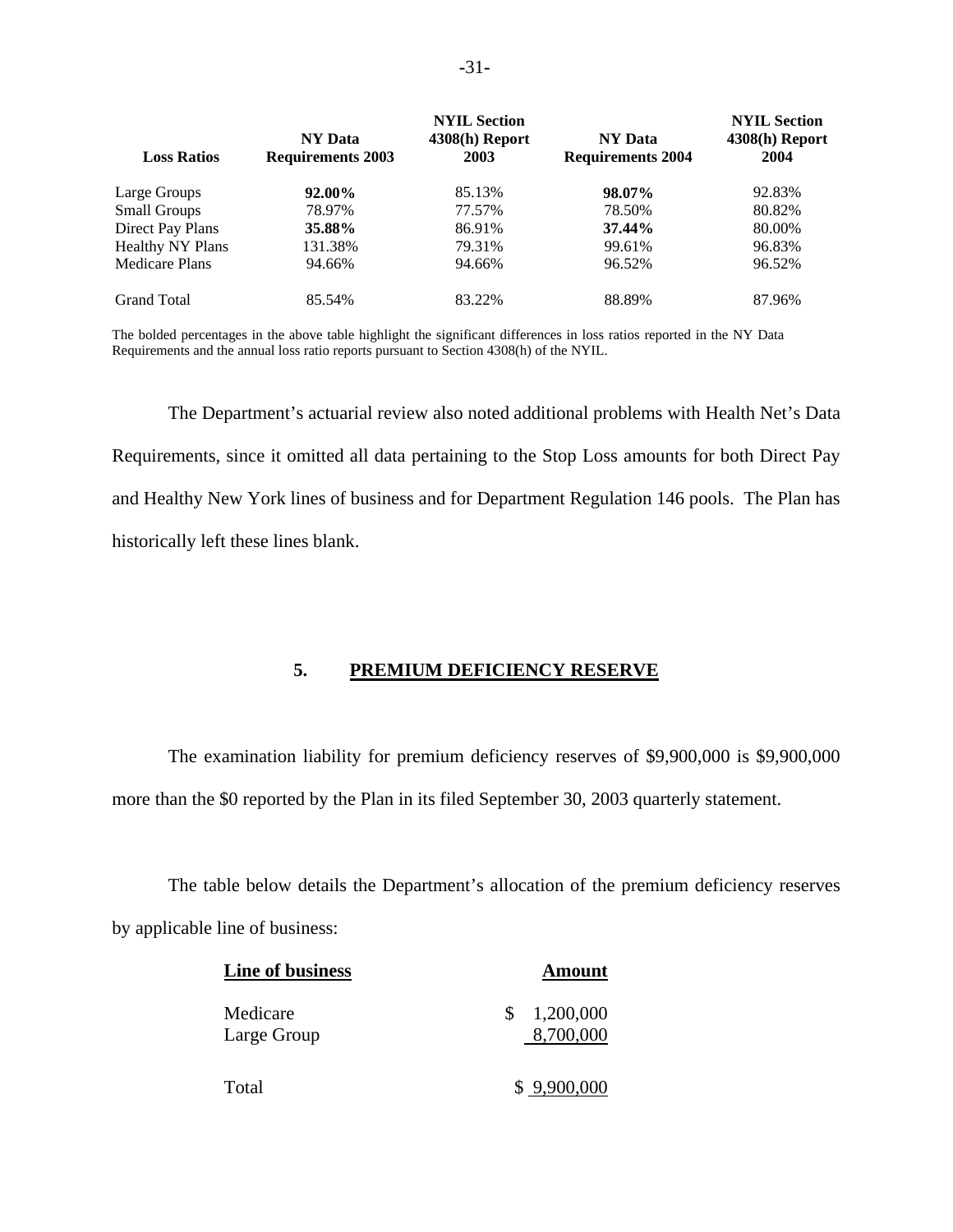This reserve was established in accordance with the provisions of paragraph 18 of the Statements of Statutory Accounting Principles (SSAP) No. 54 of the *National Association of Insurance Commissioners,* which states that:

> *manner consistent with how policies are marketed, serviced and measured. A liability*  shall be recognized for each grouping where a premium deficiency is indicated. *"When the expected claims payments or incurred costs, claim adjustment expenses and administration costs exceed the premiums to be collected for the remainder of a contract period, a premium deficiency reserve shall be recognized by recording an additional liability for the deficiency, with a corresponding charge to operations. For purposes of determining if a premium deficiency exists, contracts shall be grouped in a*  Deficiencies shall not be offset by anticipated profits in other policy groupings. Such *accruals shall be made for any loss contracts, even if the contract period has not yet started."*

Accordingly, it should be noted that the Department calculated the premium deficiency by line of business, and not in the aggregate. As a result, losses by line of business were not offset by any applicable gains by line of business. The Department previously notified the Company that it may not consider the portion of a contract for which a separate entity is at risk, in order to determine the necessity of a premium deficiency reserve.

It is recommended that the Plan comply with the provisions of paragraph 18 of the Statements of Statutory Accounting Principles No. 54 of the *National Association of Insurance Commissioners* by establishing the requisite liability for each line of business where a premium deficiency is indicated. In addition, such deficiencies should not be offset by anticipated profits in other lines of business and such liabilities should be accrued for any loss contracts, even if the contract period has not yet started.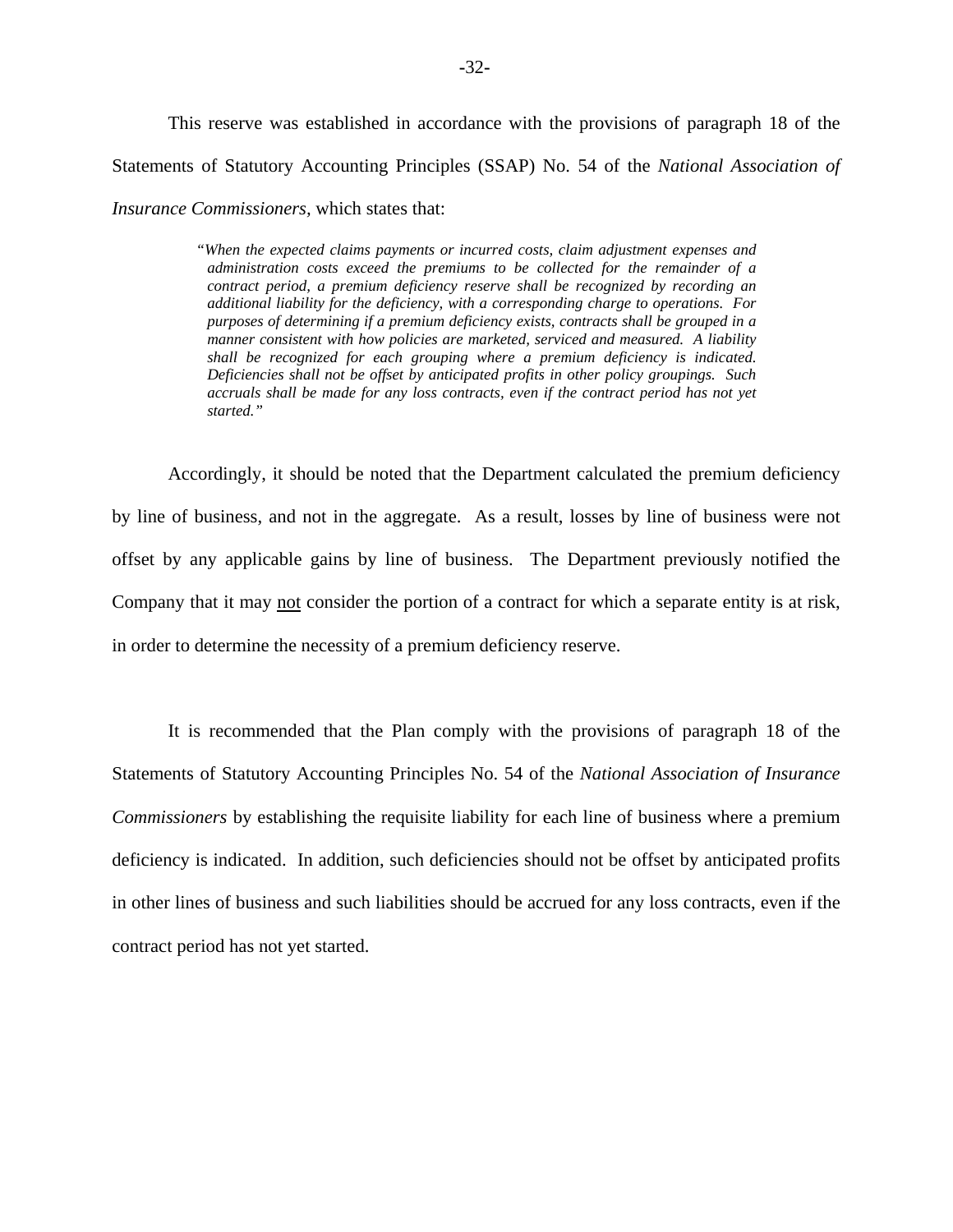#### **6. MARKET CONDUCT**

In the course of this examination, a review was made of the manner in which the Plan conducted its business practices and fulfilled its contractual obligations to policyholders and claimants. The review was general in nature and is not to be construed to encompass the more precise scope of a market conduct investigation. The review was directed at the practices of the Plan in the following major areas:

- A. Claims processing
- B. Agents and brokers
- C. Frauds prevention

#### **A. Claims processing**

A review of the Plan's claims practices and procedures was performed by using a statistical sampling methodology covering claims adjudicated during the period January 1, 1999 to September 30, 2003, in order to evaluate the overall financial accuracy and compliance environment of Health Net's claims processing. In addition, the Examiners placed emphasis on the accuracy and completeness of the Plan's paid loss development schedules. In order to achieve the goals of this review, the Plan's claims were segregated into separate hospital (institutional) and medical claims segments. A random statistical sample one hundred sixty seven (167) claims was drawn from each of these segments.

This statistical random sampling process was utilized to test various attributes deemed necessary for successful claims processing activity. The objective of this sampling process was to be able to test and reach conclusions about all predetermined attributes, individually or on a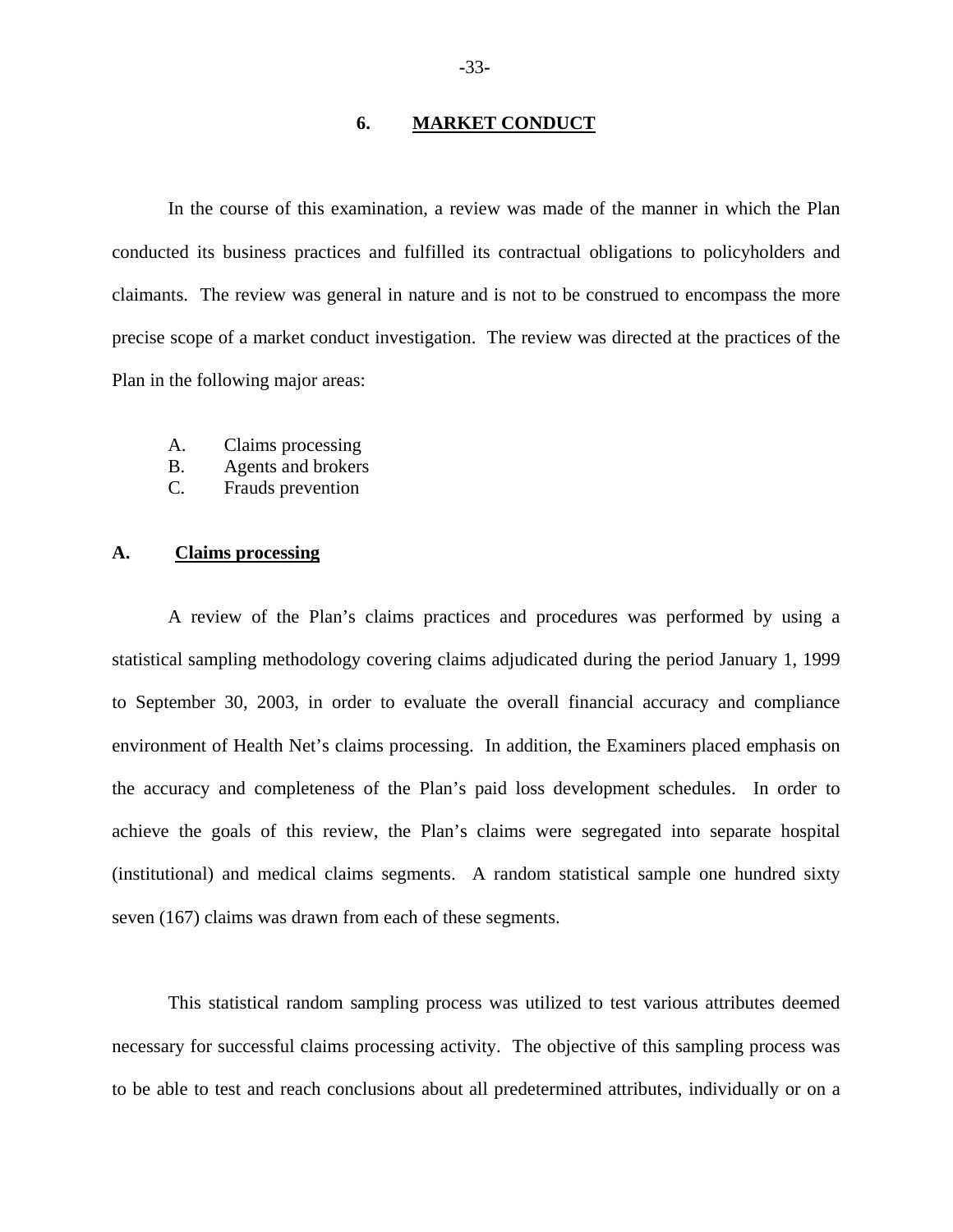combined basis. For example, if ten (10) attributes were being tested, conclusions about each attribute individually, or on a collective basis, could be concluded for each item in the sample.

To ensure the completeness of the claims population being tested, the total dollars paid were reconciled to the financial data reported by Health Net. To verify each service that resulted in no payment, a reconciliation of transaction counts was also performed.

The examiners applied certain procedures to test the accuracy and validity of the Plan's paid claims as it related to service dates, received dates, lines of business, paid dates, and paid amounts. The examiners also formatted the Plan's paid claims data into matrices aligned by date of service month and date of payment month. Although the examiners' total paid claims from the matrices agreed with the Plan's total paid claims on its "lag" reports, the individual claims cells derived on the examiners' matrices did not match the Plan's individual claims cells from the "lag" reports. When the Plan was asked to explain the differences, management informed the examiners that such differences resulted from Health Net adopting month-end general ledger closing dates that were different from calendar month-ends. The Company also informed the examiners that its adopted month-end general ledger closing dates were applied consistently from year to year.

The following list summarizes the findings of the examination review of hospital (institutional) claims:

There were two  $(2)$  claims noted where the date of service shown in the claims system did not match the applicable UB92 claim form.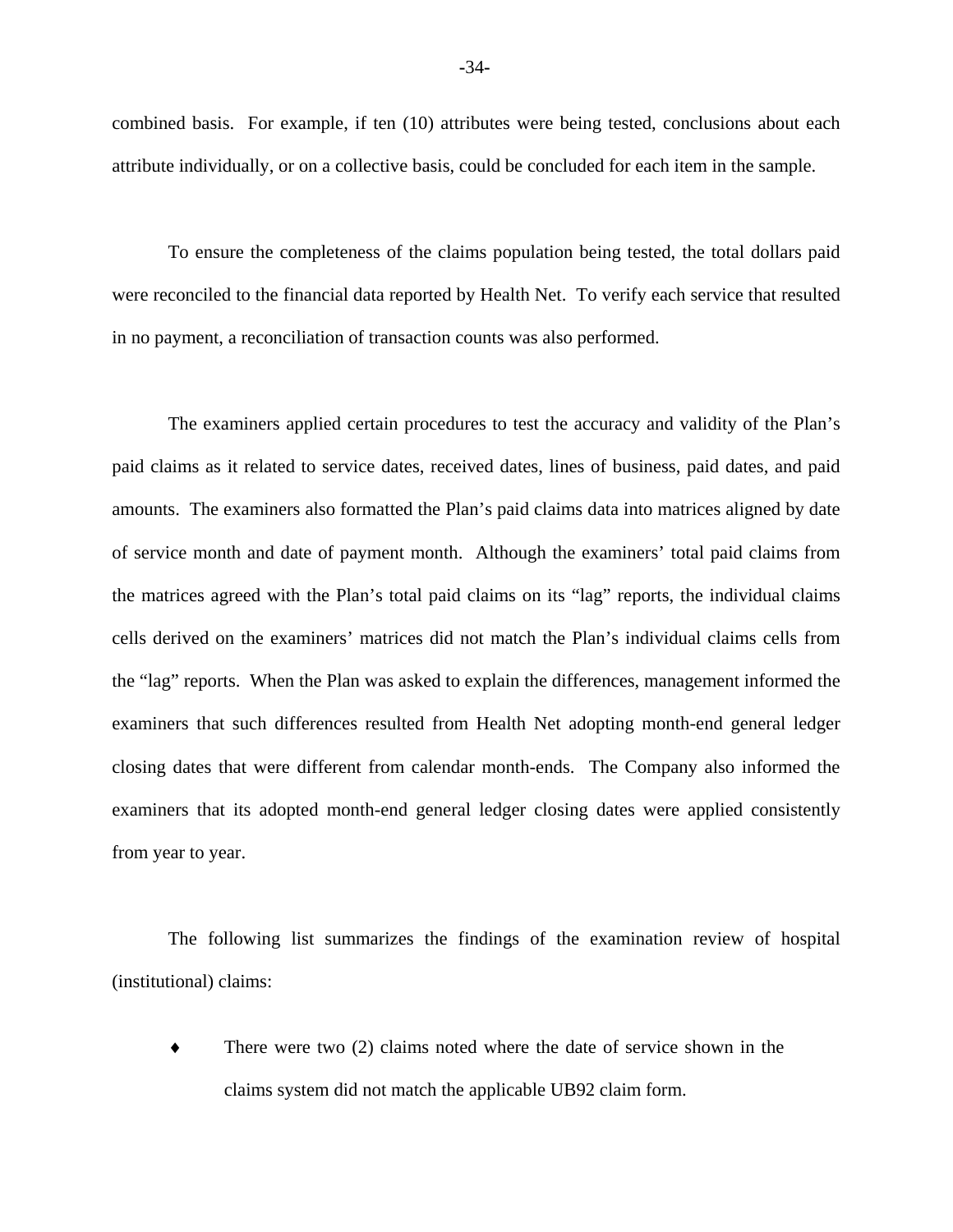- There were four (4) claims noted where there was an error in the admission date that was used as the primary the date of service. However, the statement period and the itemized dates of service shown in the claims system matched the applicable UB92 claim form.
- There was one (1) in-network claim that was improperly denied as not having a prior authorization.
- There was one  $(1)$  claim that was paid more than forty-five  $(45)$  days from the date of receipt. The Plan stated that at the time the claim was adjudicated, the provider was in a negative payment status. Bulk payments were made to this provider upon the correction of this condition. However, the Plan did compute and pay interest in accordance with the provisions of Section 3224-a (a) of the New York Insurance Law.

Section 3224-a (a) states:

*"Except in a case where the obligation of an insurer or an organization or corporation licensed or certified pursuant to article forty-three of this chapter or article forty-four of the public health law to pay a claim submitted by a policyholder or person covered under such policy or make a payment to a health care provider is not reasonably clear, or when there is a reasonable basis supported by specific information available for review by the superintendent that such claim or bill for health care services rendered was submitted fraudulently, such insurer or organization or corporation shall pay the claim to a policyholder or covered person or make a payment to a health care provider within forty-five days of receipt of a claim or bill for services rendered."* 

In addition, there was one (1) claim noted during the review of medical claims that was paid more than forty-five (45) days from the date of receipt. However, the Plan did compute and pay interest in accordance with the provisions of Section 3224-a (a) of the New York Insurance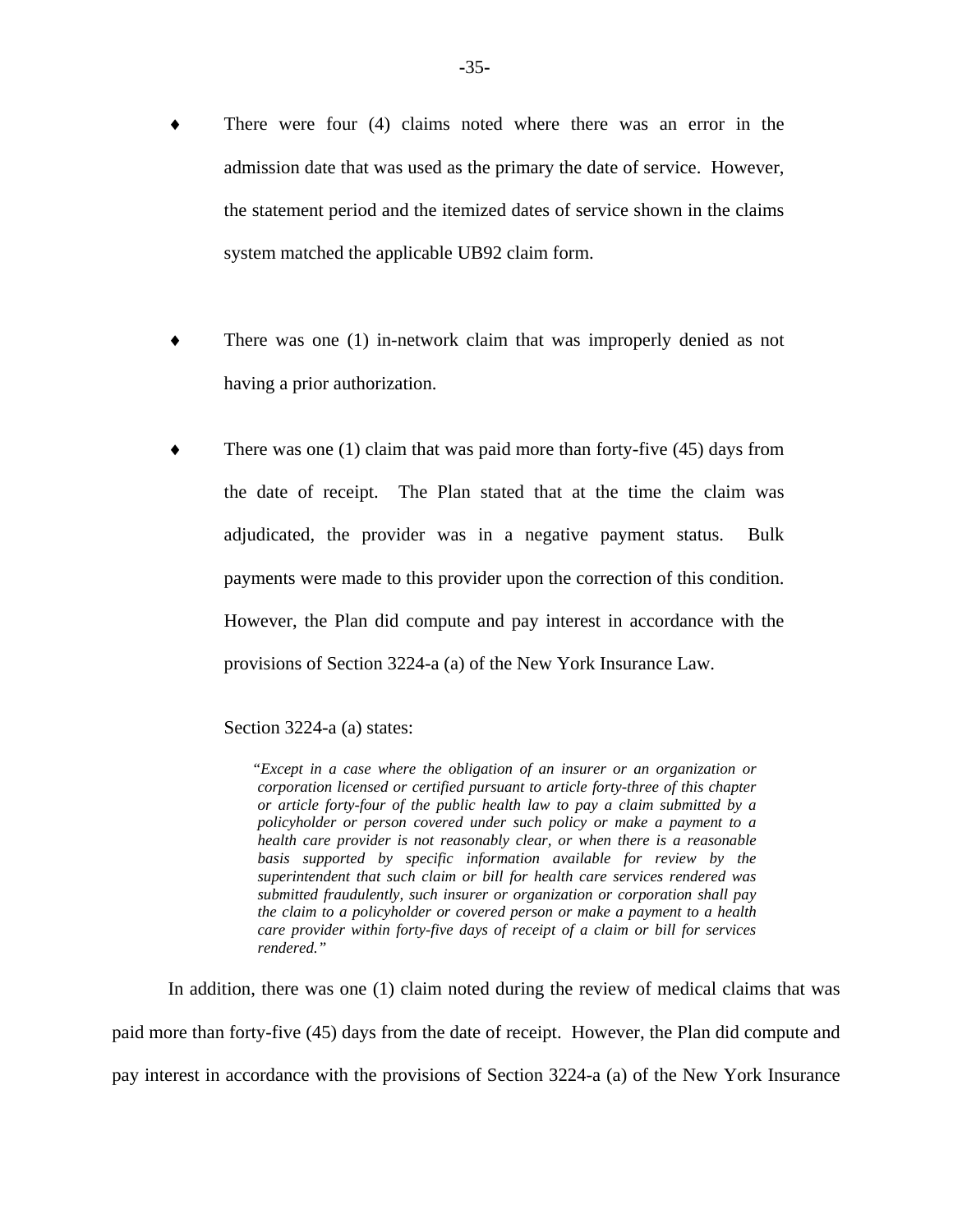Law. In addition, the Plan informed the examiners that the member had dual Health Net coverage and was insured as a dependent under both the mother's (secondary) and father's (primary) policies.

#### **B. Agents and Brokers**

Pursuant to Article 21 of the New York Insurance Law, Health Net utilizes independent insurance agents and brokers as its primary distribution system. The Plan maintains a direct sales staff of account executives and group service representatives. A review of agents and brokers licensing information revealed that the Plan was generally in compliance with the licensing provisions of Article 21 of the New York Insurance Law. The examiners traced a sample of Health Net's appointed agents and brokers to information on file with the Department and found no exceptions. Section 2112(d) of the New York Insurance Law states in part:

 *termination of the certificate of appointment as set forth in subsection (a) of this section of any organization or insurance producer shall provide, within fifteen days after notification has been sent to the superintendent, a copy of the statement filed with the superintendent to the insurance "Every insurer, fraternal benefit society or health maintenance organization or insurance producer or the authorized representative of the insurer, fraternal benefit society, health maintenance organization or insurance producer doing business in this state shall, upon insurance agent licensed in this state, or upon termination for cause for activities as set forth in subsection (a) of section two thousand one hundred ten of this article, of the certificate of appointment, of employment, of a contract or other insurance business relationship with any insurance producer, file with the superintendent within thirty days a statement, in such form as the superintendent may prescribe, of the facts relative to such termination for cause. The insurer, fraternal benefit society, health maintenance organization, insurance producer or the authorized representative of the insurer, fraternal benefit society, health maintenance producer at his, or her or its last known address by certified mail, return receipt requested, postage prepaid or by overnight delivery using a nationally recognized carrier. Every statement made pursuant to this subsection shall be deemed a privileged communication."* 

The examiners traced a sample of terminated agents and brokers to statements on file with the Department. It was determined that the Department had not been notified of the termination of some agents and brokers in a timely manner. The Plan indicated that these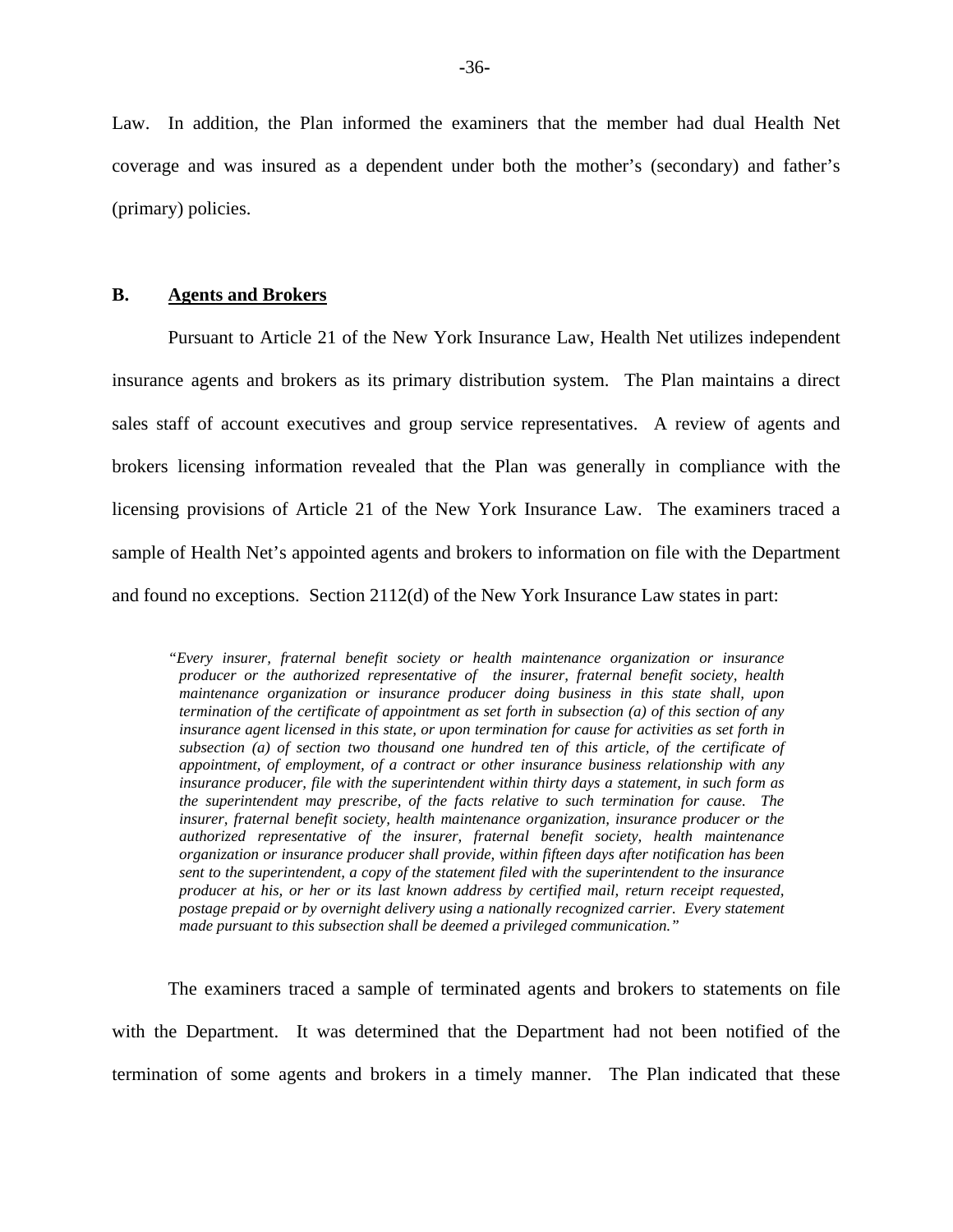exceptions were due to an oversight. The requisite termination statements were subsequently filed with the Department.

### **C. Frauds Prevention and detection**

A review was conducted of the organization and structure of Health Net's Fraud Division. The Plan's compliance with New York Insurance Law Sections 405 and 409, and Department Regulation 95 with respect to the reporting of fraud cases to the Department was also reviewed. The examiners noted that the Plan implemented a new fraud prevention plan that was not filed with the Department. Section 409(a) of New York Insurance Law states in part:

> *detection, investigation and prevention of fraudulent insurance activities in this state and "Every insurer writing private or commercial automobile insurance, workers' compensation insurance, or individual, group or blanket accident and health insurance policies issued or issued for delivery in this state annually,......, file with the superintendent a plan for the those fraudulent insurance activities affecting policies issued or issued for delivery in this state."*

When this matter was brought to management's attention, the Plan submitted a revised fraud prevention plan in July 2004. The Department approved the revised plan on September 16, 2004 subject to the following conditions:

- 1. The Plan confirms with the Department's Frauds Bureau that two additional investigators were hired to work exclusively on New York fraud cases.
- 2. The Plan confirms with the Department's Frauds Bureau that fraud detection and prevention training for all underwriting and claims staff was completed by February 15, 2005, and that such training would continue on a periodic basis.
- 3. The Plan resubmit the Annual Fraud Report that reflected New York only information.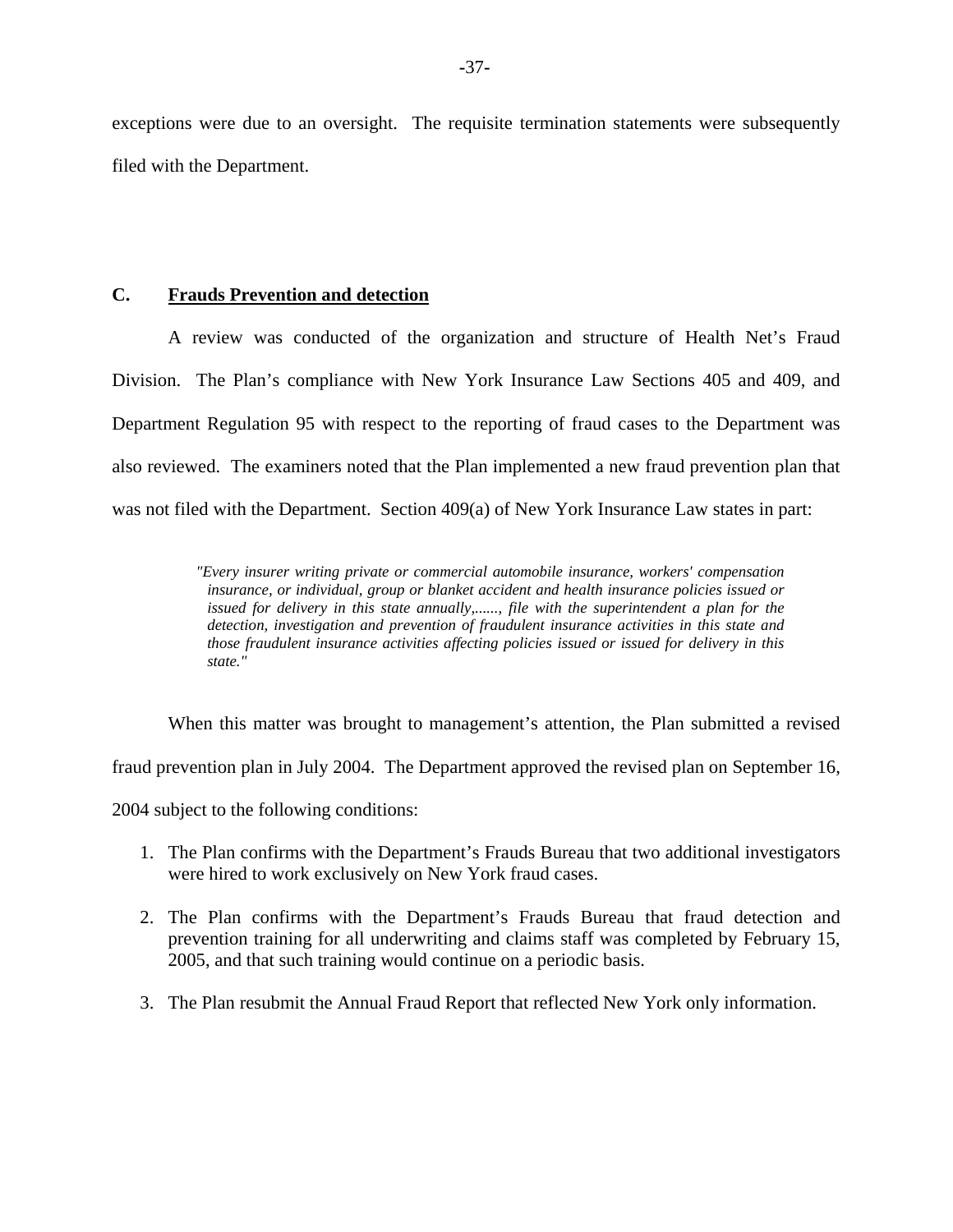During the period January 1, 1999 to September 30, 2003, the Plan had not sufficiently staffed its fraud division to provide assurance of its commitment to reduce fraud. The Plan's frauds unit consisted of three (3) Investigators, three (3) Investigative Analysts, one (1) Administrative Assistant, and a Vice President. The fraud investigators perform work for all Health Net of Northeast companies in New York, New Jersey, and Connecticut. None of these investigators was specifically assigned to New York only cases. It was noted that there were several cases with assigned case numbers that were yet to be investigated, where the actual complaint dated back many months and years. The Plan also failed to include the Department's fraud-case log number in the case files and to provide the basis of allocation of expenses for fraud investigation to the Insurance Department during the period under examination. Furthermore, the Plan failed to provide documents to the Department's Frauds Bureau, such as fraud detection procedures, fraud case logs, and fraud case files for the years covered under this examination. Section 409(b)(1) of the New York Insurance Law states in part:

> *to the plan filed with the superintendent. An insurer shall include in such plan staffing levels and allocations of resources in such full-time special investigations unit as may be "The plan shall provide the time and manner in which such plan shall be implemented, including provisions for a full-time special investigations unit and staffing levels within such unit. Such unit shall be separate from the underwriting or claims functions of an insurer, and shall be responsible for investigating information on or cases of suspected fraudulent activity and for effectively implementing fraud prevention and reduction activities pursuant necessary and appropriate for the proper implementation of the plan and approval of such plan pursuant to subsection (d) of this section."*

In addition, Section 405(a) of the New York Insurance Law, states in pertinent part:

*"Any person licensed pursuant to the provisions of this chapter, and any person engaged in the business of insurance in this state who is exempted from compliance with the licensing requirements of this chapter, including the state insurance fund of this state, who has reason to believe that an insurance transaction may be fraudulent, or has knowledge that a fraudulent insurance transaction is about to take place, or has taken place shall, within thirty days after determination by such person that the transaction appears to be fraudulent, send to the insurance frauds bureau on a form prescribed by the superintendent, the information requested by the form and such additional information relative to the factual circumstances of the transaction and the parties involved as the superintendent may require..."*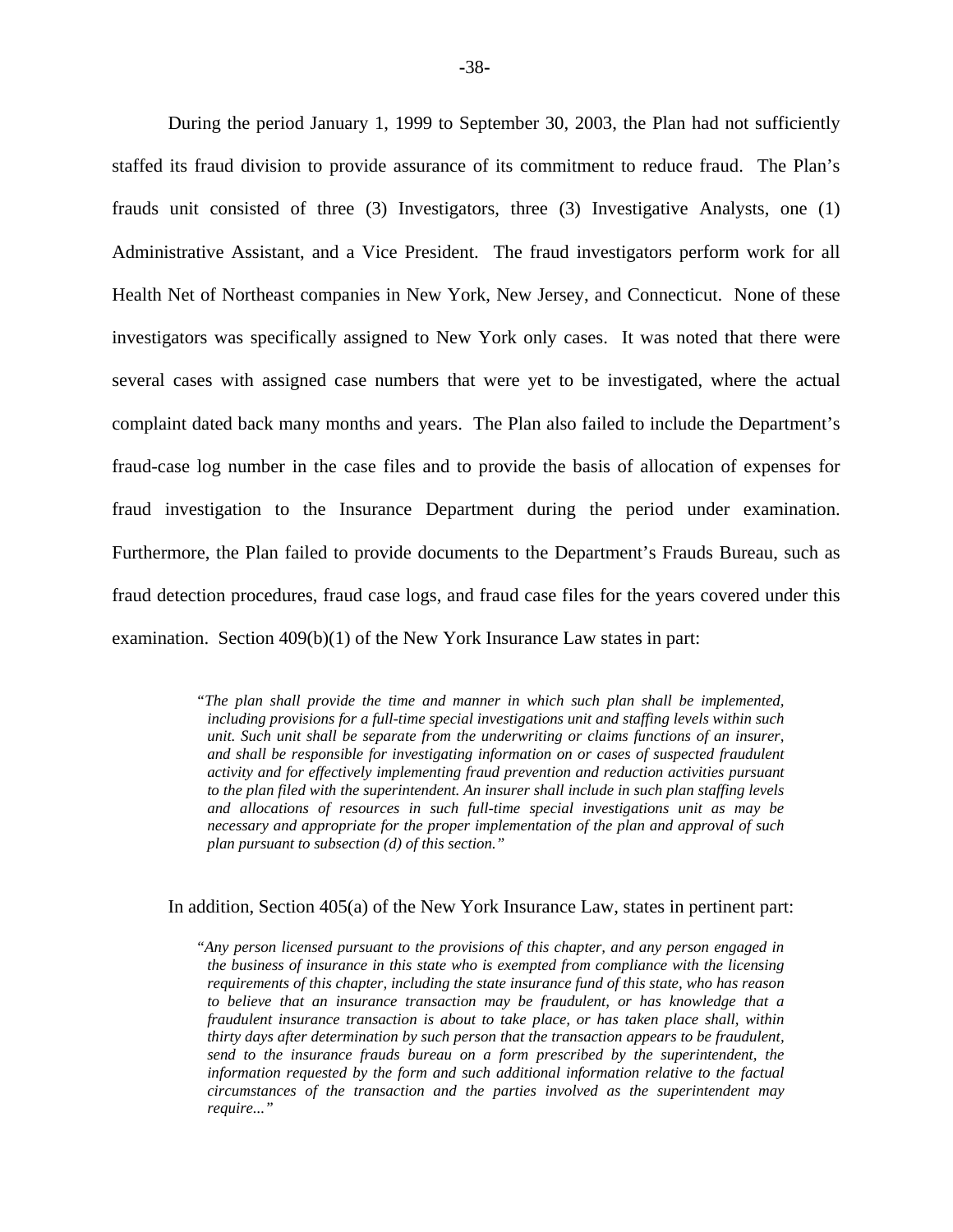It is recommended that the Plan comply with the terms and conditions of the fraud plan approval letter dated September 16, 2004.

It is also recommended that the Plan add appropriate staff to its fraud investigation unit so that fraud can be investigated and prevented more effectively in accordance with the provisions of Section 409(b)(1) of the New York Insurance Law.

It is further recommended that the Plan comply with the provisions of Section 405(a) of the New York Insurance Law as regards suspected fraudulent transactions by submitting to the Insurance Department Frauds Bureau on a form prescribed by the superintendent, the information requested by the form and such additional information relative to the factual circumstances of the transactions and the parties involved as the superintendent may require.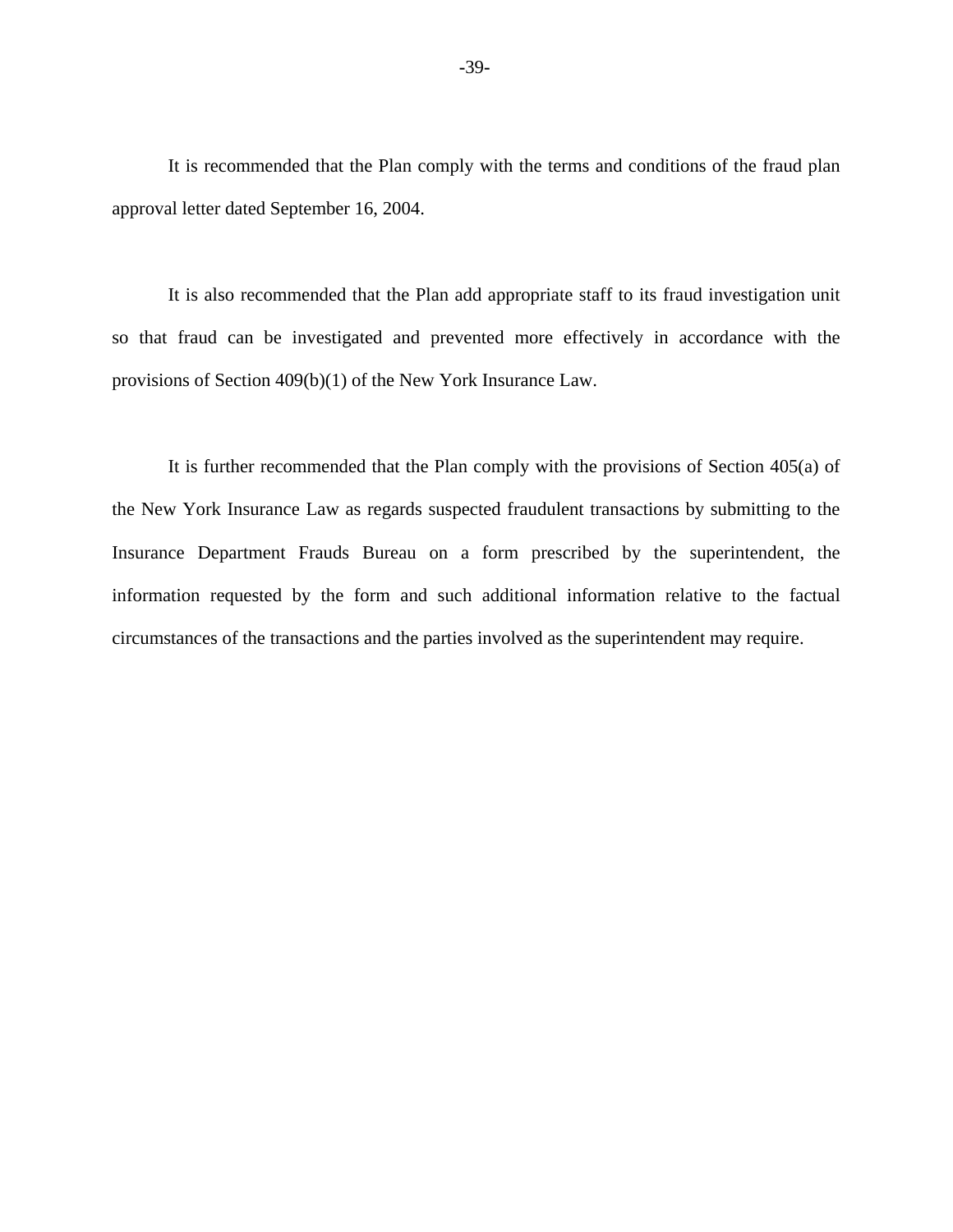#### **7. COMPLIANCE WITH PRIOR REPORT ON EXAMINATION**

The prior report on examination as of December 31, 1998 contained forty four (44)

comments and recommendations as follows (page numbers refer to the prior report):

A. Management

i. It is recommended that board members who are unable to attend meetings consistently should resign or be replaced. 5

#### *The Plan has complied with this recommendation.*

ii. It is recommended that the Plan comply with the requirements of Part 98.11(f) of the Administrative Rules and Regulations of the Health Department, and its own by-laws, by having the requisite number of Plan enrollees on its board. 5

*The Plan has complied with this recommendation.* 

iii. It is recommended that the Board of Directors, or a formal committee thereof, insure sufficient involvement relative to the Plan's investments, and approve all investments made by the Plan in a timely manner, in accordance with Section 1411 (a) of the New York Insurance Law. 6

*The Plan has complied with this recommendation.* 

iv. It is recommended that the Board of Directors be fully apprised of the Plan's financial position on a regular basis by management. The Board should be informed of substantial transfers between the Plan and its affiliates. Further more, the Board should be informed of capital infusions received from its Parent company as well as the situations that necessitated the transfers. 6

*The Plan has complied with this recommendation.* 

#### **B.** Holding Company

i. It is recommended that the Plan adhere to the following guidelines regarding its filed financial statements and cash infusion from FHS: Only those contributions actually received by the annual or quarterly reporting date may be included as increases to capital for that reporting date. Contributions not received by the statement's reporting date, but for which FHS has formally committed to by a board of directors resolution made prior to the reporting date may be reflected as an account receivable (and therefore an increase to net worth) in the filed statement for that reporting date. 12

*The Plan has complied with this recommendation.* 

#### **ITEM PAGE NO.**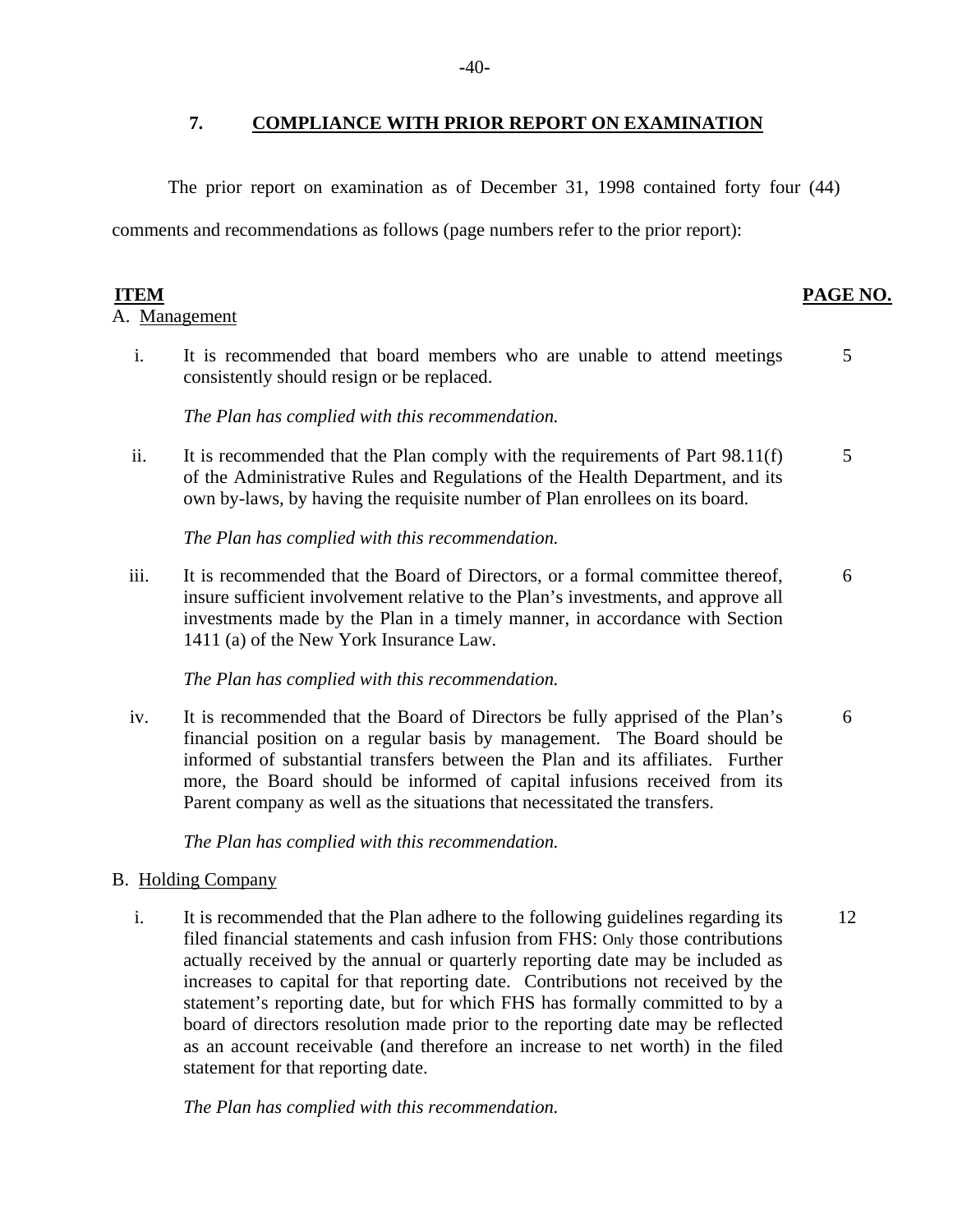ii. It is further recommended that if FHS wishes to provide regular contributions via an ongoing commitment, that such commitment be formalized in writing and submitted to the Departments of Health and Insurance, for review and approval pursuant to Part 98.10 (c) of the Administrative Rules and Regulations of the Health Department {10NYCRR 98.10 (c)}. 12

*The Plan has complied with this recommendation.* 

iii. It is recommended that the Plan comply with the requirements of Part  $98.10$  (c) of the Administrative Rules and Regulations of the Health Department {10NYCRR 98.11 (c)}. 13

*The Plan has not complied with this recommendation. A similar recommendation is contained in this report.* 

iv. The manner in which the Plan transfers cash within its holding company structure makes it difficult to determine whether the Plan is in compliance with its minimum net worth/contingency reserve requirements as set forth in Parts 98.11(d)  $\&$  (e) of the Administrative Rules and Regulations of the Health Department {10NYCRR 98.11(d) & (e)}. 14

*The Plan has complied with this recommendation.* 

v. It is recommended that transactions meeting the definitions detailed in by Part 98.10 of the Administrative Rules and Regulations of the Health Department {10NYCRR 98.10}, within a holding company system be specified under an agreement, and that this agreement(s) be filed with the Departments of Insurance and Health. 15

*The Plan submitted an Administrative Service Agreement to the Department in December 2003. As of the date of this report, the Agreement had not been approved by the Department.* 

vi. It is recommended that the Plan settle balances within the holding company system pursuant to Part 98.10 (a) of the Administrative Rules and Regulations of the Health Department. 15

*The Plan has complied with this recommendation.* 

vii. It is recommended that an agreement detailing all transactions covered by the statute between the Plan and PHS Ins. be formalized and filed for approval with the Departments of Health and Insurance pursuant to Part 98.10 (c) of the Administrative Rules and Regulations of the Health Department. 15

*The Plan submitted an Administrative Service Agreement to the Department in December 2003. As of the date of this report, the Agreement had not been approved by the Department.* 

#### **ITEM PAGE NO.**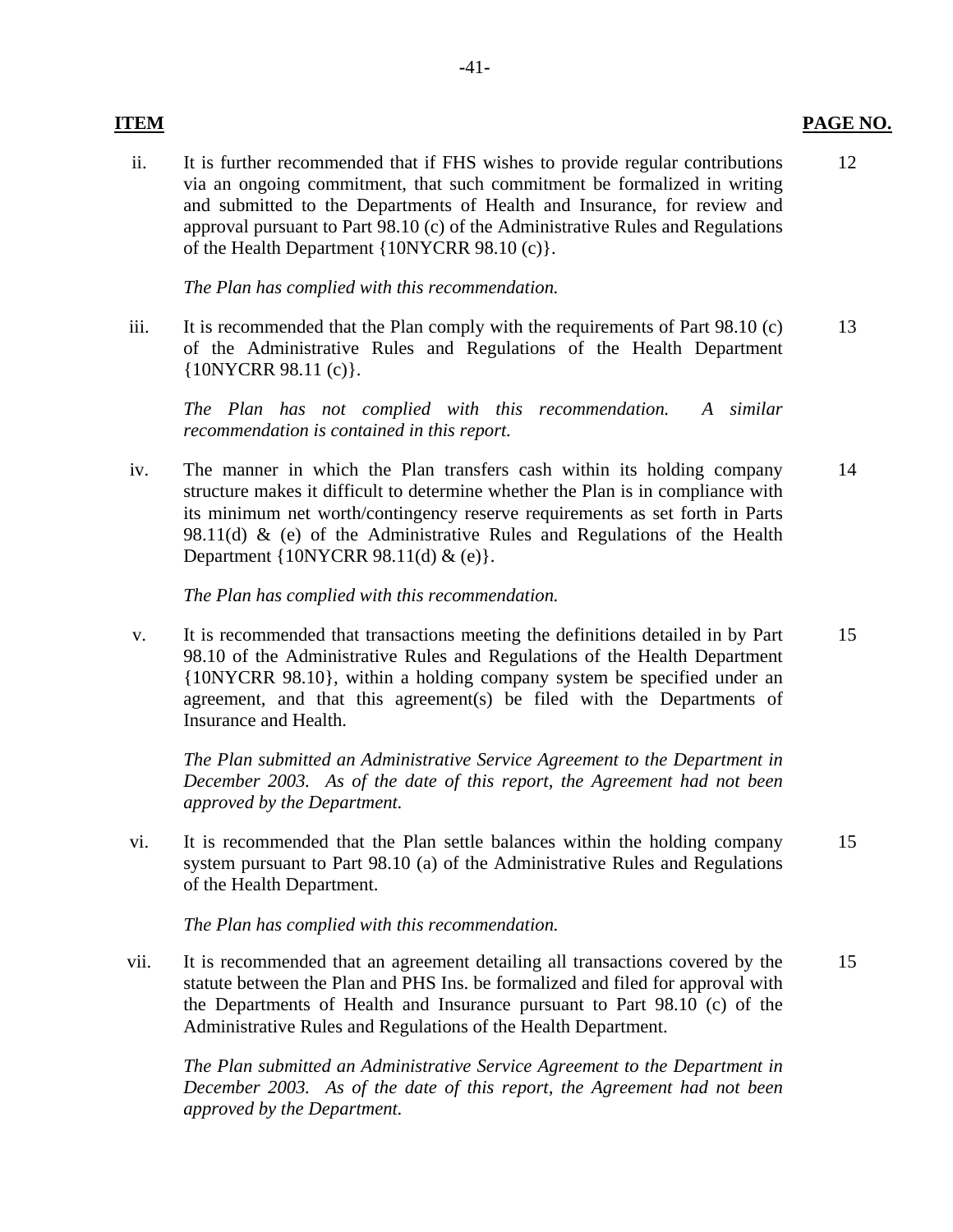#### **ITEM**

#### C. Administrative Service Agreement

i. It is recommended that the Plan and its Parent maintain detailed cost information and the allocation basis for all charges used in developing the fees schedule set forth in the administrative services agreement and that it maintain reconciliations that document any differences between the scheduled fees and actual charges. 18

*The Plan submitted an Administrative Service Agreement to the Department in December 2003. As of the date of this report, the Agreement had not been approved by the Department.* 

ii. It is recommended that the Plan and its Parent company maintain detailed cost information so it can be verified whether the fees paid under the Agreement exceed the actual costs incurred by the Parent. 19

*The Plan submitted an Administrative Service Agreement to the Department in December 2003. As of the date of this report, the Agreement had not been approved by the Department.* 

iii. It is recommended that the Plan document transactions in a manner that facilitates clear and accurate reporting and which will permit this Department to verify the correctness of the fees charged and the parties' adherence to the terms of the Agreement as required by Parts  $98.10(a)(1)$ ,  $(a)(2)$  and (b) of the Administrative Rules and Regulations of the Health Department. 19

*The Plan has complied with this recommendation.* 

iv. It is recommended that the Plan be provided with a monthly bill detailing the services and the corresponding charges by its Parent as required in its filed Agreement. 19

*The Plan submitted an Administrative Service Agreement to the Department in December 2003. As of the date of this report, the Agreement had not been approved by the Department.* 

v. It is recommended that the amounts due under the Agreement be settled in full, and in accordance with the terms of the Agreement and all applicable statutes. 20

*The Plan has complied with this recommendation.*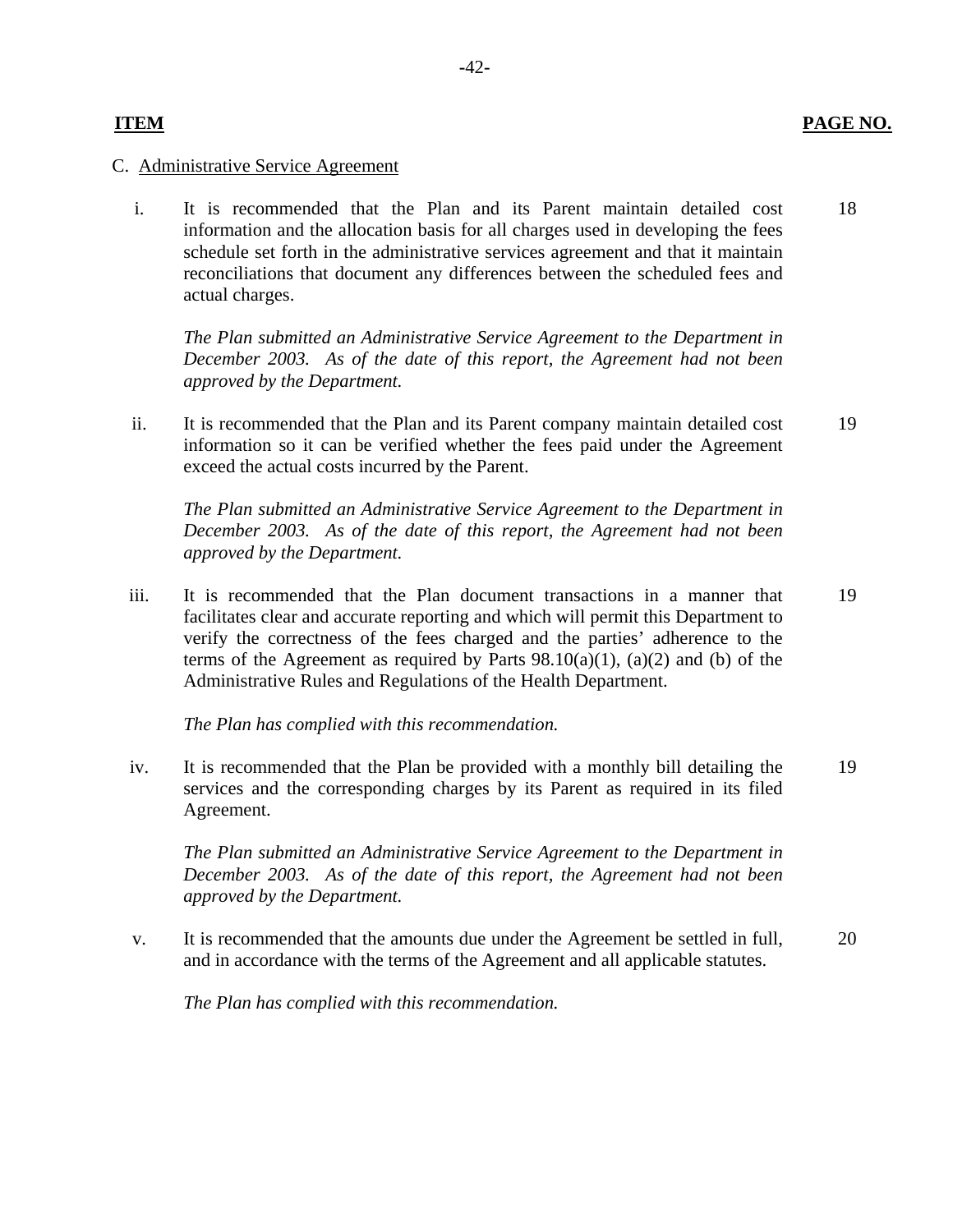#### D. Reinsurance

i. It is recommended that the Plan comply with the provisions of Part 98.8(b) of the Department of Health Rules and Regulations by submitting changes to its reinsurance contracts, including cancellation thereof, to the Superintendent for prior approval. 20

*The Plan has complied with this recommendation.* 

ii. It is recommended that a list of administrative services performed on behalf of Guardian and PHS Bermuda by the Plan be included in the reinsurance agreement with Guardian. Appropriate expense allocation method for the services involved should be specified under the reinsurance contract. 22

*The Plan has complied with this recommendation.* 

iii. It is recommended that the administrative service, which involves an affiliate, should be filed for approval with the Department pursuant to Part 98.10 of the Administrative Rules and Regulations of the Health Department. 22

*The Plan submitted an Administrative Service Agreement to the Department in December 2003. As of the date of this report, the Agreement had not been approved by the Department.* 

#### E. Conduct of Examination

i. During the course of the examination, the examiners encountered numerous delays in obtaining supporting documentation. It is recommended that the Plan make every effort to facilitate such examinations in accordance with Section 310(a)(3) of the New York Insurance Law. 22/23

*The Plan has complied with this recommendation.* 

# F. Conflict of Interest

i. It is recommended that all officers and directors submit signed conflict of interest statements during each calendar year and that the Plan establish a procedure for enforcing such a policy. 24

*The Plan has not complied with this recommendation. A similar recommendation is contained in this report.*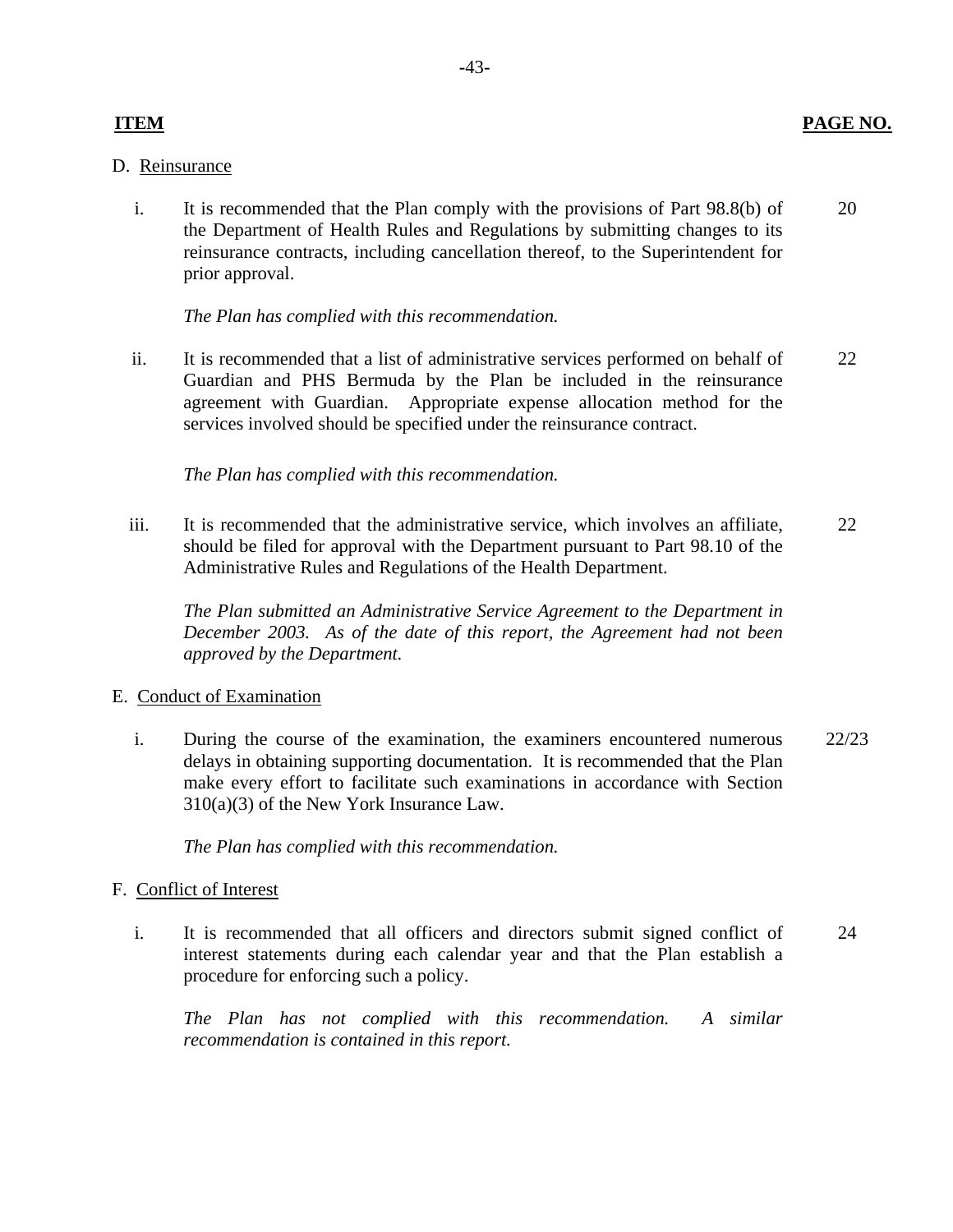ii. It is further recommended that the Board of Directors adheres to its fiduciary responsibility by properly overseeing and handling any conflicts disclosed. 24

*The Plan has not complied with this recommendation. A similar recommendation is contained in this report.* 

#### G. Accounts and Records

i. It is recommended that the Plan submit completed reports timely pursuant to Part 98.16 of the Administrative Rules and Regulations of the Health Department. 24

*The Plan has complied with this recommendation.* 

ii. It is recommended that the Plan should maintain, at minimum, copies of the Plan's annual statements, and other pertinent financial and corporate records in its statutory home office, pursuant to Part 98.11 (a) of the Administrative Rules and Regulations of the Health Department. 25

*The Plan has not complied with this recommendation. A similar recommendation is contained in this report.* 

iii. It is recommended that the Plan classify its restricted assets properly pursuant to the requirements of Parts 98.11 (d)  $\&$  (e) of the Administrative Rules and Regulations of the Health Department. 26

*The Plan has complied with this recommendation.* 

iv. It is further recommended that the Plan reconcile its cash account on a timely basis. 26

*The Plan has complied with this recommendation.* 

v. It is recommended as regards pended claims aging, that the Plan's claims department develop a method that accumulates data pertaining to PHS-NY separately, as required by Part 98.11(a). 27

*The Plan has complied with this recommendation.* 

vi. It is recommended that the Plan's Schedule H for the annual and quarterly statements be completed and filed pursuant to Circular Letter No. 9 (1999). 27

*The Plan has complied with this recommendation.*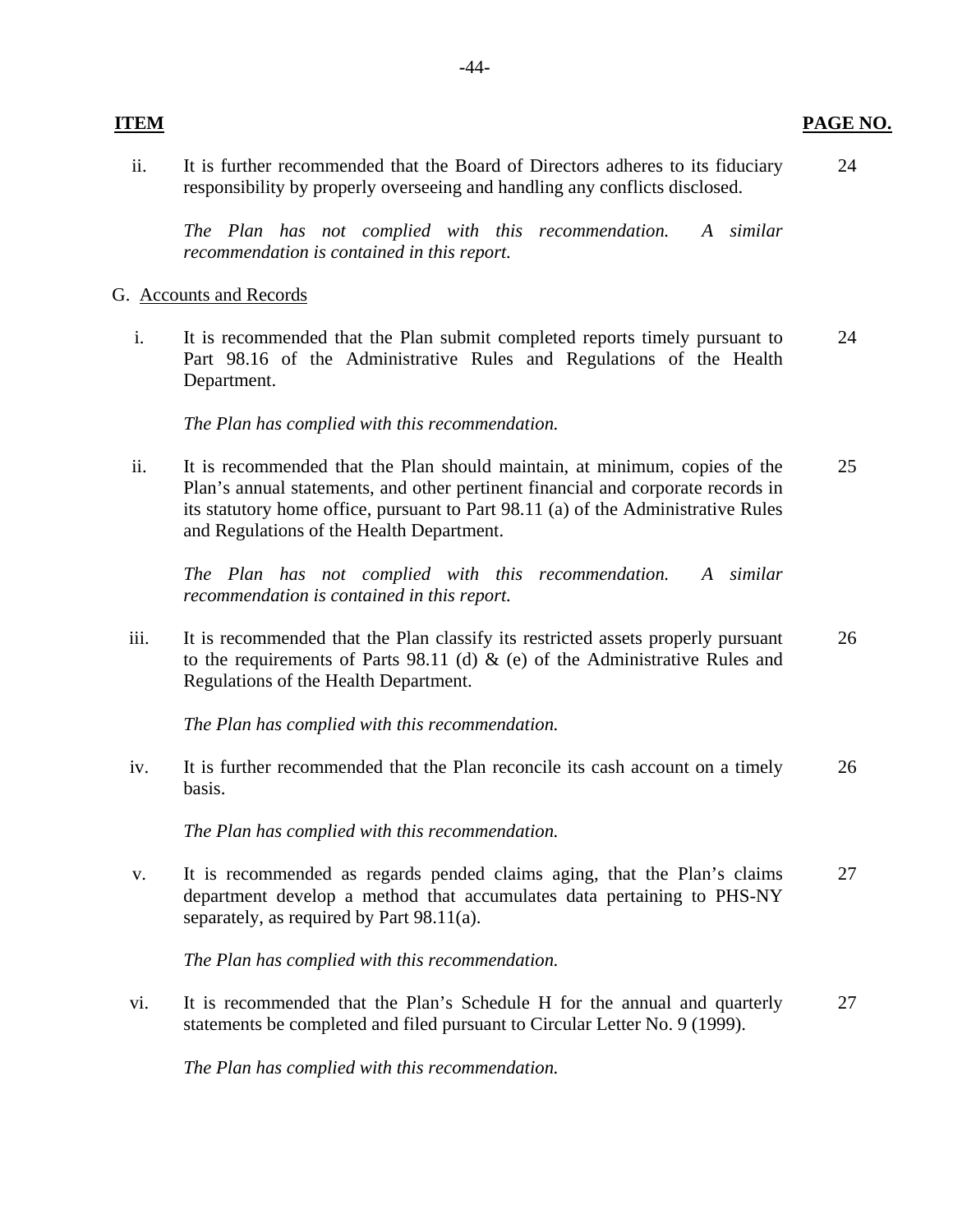vii. It is recommended that the Plan maintain a listing that identifies components of 28 medical claims expense paid data maintained within and outside the claims system, in order that a reconciliation with the annual statement could be readily prepared for future examinations.

*The Plan has complied with this recommendation.* 

### H. Contingency Reserve

i. It is recommended that the Plan follow the contingency reserve procedures 33 outlined in Part 98.11 (d) & (e) of the Administrative Rules and Regulations of the Health Department.

*The Plan has complied with this recommendation.* 

ii. It is recommended that the Plan maintain its minimum net worth/contingency 33 reserve requirements at all times.

*The Plan has complied with this recommendation.* 

### I. Underwriting

i. It is recommended that the composite rate used with regards to the NY Nurses 35 Association and the experience rating formula utilized be filed with the Department pursuant to Section 4308 (c) of the New York Insurance Law.

*The Plan has complied with this recommendation.* 

ii. It is again recommended that the Plan comply with New York Regulation 62, 35 Part 52.42 by accounting for any shortage/overage resulting from the difference between the approved rate and the guaranteed rate.

*The Plan has complied with this recommendation.* 

#### **ITEM PAGE NO.**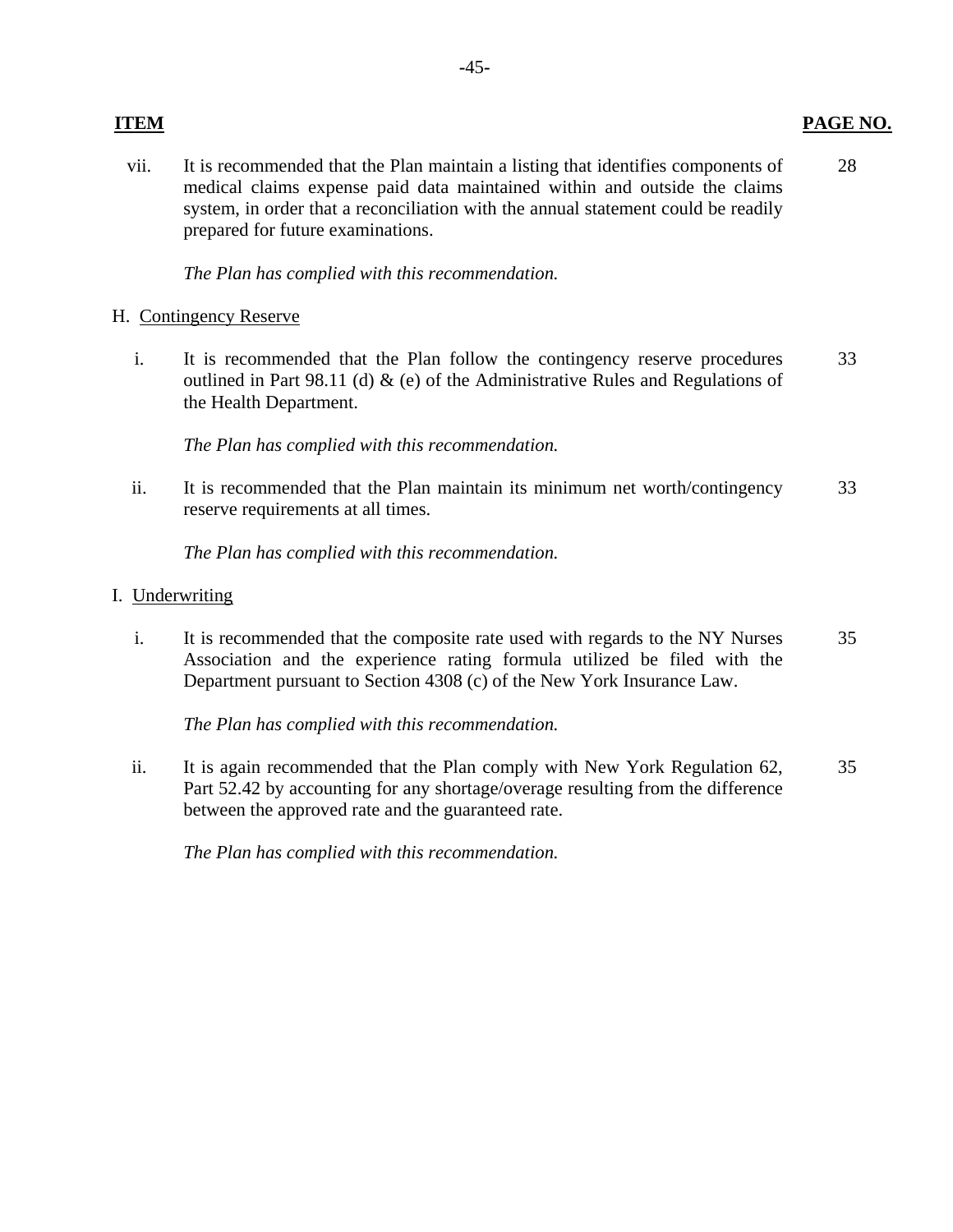### **ITEM PAGE NO.**

J. Review of Compliance with Prompt Pay Law

i. The examiner's review was hampered by the Plan in the following manner: 37

Twice, the Plan failed to reconcile claims data provided to the examiners to its 1998 annual statement.

Several key components were missing from the first data extract and erroneous data was included in the second extract.

The Plan, in its second set of extracts provided to the examiners, omitted a required and requested field, the "clean claim date" column, which was included with the first extract. Several inquiries were made regarding this omission, but the Plan provided no reasonable explanation.

During the course of the examination, claims were identified where the date of payment was greater than forty-five (45) days from the date of receipt. After preliminary discussions with the Plan, additional information was requested for 2,722 of these claims. The Plan did not provide the requested information.

Health Net responded thus: "*The Plan continues to believe that the information was not supplied based on an understanding with the Department."* 

ii The Department will conduct a more detailed review of claims adjudication in 38 general, and compliance with Section 3224-a ("Prompt Pay Law") specifically.

*The Department subsequently performed a Market Conduct Examination of Health Net of New York, Inc. as of December 31, 2001. That report revealed that the Plan failed to comply with the provisions of Section 3224-a(b) of the New York Insurance Law wherein it failed to deny or request additional information from an insured within thirty days. Specifically, the Examiners determined in that report that HNNY failed to deny or request additional information from an insured within thirty days on 112,714 of the 1,805,130 eligible claims (6.24 %.)* 

*The Examiners in that report also determined that the Plan paid interest on adjudicated claims to providers, some of whom operated outside of New York, when none was due or the claims were denied. Those Examiners reported that 487 such claims included payments for interest amounting to \$3,176.15.* 

*That report on examination recommended that the Company calculate and pay the appropriate amount of interest only when it is due.*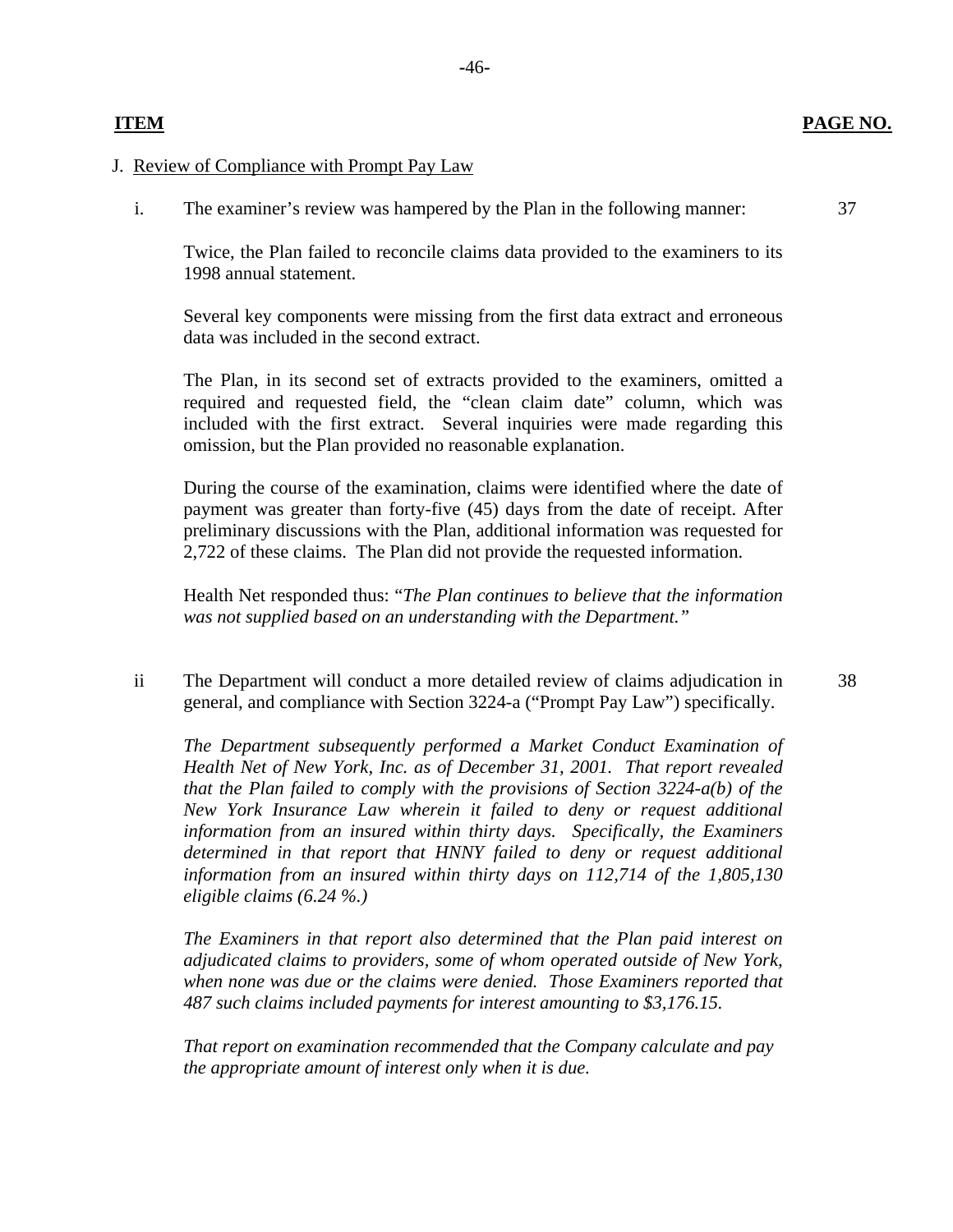#### **ITEM**

#### K. Agents and Brokers

i. It is recommended that the Plan refrain from paying commission above the prescribed maximum limits pursuant to New York Regulation Part 52.42(e). 38

#### *The Plan has complied with this recommendation.*

ii. It is recommended that the Plan ensure that all certificates of appointment for all its agents are on file with the Department pursuant to New York Insurance Law Section 2112(a) and it is further recommended that the Plan report all terminated agents to the Department pursuant to the requirements of the New York Insurance Law Section 2112(d). 39

#### *The Plan has complied with this recommendation.*

iii. It is recommended that with regards to all of the Plan's employees who earn a commission or fee based on sales to comply with New York Insurance Law Sections  $2114(a)(3)$  and  $2116$  to ensure that commissions are only paid to licensed agents and brokers. 40

#### *The Plan has complied with this recommendation.*

iv. The Plan's employees which are compensated in a manner that is directly dependent upon the volume of business produced, are deemed to be insurance agents and are required to obtain the requisite license pursuant to New York Insurance Law Section 2102 (a) (1). 40

It is recommended that the Plan comply with the New York Insurance Law licensing requirements pursuant to New York Insurance Law Section  $2102(a)(1)$ .

*The Plan has complied with this recommendation.* 

v. It is recommended that the Plan's agent compensation plan be amended so as to insure the Plan's compliance with Department's statutes. 41

*The Plan has complied with this recommendation.* 

vi. It is recommended that the Plan amend its compensation plan to its sales agents and refrain from offering incentives to its agents for selling other products unapproved for PHS-NY. 41

*The Plan has complied with this recommendation.*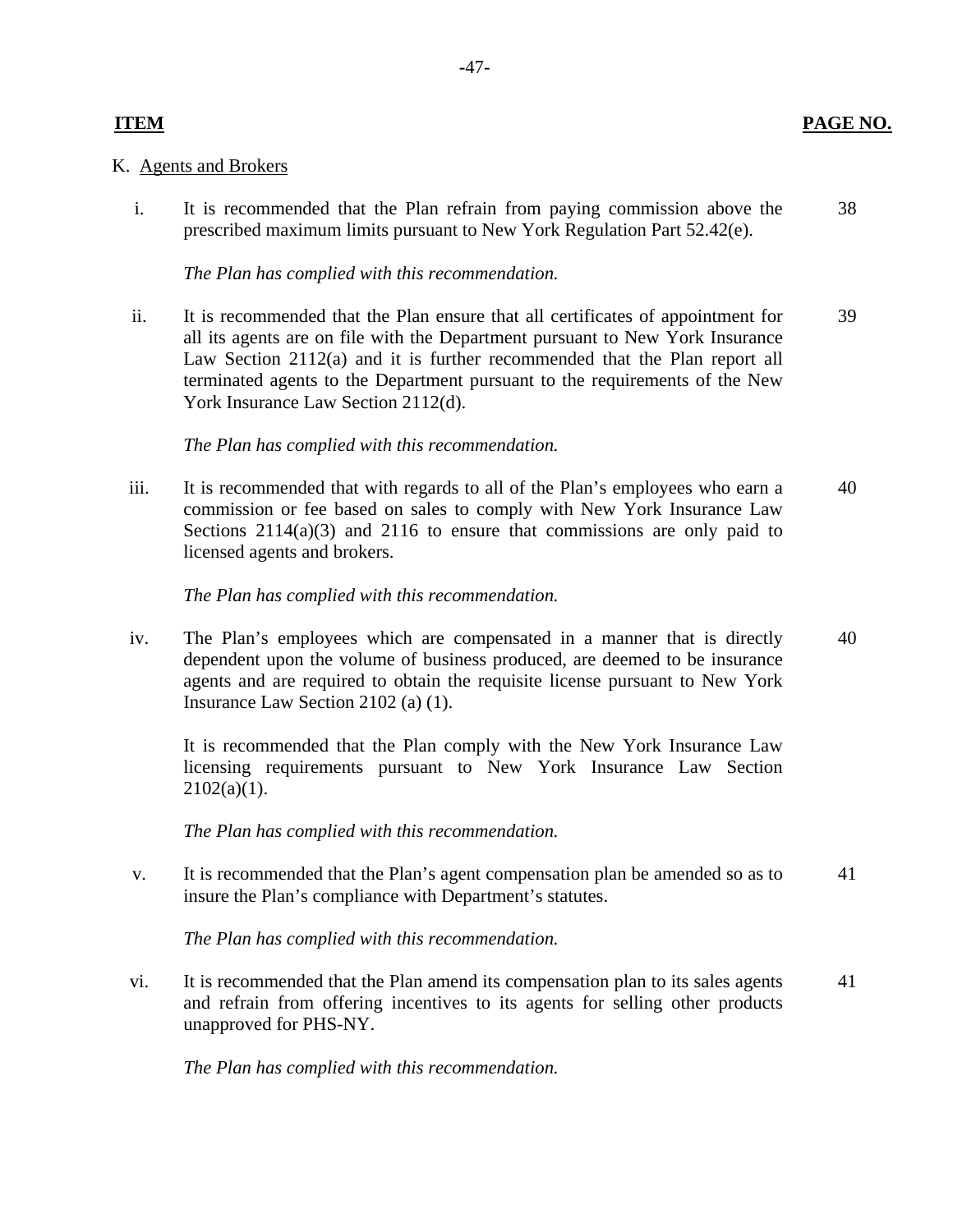### L. Fraud Prevention

i. The Plan's fraud division staffing appears inadequate. In view of the small percentage of fraud dollars identified, It is recommended that appropriate staff be added to the Plan's fraud investigation unit so that fraud can be investigated and prevented more effectively. 42/43

*The Plan has not complied with this recommendation. A similar recommendation is contained in this report.* 

ii. The Plan is in apparent violation of Sections 405 and 409 of the New York Insurance Law for failure to maintain and present documents such as frauds detection procedures, frauds case log, and frauds case files for the years covered under this examination. 43

*The Plan has not complied with this recommendation. A similar recommendation is contained in this report.* 

- M. Advertising
	- i. It is recommended that advertising files are maintained in uniform and chronological order and available for review as required by New York Regulation 34. 44

*The Plan has complied with this recommendation.*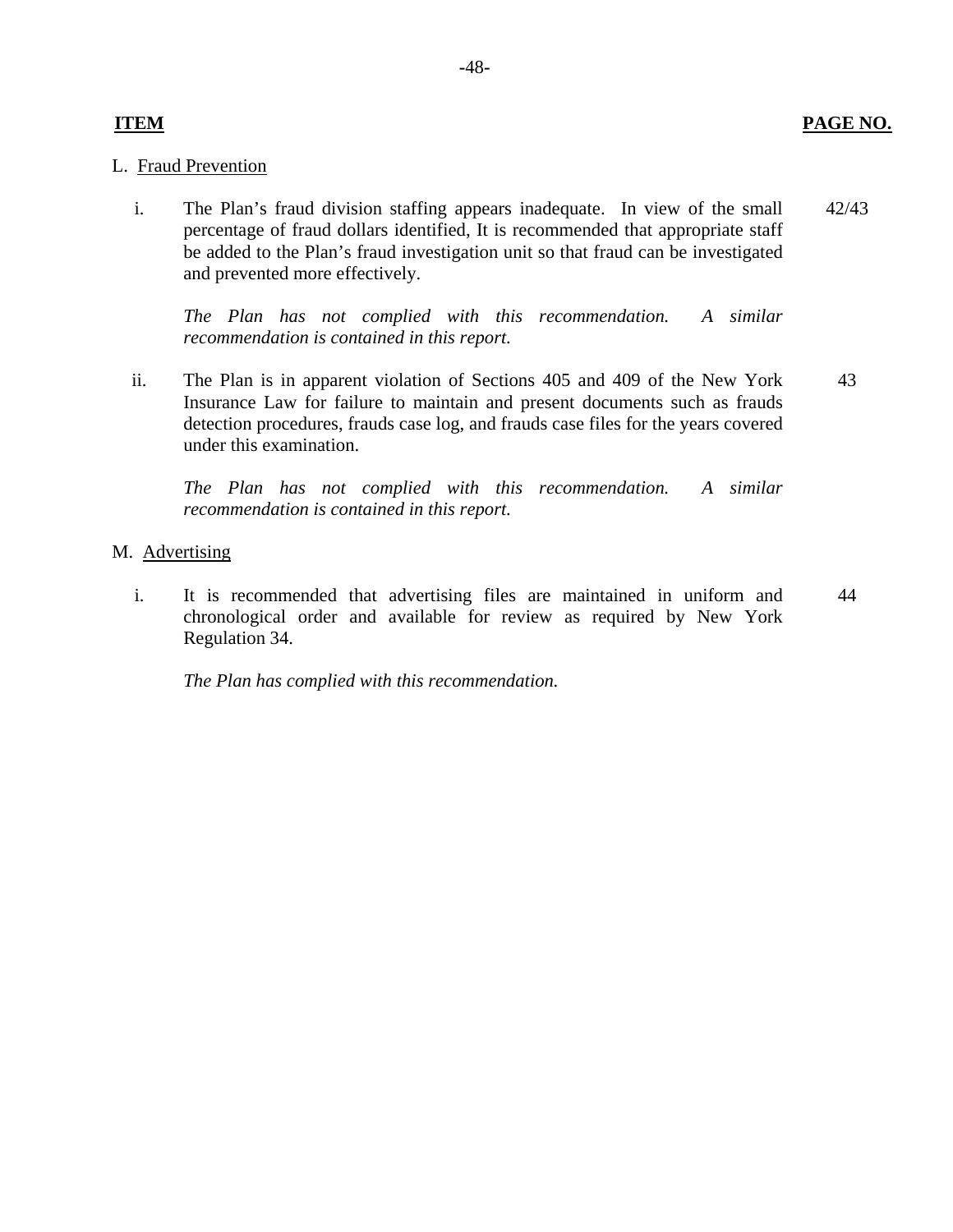#### **8. SUMMARY OF COMMENTS AND RECOMMENDATIONS**

# **ITEM PAGE NO.**

#### A. Management

- i. Members of the board have a fiduciary responsibility and must evince an 5 ongoing interest in the affairs of the insurer. It is essential that board members attend meetings consistently and set forth their views on relevant matters so that appropriate policy decisions may be reached by the board. Individuals, who fail to attend at least one-half of the board's regular meetings, unless appropriately excused, do not fulfill such criteria. Board members who are unable or unwilling to attend meetings consistently should resign or be replaced.
- ii. It is recommended that board members who are unable or unwilling to attend at 5 least one-half (1/2) of the regular board meetings should resign or be replaced. A similar recommendation was made in the prior report on examination.
- iii. It is recommended that the Plan comply with the provisions of Part  $98-1.11(f)$  6 of the Administrative Rules and Regulations of the Health Department, and its own by-laws, by seeking to fill vacancies of its enrollee members of the board of directors in a timely manner. A similar recommendation was made in the prior report on examination.

#### **B.** Holding Company System

- i. It is recommended that the Plan comply with the provisions of Part  $98-1.10(c)$  12  $[10NYCRR 98-1.10(c)]$  and Part 98-1.11(b)  $[10NYCRR 98-1.11(b)]$  of the Administrative Rules and Regulations of the Health Department as regards the aggregate capital contributions which exceeded ten percent of the HMO's admitted assets at last year end. A similar recommendation was made in the prior report on examination.
- ii. It is also recommended that the minutes of the meetings of the Plan's board of 12 directors formally acknowledge and document capital contributions made by Health Net, Inc., its ultimate parent. A similar recommendation was made in the prior report on examination.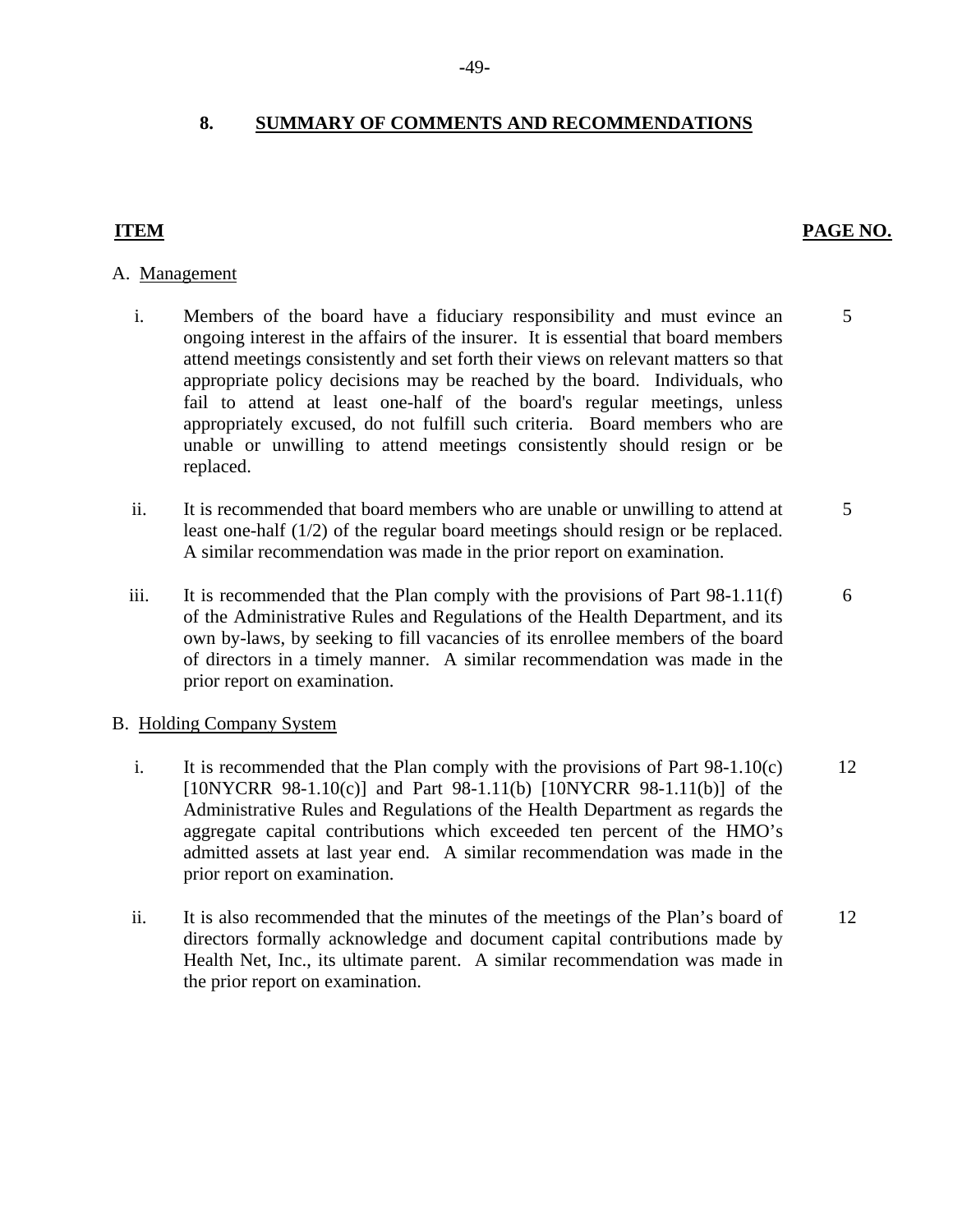#### **ITEM**

iii. It is also recommended that the commitment to provide financial support to the Plan in the event of impairment or insolvency be formalized in writing and submitted to the Departments of Health and Insurance, for review and approval pursuant to Part 98-1.10(c) of the Administrative Rules and Regulations of the Health Department [10NYCRR 98-1.10(c)]. A similar recommendation was made in the prior report on examination. 12

#### C. Administrative Services Agreement

- i. It is recommended that Health Net comply with the provisions of Part 98-1.10(a) of the Administrative Rules and Regulations of the Health Department by ensuring that the terms of the financial transactions of its Administrative Services Agreement are fair and equitable at the time of the transactions, charges or fees for services performed are reasonable, and expenses incurred and payments received are allocated on an equitable basis in conformity with customary accounting practices consistently applied. 18
- ii. It is also recommended that the Plan comply with the provisions of Part 98- 1.10(c) of the Administrative Rules and Regulations of the Health Department by seeking and obtaining the Commissioner's and Superintendent's prior approval for the Administrative Services Agreement entered into with Health Net of the Northeast, Inc. 18

### D. Conflict of Interest Statements

- i. It is recommended that all officers and directors submit signed conflict of interest statements during each calendar year and that the Plan establish a procedure for enforcing such policy. 20
- ii. It is also recommended the board of directors adhere to its fiduciary responsibility by properly overseeing and handling any conflicts disclosed. 21

#### E. Accounts and Records

- i. It is recommended that the board of directors authorize and approve the Company's investment transactions in accordance with the provisions of Section 1411(a) of the New York Insurance Law and that documentation supporting their actions be appended to the minutes of their meetings. A similar recommendation was made in the prior report on examination. 22
- ii. It is recommended that the Plan amend its custodian agreements with Fleet Bank to include the requisite safeguards and controls as set forth in the Department's Rules, and in the guidelines of the Financial Condition Examiners Handbook of the *National Association of Insurance Commissioners*. 22-23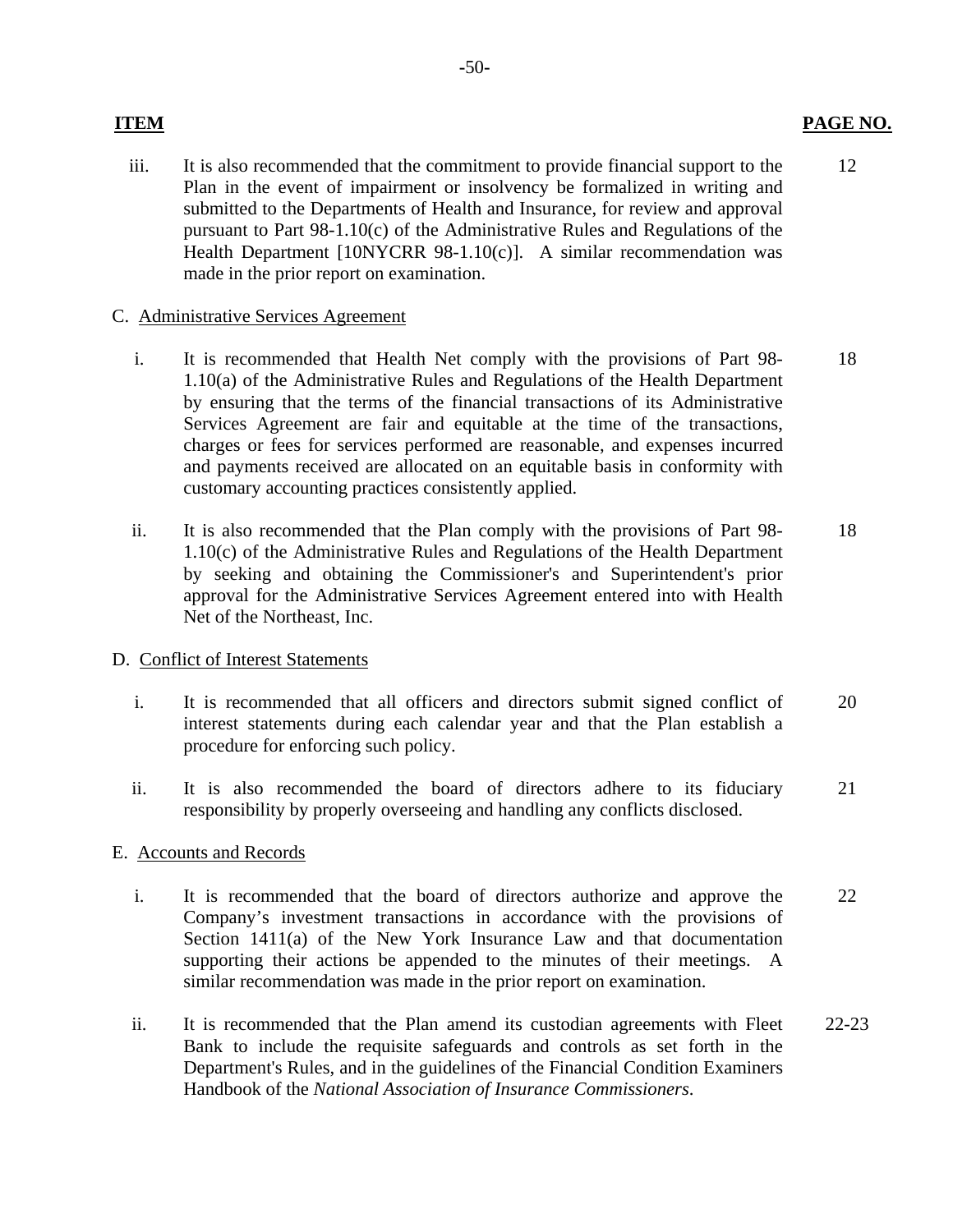# **ITEM PAGE NO.**

### F. Abandoned Property

- i. It is recommended that the Plan properly segregate unclaimed claim payments 24 and miscellaneous unclaimed property to comply with the provisions of Sections 1316 and 1315 of the New York Abandoned Property Law respectively.
- ii. It is also recommended that the Plan file all annual Reports of Abandoned 24 Property with the Office of the State Comptroller to comply with the provisions of Sections 1315 and 1316 of the New York Abandoned Property Law.
- iii. It is further recommended that the Plan annually publish a list of names and last 25 known addresses of persons appearing to be entitled to abandoned property and to file proof of such publication with the Office of the State Comptroller.

### G. Location of books and records

i. It is recommended that the Health Net's board of directors adopt a plan to 26 maintain suitable records at its principal office in New York and submit such plan to the Superintendent for approval.

### H. Premium Deficiency Reserve

Q. It is recommended that the Plan comply with the provisions of paragraph 18 of 32 the Statements of Statutory Accounting Principles No. 54 of the *National Association of Insurance Commissioners* by establishing the requisite liability for each line of business where a premium deficiency is indicated. In addition, such deficiencies should not be offset by anticipated profits in other lines of business and such liabilities should be accrued for any loss contracts, even if the contract period has not yet started.

# I. Frauds prevention and detection

- i. It is recommended that the Plan comply with the terms and conditions of the 38 fraud plan approval letter dated September 16, 2004.
- ii. It is also recommended that the Plan add appropriate staff to its fraud 38-39 investigation unit so that fraud can be investigated and prevented more effectively in accordance with the provisions of Section  $409(b)(1)$  of the New York Insurance Law.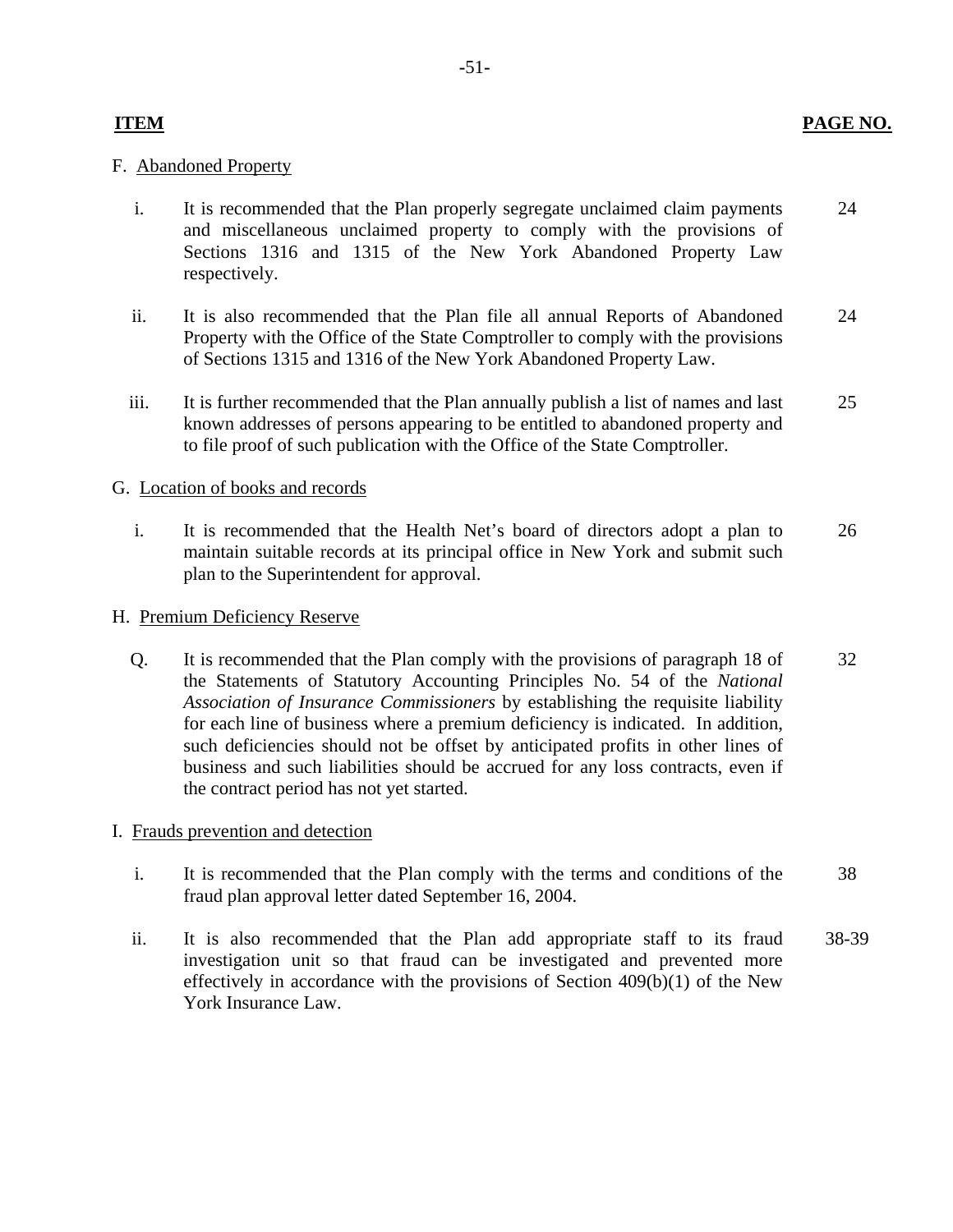39

iii. It is further recommended that the Plan comply with the provisions of Section 405(a) of the New York Insurance Law as regards suspected fraudulent transactions by submitting to the insurance frauds Insurance Department Frauds Bureau on a form prescribed by the superintendent, the information requested by the form and such additional information relative to the factual circumstances of the transactions and the parties involved as the superintendent may require.